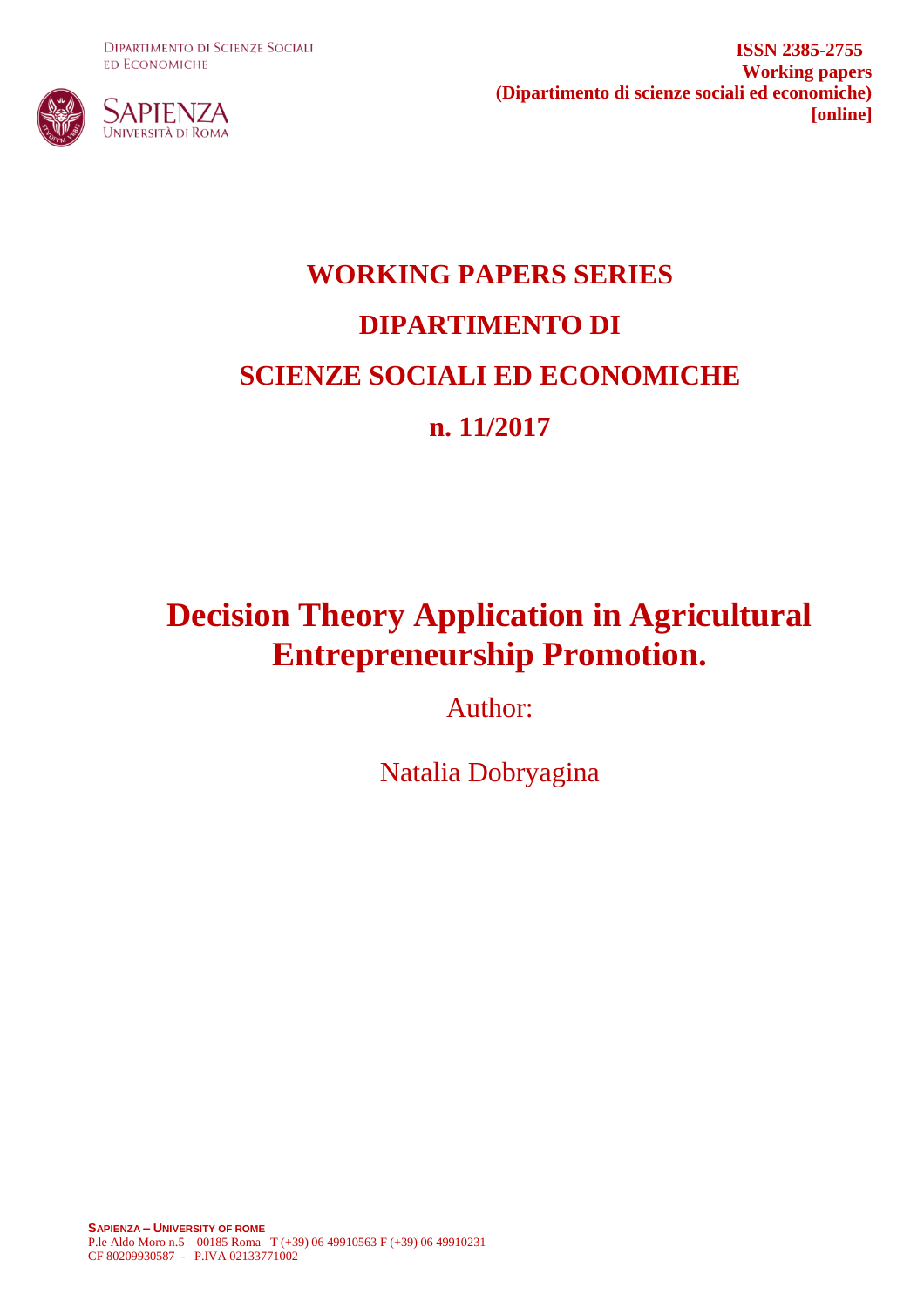## *Decision Theory Application in Agricultural Entrepreneurship Promotion* Natalia Dobryagina**\***

#### **Abstract.**

This study investigates opportunities of decision theory application in agricultural entreprenership promotion, it considers behavioral characteristics of entrepreneurs in the sphere of agriculture, identifies the common biases in potential entrepreneurs' decision making process and suggests a number of decision theory approaches (including NUDGE instruments), applicable in debiasing entrepreneurial decisions as well as in motivating entrepreneurship in agriculture. The paper demonstrates the issue of limited attention to the differences between hereditary and non-hereditary entrepreneurs decision making process in agricultural policies.

In order to investigate the effect of non-pecuniary instrument on potential entrepreneurs' behaviour, a model of a policy effect on entrepreneurial decision was created and a new classification of entrepreneurial decision criteria was developed. The experiment was conducted in the University of Barcelona with 253 participants and has proven that the suggested non-pecuniary instrument of agricultural entrepreneurship promotion has significant positive effect on the attractiveness of the agricultural sphere of entrepreneurship. Experiment results has also demonstrated that non-pecuniary factors play greater role in decision making process of individuals, who are more attracted by the agricultural sphere of entrepreneurship.

*Key words:* Non-hereditary Entrepreneurship; Policy; Decision Theory; Agriculture; Bias.

*JEL classifications:* Q18, D91, L26.

l

<sup>\*</sup> Department of Economics and Social Sciences, Sapienza University of Rome. [ndobryagina@mail.ru](mailto:ndobryagina@mail.ru)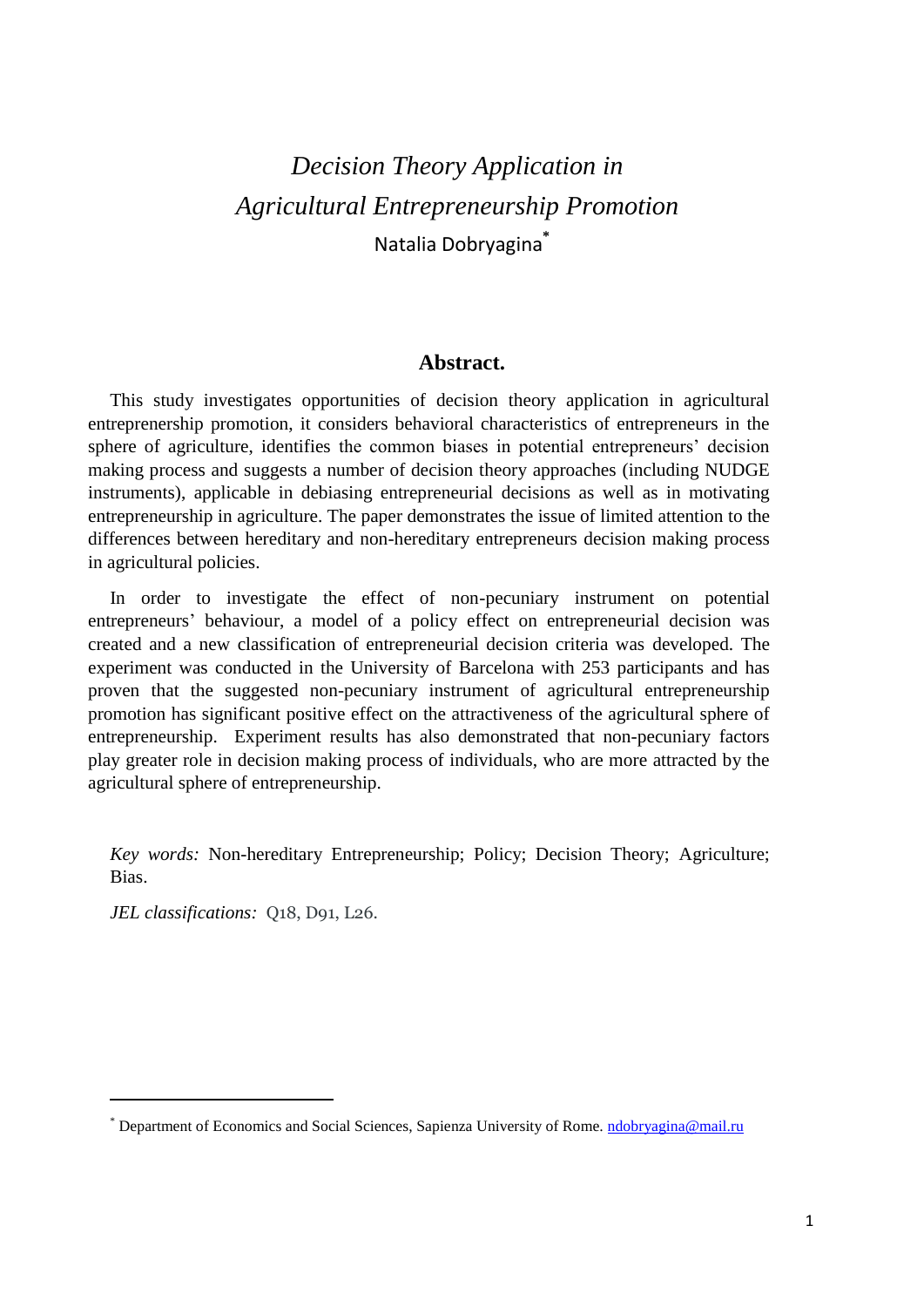#### **1. Introduction.**

Entrepreneurship plays an important role in agriculture. It brings innovation to the economy and contributes to the rural areas development. According to the recent paper by Pyysiäinen (2013), the policy implementers believe that farmers need to be activated into entrepreneurship by external interventions. Entrepreneurship in agriculture receives strong financial support from international organizations. European Agricultural Fund for Rural Development (EAFRD) budget is 95 billion euro allocated in grants to countries implementing their rural development programmes. However, the policies aimed at agricultural entrepreneurship motivation don't take into account the differences between different representatives of agribusiness. Also low attractiveness of the industry among young entrepreneurs (Sulaiman and Abdullah 2013), biased perception of the agricultural sphere opportunities (Fursdon, 2013) and lack of motivation of new entrants decrease the effect of existing policies.

Decision Theory (DT) as a science, which is focused on decision making process analysis, might provide a great contribution to the agricultural entrepreneurship promotion. The goal of this paper is to suggest new approaches to agricultural entrepreneurship motivation through Decision Theory application. The paper will consider existing policies focused on agribusiness motivation, divide agricultural entrepreneurs to groups, which present the greatest differences from decision making perspective and show whether the groups receive sufficient support by the existing policies. A new classification of entrepreneurship determinants will be created in the paper as well as the model of a policy effect on entrepreneurial decision. The model will be used in an experiment, which would simulate an effect of a Decision Theory based instrument on potential agribusiness entrepreneur's decision.

#### **2. Existing Policies of Agricultural Entrepreneurship Motivation.**

According to the EU Strategic Guidelines for 2007-2013 the EU Member States were supposed to develop their national rural development strategies, which were co-financed by the EAFRD. According to the Axis 1,2,3 and 4 of the EU Rural Development Programmes 2007-2013 (RDP) the budget was dedicated to multi-functional support of the rural areas. During the six year program 1,888,613 agricultural holdings with handicaps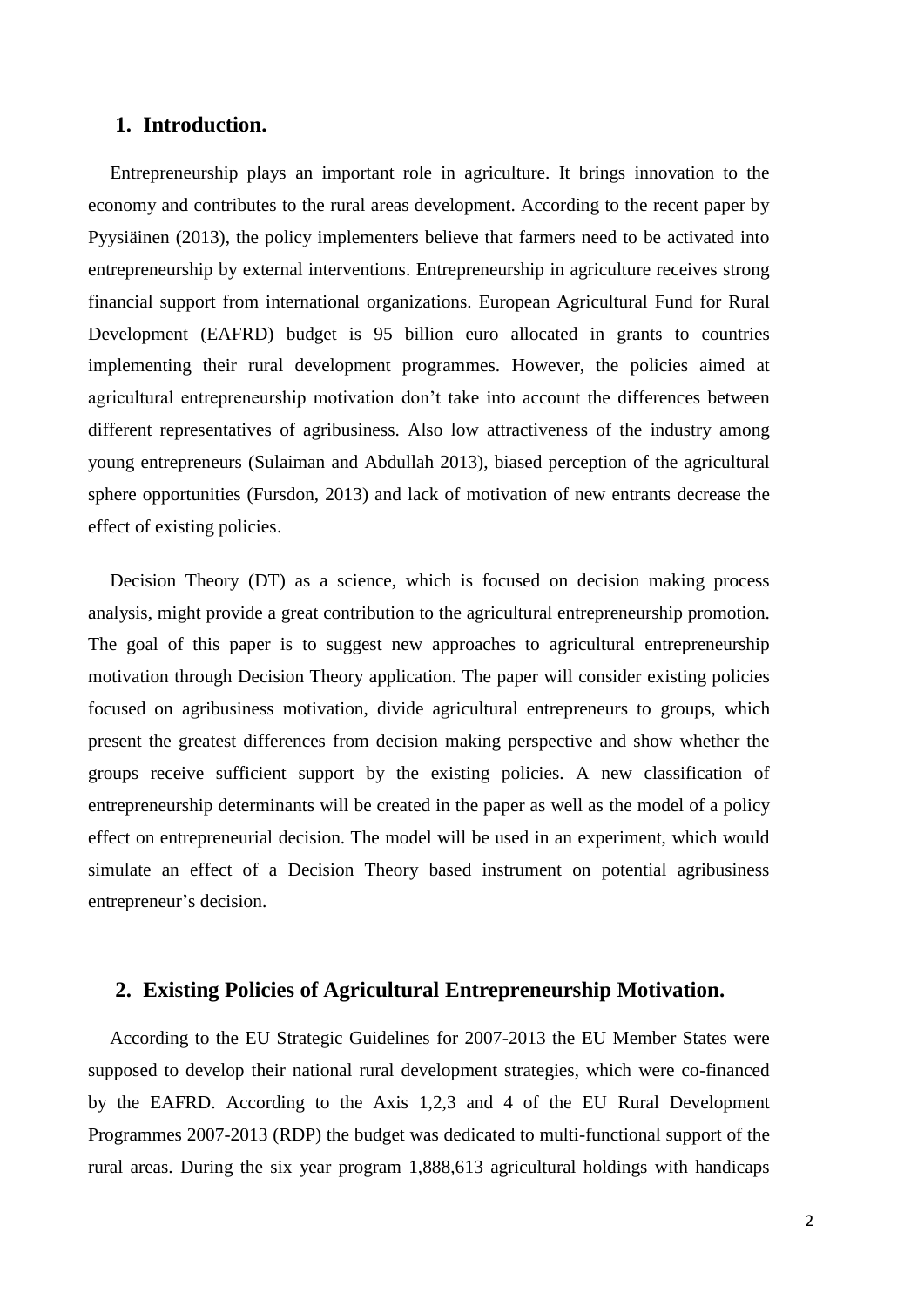received financial support. RDP also promoted environmentally friendly farms through the Agri-environment payments (Measure 214 of the RDP). The quality of life improvement in rural areas was another contribution of the RDP. It included rural infrastructure building that created access to the farm lands as well as energy supply and water management. RDP also supported 43,515 investments in energy, social, environmental and ICT infrastructures, training and childcare. RDP supports and co-finance investments in technical modernization: Axis 1 states 20,070 such enterprises supported by the RDP. 126,156 young farmers received financial support, 36,059 new micro-enterprises were supported or created.

Vocational trainings and educational programs represent another way of agricultural entrepreneurship enforcement. Axis 1 declares 3,637,475 participants of the training programmes. RDP activities are further extended to agricultural entrepreneurship diversification into non-agricultural activities (15,039 new tourism activities supported).

The LEADER EU project is an integral part of the EU Rural Development Plan, which involves local representatives of the community in rural development strategy planning, so the local actors are involved in decision-making process of the so-called Local Action Group (LAG). According to the overview of the EU LEADER programme (Perez, 2000) it has a number of positive effects.

The European Social Fund with a budget of  $\epsilon$ 80 billion assists entrepreneurs in rural areas in establishing and growing their own businesses by improving their and their workers skills.

The new Common Agricultural Policy 2014-2020 continues the previous reform path, moving from product to producer support, according to the Agricultural Policy Perspectives Brief (N5 from 2013). The new CAP is expected to provide support in addressing such current challenges as economic, environmental and territorial. The CAP was divided into two 'Pillars': first pillar represents production support in form of direct payments and market-related expenditure, while second pillar is focused on Rural Development.

The 2014-2020 CAP has a number of new features. One of these features is rewarding farmers for the services they deliver to the wider public, such as landscapes, farmland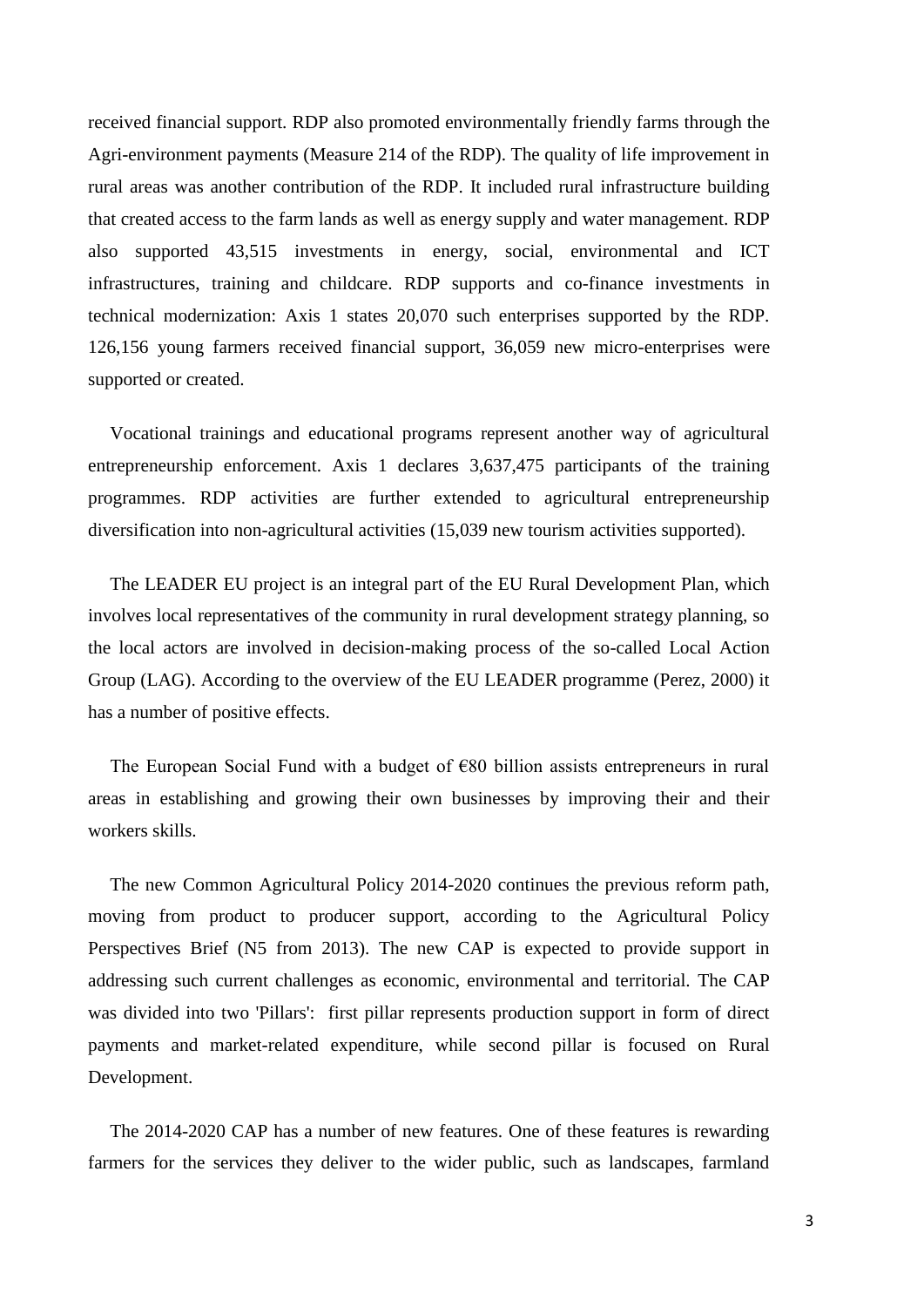biodiversity and climate stability (Agricultural Policy Perspectives Brief, 2013), what creates a new instrument of the first pillar, which is focused on provision of environmental public goods.

The 2014-2020 CAP first pillar consists of direct payments to farmers and common organisation of the markets (Ragonnaud, 2016). The direct payments to farmers key elements include basic payment scheme, schemes for the redistribution of basic payments, young farmers schemes, greening (payments for climate- and environment-friendly practices), additional payments for the areas with natural constraints and stricter rules for the farmers, for whom agricultural activity is not the central one (Massot, 2016).

The priorities of the 2014-2020 CAP second pillar are: to support innovation in agriculture, improve the competitiveness of all types of agriculture, support the creation of the food production chain and risk management in farming; enforce agricultural and forest ecosystems; promote the sustainable use of resources and assist in conversion to renewable energy, to reduce poverty through job creation and providing sufficient access to information (Ragonnaud, 2016).

Establishment of the specialised food networks is another approach used by the EU member states (Marsden and Smithб 2005). The Member states constantly finance research devoted to identification of optimal strategies of rural areas development. In 2008 Switzerland has introduced a New Regional Policy (NRP) to support regional value-added creation more effectively.

The EU member states often fund consultancy support for agricultural entrepreneurs and farmers, for example, the Farming Advice Service financed by the Department of Environment, Food and Rural Affairs in the UK assists local farmers. Support of the local initiatives in regional brand building, which are focused on a more intense communication of quality of the local products, is another instrument applied on the EU member states level (Marsden and Smith, 2005).

This FAO report mentions an important instrument in rural areas development, which is "placing an element of local identity at the core of territorial strategy". This instrument assumes that a group of local producers unites on the base of the region, raising up some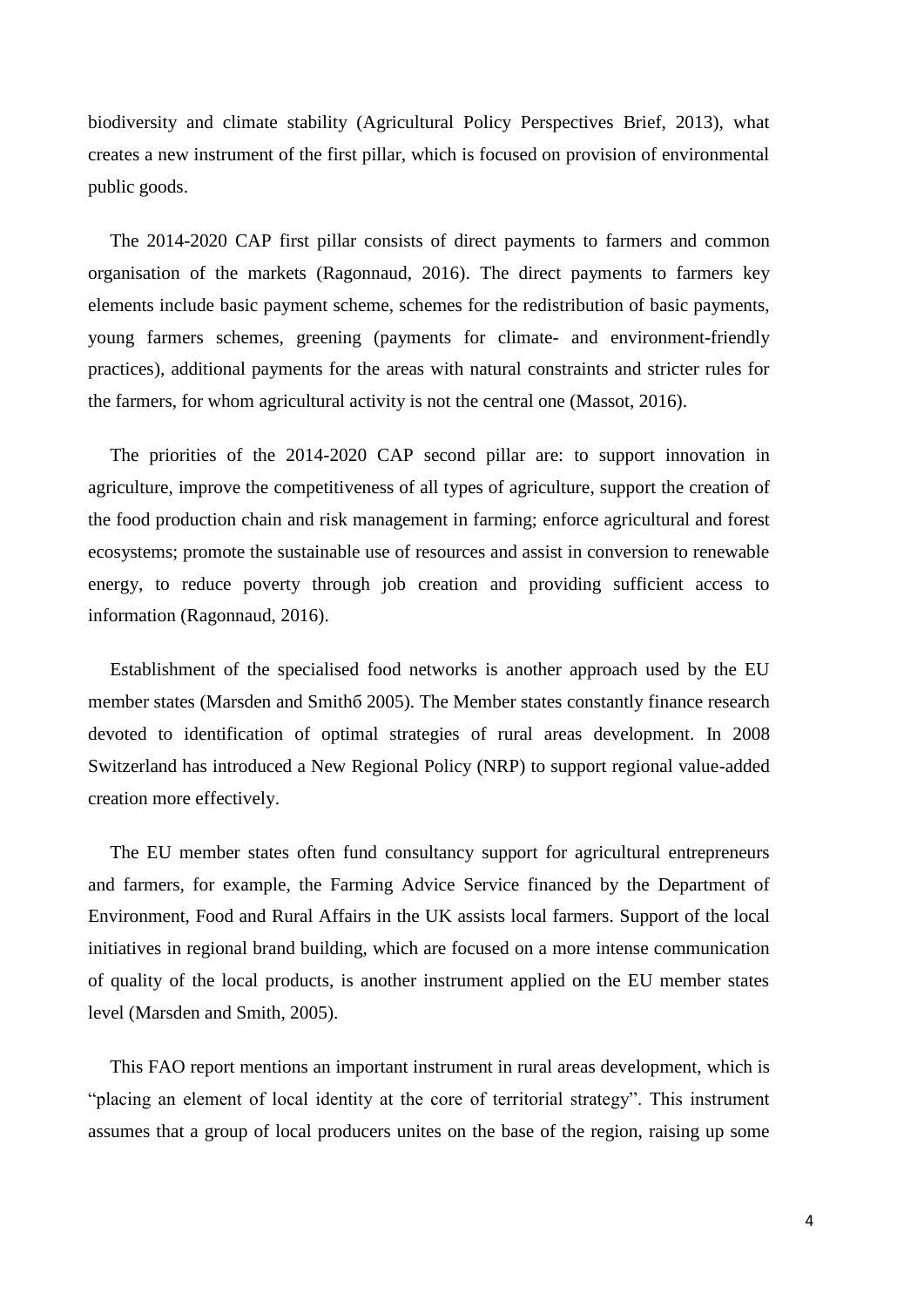traditional recipes, technologies or products. The report mentions several successful examples such as Antico Frigano area in Italy, the Pays Cathare in France and others.

The chapter listed a number of initiatives, focused on agricultural entrepreneurship promotion and motivation. However, agricultural entrepreneurs as a group consists of diverse individuals, what assumes that motivating factors for each subgroup of potential entrepreneurs can be different. The next chapter would present two subgroups of agricultural entrepreneurs, who are different from the Decision Theory perspective, and would show whether both groups receive sufficient support.

#### **3. Deficiency of Non-hereditary Entrepreneurs Motivation.**

Decision Theory (DT) diversify decision makers according to their decision criteria and decision alternatives. Taking into account DT perspective, agricultural entrepreneurs can be divided into two groups: hereditary and non-hereditary.

Hereditary entrepreneurs, due to the fact that they already have a farm, have considerably different decision making process in contrast to non-hereditary. According to the FAO classification of farmers and entrepreneurs, hereditary entrepreneurs are the farmers who decided to increase their production of agrifood and to produce for the market, what assumes a binary decision process: the farmer either decides to become entrepreneur or continues farming primary for the home consumption. Non-hereditary entrepreneurs, in contrast, often do not have previous experience in the agricultural sphere and choose it specifically for entrepreneurial and business objectives. In other words, the number of decision alternatives, which non-hereditary entrepreneur considered, might be multiple.

According to the Decision Theory, decision makers with different alternatives and criteria demand different motivational tools. These two groups of individuals have different cognitive and social characteristics and apply different decision making strategies. Understanding the behavioural differences of these groups is vital in agricultural entrepreneurship promotion planning.

Most of the existing research is devoted to hereditary entrepreneurship. According to the literature, hereditary entrepreneurship in agriculture can be considered as less innovative (Faggio and Silva, 2014) and less creative, motivated more by financial factors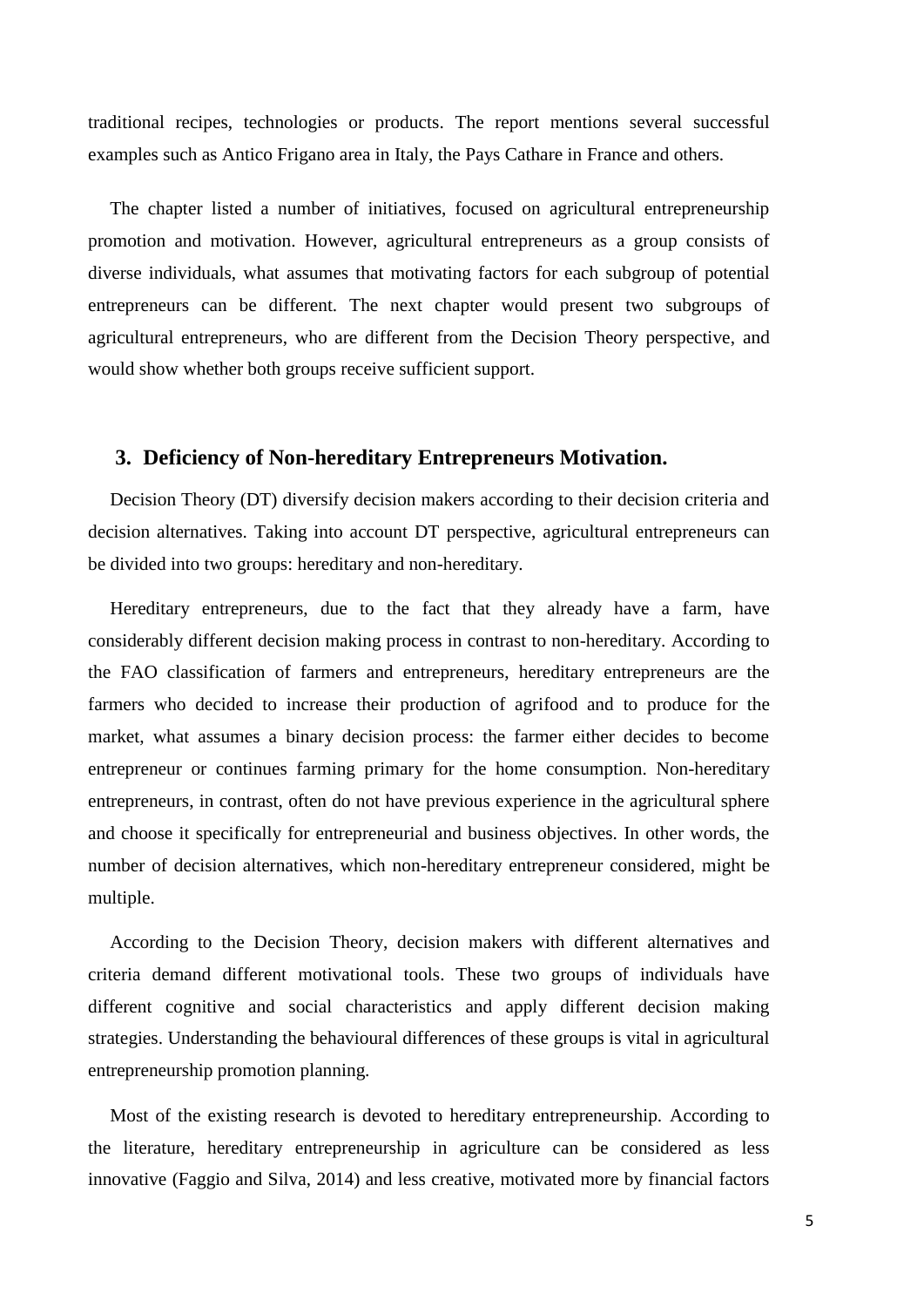(Nielsen and Freire-Gibb, 2010), with limited business network and absence of systematical engagement in professional development (McElwee, 2006), lacking constant skills improvement and with dense social networks of mutual control (Baumgartner, 2012).

Non-hereditary entrepreneurs, in contrast to hereditary, enter the sphere of agriculture for business purposes, they didn´t inherit farms from their parents, the sphere of agriculture is their own choice. According to the existing literature, non-hereditary entrepreneurs can be considered as more innovative, creative and effective. According to Madureira et al. (2015) new entrants in Portugal, Bulgaria and the UK had higher educational achievements than the average farmers. Sutherland (2015) proves that new entrants introduce innovation into the sphere and enable a more innovative agricultural sector. The main conclusion, according to Sutherland, is that new entrants bring to the agricultural sector new skills, networks and financial capital what leads to innovations in production, marketing and management. The International Organisations' activities aimed at promotion of entrepreneurship in agriculture and listed in the previous chapter can be divided it into two groups: actions, which influence hereditary entrepreneurs, and actions, which influence the new entrants.

As it can be seen from the table, the majority of methods are focused on hereditary entrepreneurs.

Decision Theory as a scientific sphere can provide a strong contribution to motivation of non-hereditary entrepreneurs in the sphere of agriculture by introducing non-financial instruments of promotion and focusing on the reasons of low attractiveness of the industry for young professionals. One of the DT approaches is the so-called NUDGE Theory.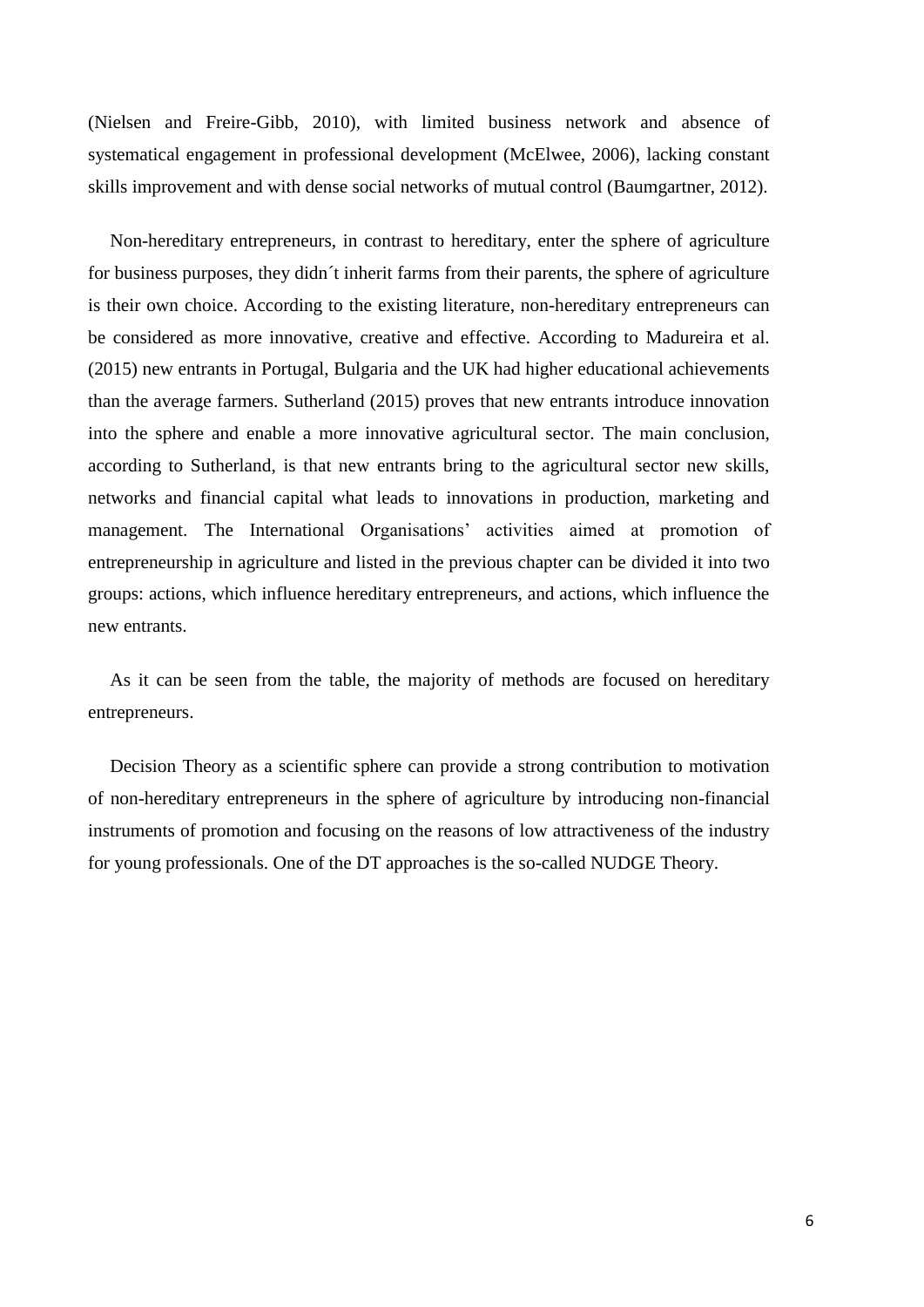## **Table 1.** Hereditary and non-hereditary entrepreneurship promotion, existing

| methods. |
|----------|
|----------|

| <b>Hereditary entrepreneurship</b>           | Non-hereditary entrepreneurship            |
|----------------------------------------------|--------------------------------------------|
| promotion                                    | promotion.                                 |
| Financial support to farms with handicaps.   | Rural infrastructure building.             |
| Rural infrastructure building.               | Investments<br>social,<br>in<br>energy,    |
|                                              | environmental and ICT infrastructures.     |
| Investments<br>in<br>social,<br>energy,      | Co-financing of investments in technical   |
| environmental and ICT infrastructures.       | modernization.                             |
| Training, childcare and mobility.            | Financial support to<br>$126,156$ young    |
|                                              | farmers, 36,059 new micro-enterprises      |
|                                              | were supported or created.                 |
| Co-financing of investments in technical     | Funds<br>for innovative<br>projects<br>in  |
| modernization.                               | agriculture.                               |
| Financial support to 126,156 young           | Finance research devoted to identification |
| farmers, 36,059 new micro-enterprises        | of optimal strategies of rural areas       |
| were supported or created.                   | development.                               |
| Vocational<br>educational<br>trainings,      | "Educational fostering of the supply of    |
| programs, expert advises.                    | initiators of business ventures" (Italy)   |
| Agricultural entrepreneurs diversification   |                                            |
| into non-agricultural activities.            |                                            |
| Encouragement of tourism activities.         |                                            |
| Involvement local representatives of the     |                                            |
| community in situation analysis and rural    |                                            |
| development strategy planning.               |                                            |
| Improving skills of entrepreneurs and        |                                            |
| their workers.                               |                                            |
| Funds<br>for<br>innovative<br>projects<br>in |                                            |
| agriculture.                                 |                                            |
| Establishment of the specialized food        |                                            |
| networks.                                    |                                            |
| Finance research devoted to identification   |                                            |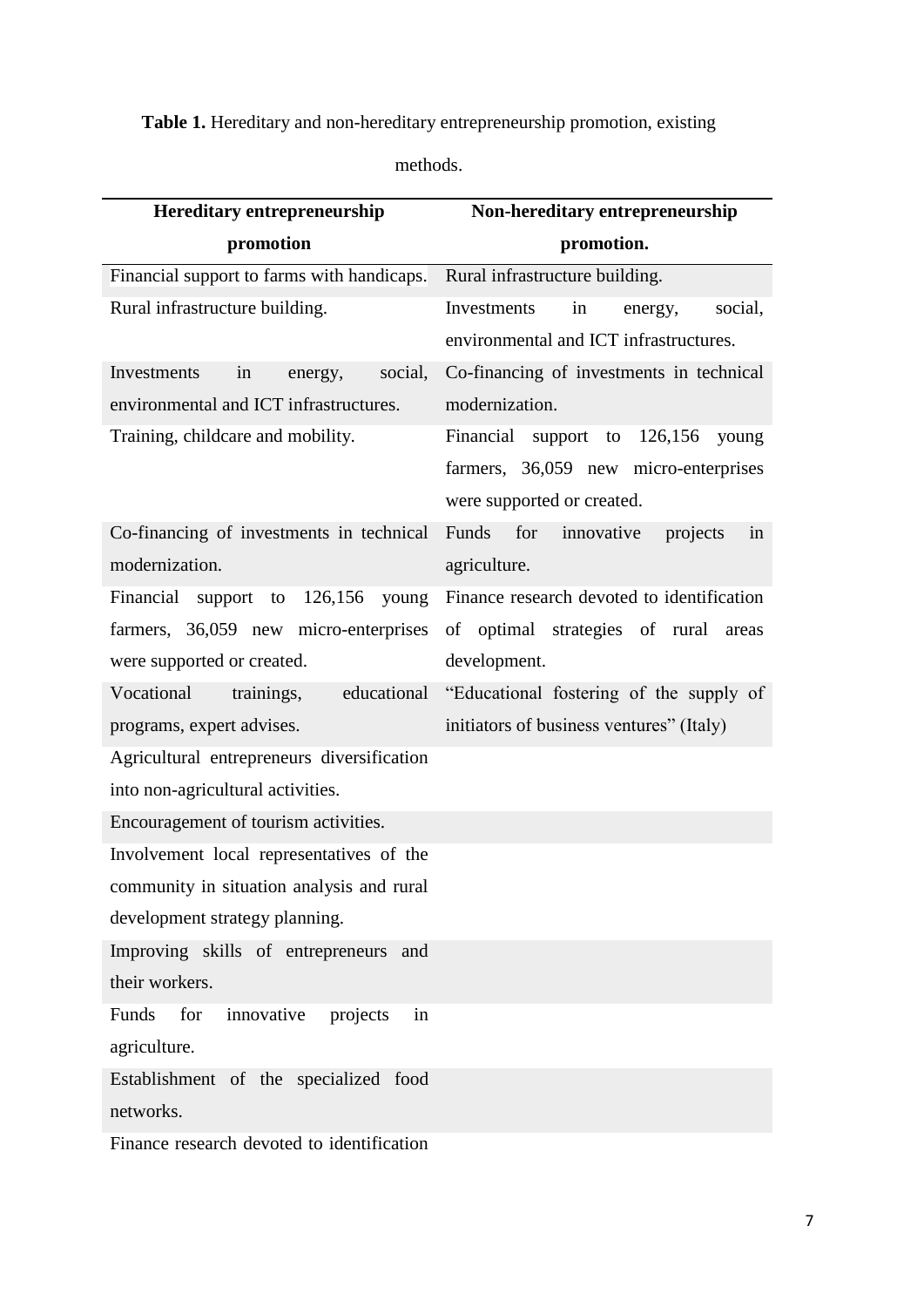| of optimal strategies of rural areas         |
|----------------------------------------------|
| development.                                 |
| "Educational fostering of the supply of      |
| initiators of business ventures" (Italy)     |
| Consultancy support.                         |
| Support of the local initiatives in regional |
| brand-building.                              |
| Include training programs for farmers and    |
| assistance in cooperation organization.      |
| "Placing an element of local identity at the |
| core of territorial strategy" (FAO).         |

## **4. Nudge Theory Application in Agricultural Entrepreneurship Promotion.**

Nudge Theory is a concept in Decision Theory, which represents a number of instruments, which assist in changing people´s behaviour without direct enforcement. The approach includes the use of five groups of instruments: Incentives, Understanding preferences (Mapping), Defaults, Feedback, Error expectation and Structuring complex choices. Nudges are applied in biases avoidance and in helping make an optimal choice. Nudges can be used as instruments in agricultural entrepreneurship promotion.

(Financial) Incentives are "financial losses or gains which seek to influence decisions" (Thaler and Sunstein, 2009). Default means that certain option is preselected and a person making choice should opt-out if he/she doesn't like the option. According to E.J Johnson defaults are effortless, "save time", "often represent the existing state or status quo, and change usually involves a trade-off" (Johnson and Goldstein 2003). Understanding preferences helps people to avoid different biases and better understand their real needs. The nudge is used in order to avoid influence of the context (the way the alternatives are presented, the alternatives themselves, individual´s current state that influences the perception of his/her behaviour in a different state). Structuring complex choices nudge is used in case of overloading by information, when the human's memory, analytical and other abilities show their limits. The number of alternatives might become too great as well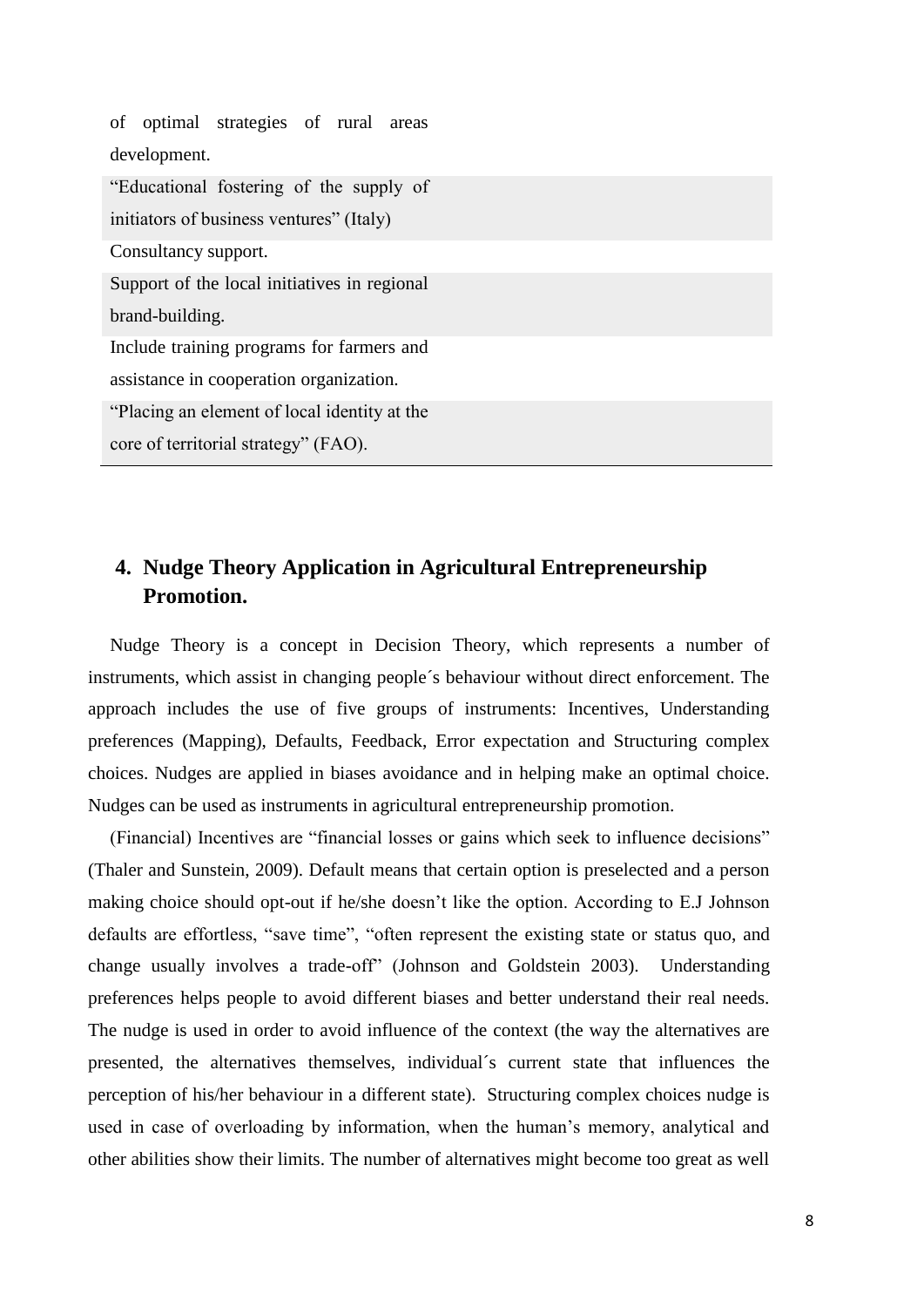as the number of their characteristics, comparison of which might also become too complicated. In this case, Structuring complex choices nudge might be applied in order to assist in building a clear understandable model or scheme for a better decision. Give feedback nudge implies giving feedback on a certain choice with an opportunity to correct it. Expecting error is a nudge, which helps to avoid predictable and common mistakes.

The nudges application depends on the decision making context. Several factors, which determine the context, are: maximization or satisfaction choice model, short or long term decision and single or repeated decision.

Decisions can be divided into two types according to the goal, which can be to maximize (maximize gains, utility, profits, consumption, etc.) or to achieve a certain satisfactory level. The decision to become entrepreneur might have a goal of maximization (of profits and non-financial benefits) or satisfaction. The maximization or satisfaction approach determines the decision making strategy. If the goal of the decision maker is to maximize the profits, he/she will choose the alternative, which, according to his/her perception, can provide the highest level of profit. If the profit should achieve a certain satisfying level, an individual might have other criteria, which should be maximized, such as non-financial self-actualization, freedom, etc.

Every decision also has a short or long-term perspective. The career choice has a long term perspective what reduces the decision making context to long-term decisions.

Another approach to decisions classification determines decisions as single or repeated. In case of a career choice the decision is mostly single.

Each of the nudge approaches can be considered from the entrepreneurship in agriculture promotion perspective and the peculiar aspect is that the nudges can be used in order to influence the potential entrepreneurs directly or indirectly. In case of direct influence the nudge would be focused on the entrepreneur, while in case of indirect influence, the nudge would influence the consumer of products, which the entrepreneur in the sphere of agriculture produces.

The increase in consumption and popularity of locally produced food increases the production volumes and profits of entrepreneurs in the sphere. The next paragraph would consider possible ways of nudges application.

The financial *Incentives* are often used in case of decisions with long-term benefits and short-term costs, which means that costs, choice and its consequences are separated in time. Incentives can be used to change people's behaviour by providing short term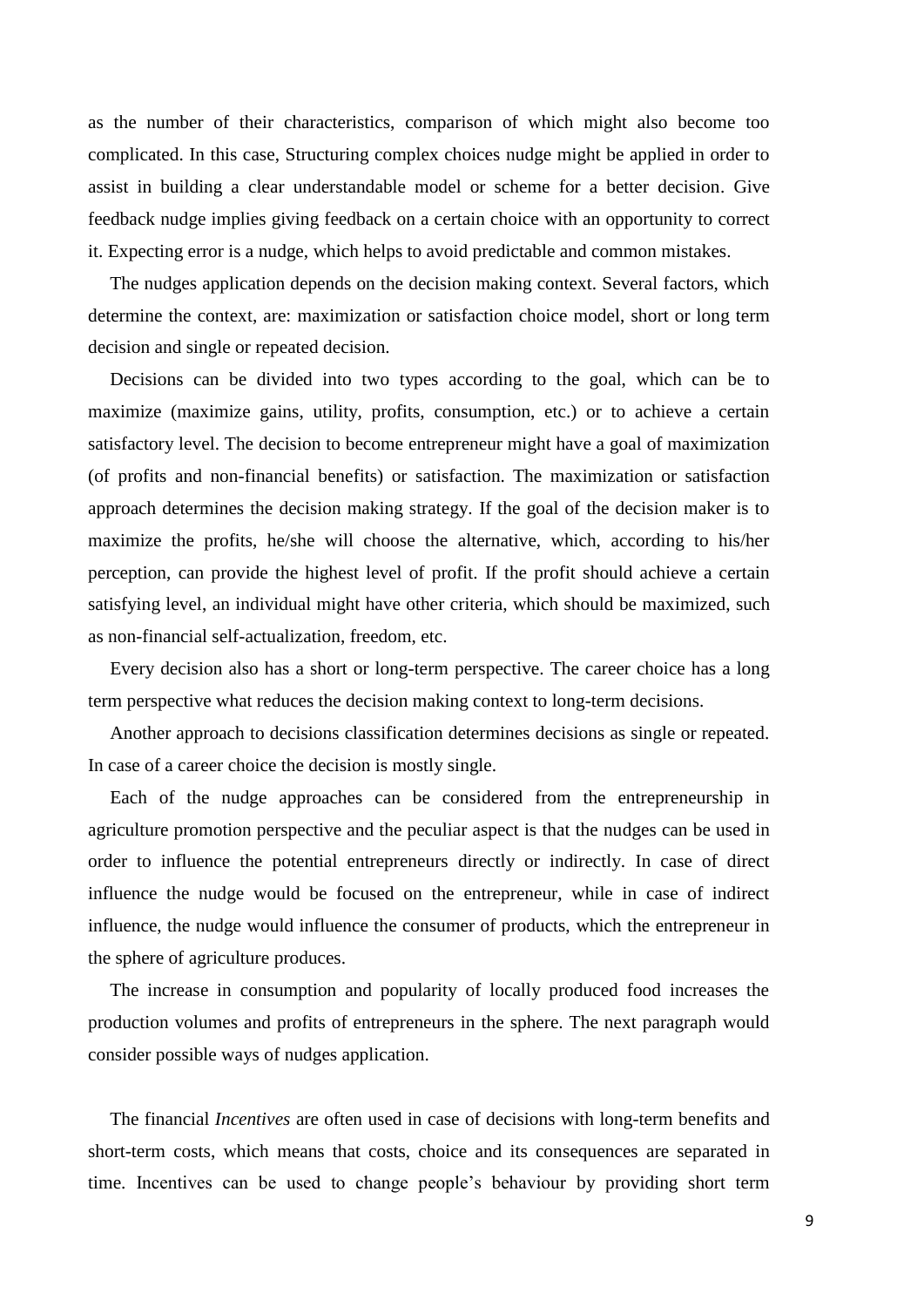benefits, which motivate them to stick to better or healthier behaviour. Incentives can be positive (payments for healthy behaviour) or negative (taxes or fees for unhealthy behaviour).

The effectiveness of incentives depends on the decision making context and the sphere of decision. In case of entrepreneurship in agriculture promotion, Incentives can be applied directly to entrepreneurs, providing financial incentives in different forms: subsidies, financing of certificates acquisition, etc. The application of financial incentives is one of the most common practices in agricultural entrepreneurship promotion, used in Common Agricultural Policies of the EU countries. In a recent article in The Telegraph (Gosden, 2016) the current situation of the UK farmers is discussed: farmers in the UK demand subsidies which would replace the EU's Common Agricultural Policy, which currently provides 55% of their income. However, there are different points of view on the subsidies for farmers, discussed in popular media sources. For example, in articles published in the Economist and The Guardian the subsidies to farmers are called "the most blatant transfer of money to the rich" (Monbiot, 2013) and "Milking taxpayers" (Coburn, 2015).

Incentives can also target consumers, providing indirect motivation of entrepreneurship in agriculture through increase in demand of agricultural products. The locally produced agricultural products can be promoted through negative financial incentives by putting extra fee on agricultural products not locally produced or by positive financial incentives in a form of financial compensation, bonuses or lotteries. One of the examples of application of financial incentive on consumers was \$1,000 lottery, offered by the Louisville Independent Business Alliance to consumers for participating in "buy local" program. However, the practice of promotion of local products with the use of incentives is scarce.

The influence and use of another nudge, *Defaults* is growing, what can be explained by the overloading by information. The term infobesity, which describes the information overload, appeared in 1970s and represents a problem, which is considered in a great number of articles and researches (Rogers, 2013). Defaults help to reduce time, spent on decision making process and not to consider big volumes of unneeded information. Defaults can be used when the choice for the decision maker is not of a great importance and he trusts the government, company or organization to make a choice instead of him/her. One of the most common examples of defaults is the computer software default options, which saves the users' time.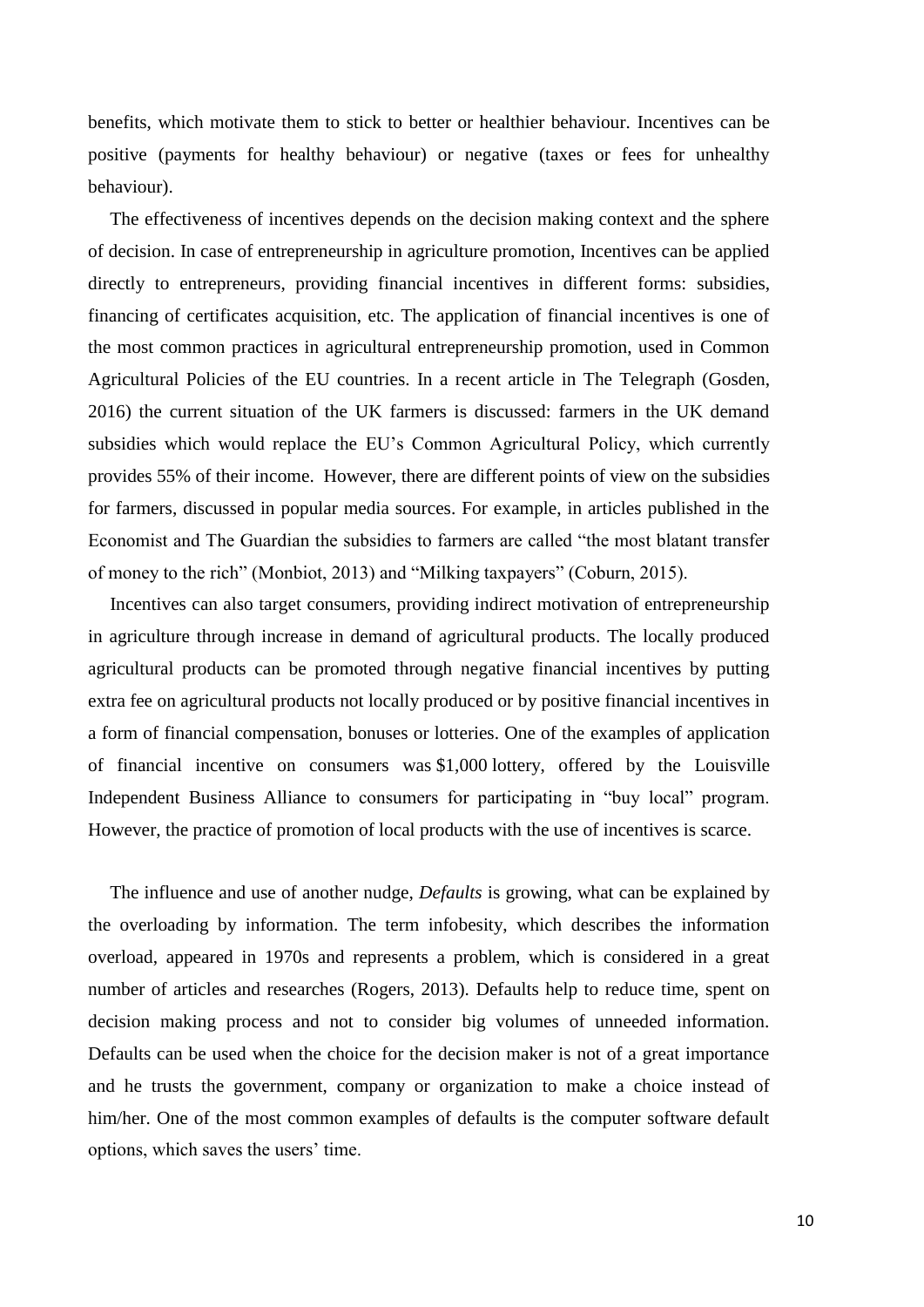In case of consumer decisions, direct defaults (in contrast to "smart" and "alternative" defaults) are used for generic products (product's brand doesn't play a role in the consumer´s decision making process). The limited use of direct defaults in case of consumer goods is connected with the fact that consumers are mostly looking for the maximization, but not satisfaction (in contrast to health related decisions, when individuals often need to achieve a certain satisfying).

In entrepreneurship in agriculture promotion, defaults can't be used directly on potential entrepreneurs as the entrepreneurial decision represents a single long-term decision which demand analysis of sufficient amount of information. However, the defaults can be used in indirect promotion of the sphere through increase in consumption of locally produced food. Locally produced agricultural food might be placed into specially decorated shelves in supermarkets on the most visible and easy to reach level, at the entrants and at the cash machines, etc. The governmental programs of locally produced food supply in kindergartens, schools and other organizations might be considered as application of the Default nudge.

The *Understanding Preferences* nudge represents a complex instrument. The nudge assumes that the Decision Maker, consumer or entrepreneur, sometimes makes biased decision due to the problem context effect, overload by information, difficulties in determining priorities, etc. S. Bond in his research (2008) shows that "in three empirical studies, participants consistently omitted nearly half of the objectives that they later identified as personally relevant". The problem of identifying preferences and their importance as well as the influence of the environment (decision maker's mood, problem context), decision biases such as "asymmetric dominance" or "attraction effect" which appear when a dominated alternative influences the final choice are some of the problems, which the nudge might eliminate.

Understanding Preferences nudge assumes helping the decision maker in context influence and choice biases avoidance as well as in identification of preferences or decision criteria.

The mark "Buy local" represents both Default and Understanding Preference nudge. It attracts attention of the buyer to one product out of a number of other; the green color is often used on "buy local" ads and is associated with health and nature (Cavelzani and Esposito 2010) what also influences the consumer. "Buy local" mark also attracts attention to certain characteristics, which are associated with the locally produced products,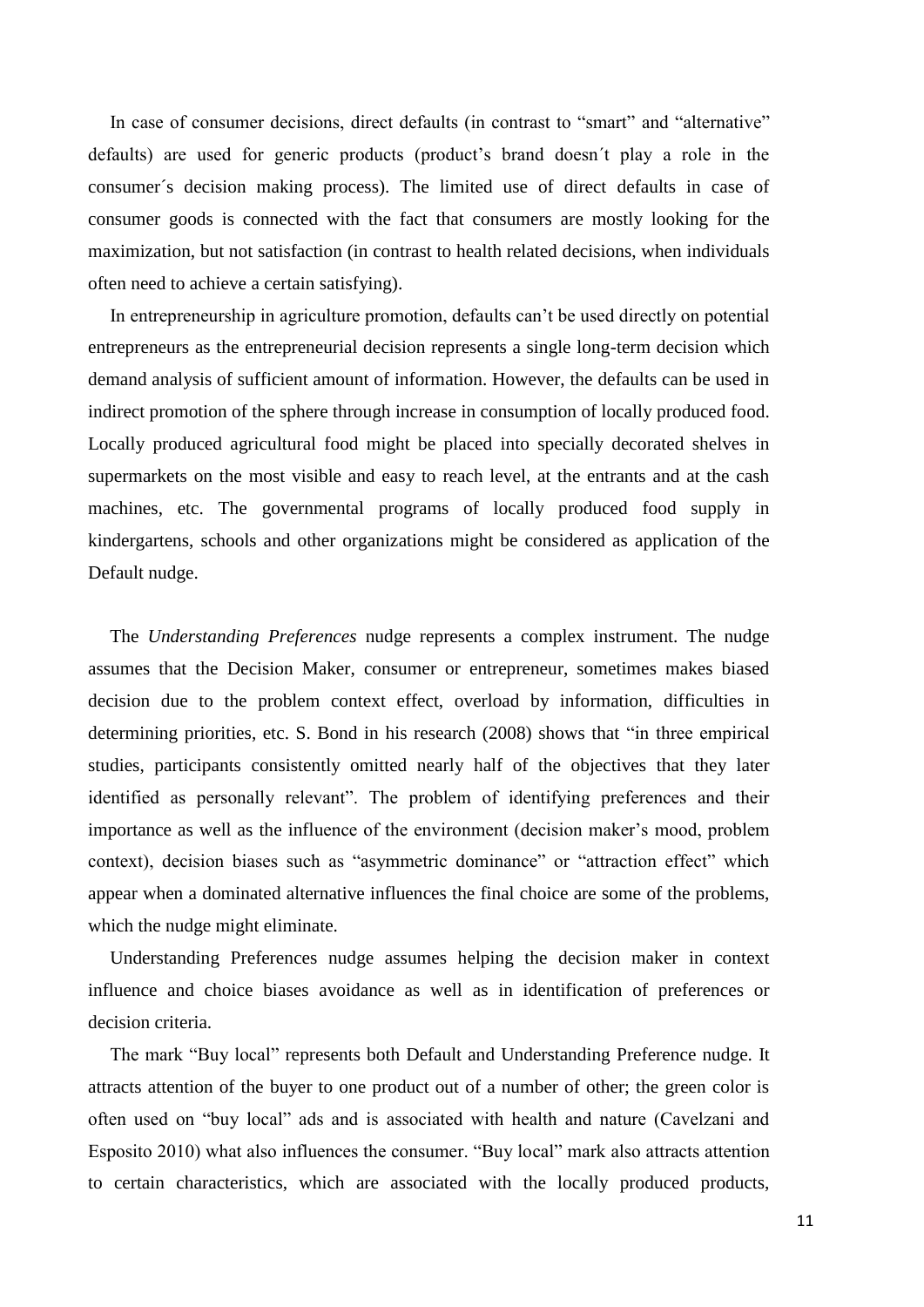according to the consumers' point of view. The locally produced food is often considered as healthier and also as more ethical choice (as it supports the local farmers). So the "buy local" mark attracts the consumers' attention to the product's characteristics, about which they probably were not thinking before they saw the mark. The Understanding Preferences nudge demands more research on possible ways of its application in agricultural entrepreneurship promotion.

*Expecting Error* nudge is used in a variety of cases, which are often related to repeated decisions or actions such as using the subway control system, using ATM cards, taking pills, etc. The expecting error nudges are focused on avoiding mistakes, such as forgetting a credit card in a machine (now the machine delivers back the credit card immediately, what minimises the probability of an error), putting a metro ticket into the machine not in a correct way (the system can be programmed in such a way that the ticket works no matter by which side the person puts it inside), etc. The possible areas of the nudge application don't include the conscious consumption choice and the entrepreneurial decision, what makes the nudge application in the agricultural entrepreneurship promotion unlikely.

*Giving feedback* assumes a feedback information, provided to the decision maker after the decision is made, giving feedback can be considered as an effective instrument in agricultural entrepreneurship promotion. The nudge can be applied to the consumers after the local farmers' products buying. A "thank you" check or separate paper, or anything which would show appreciation of the consumer's decision to buy local farmer's food might give additional motivation to consume local products again.

Further application of Decision Theory assumes consideration of decision determinants, which influence the potential entrepreneur's decision to start agribusiness.

#### **5. Existing Approaches to Entrepreneurship Determinants.**

Entrepreneurship determinants are the factors, which determine the quantity and quality of entrepreneurship in a certain area or economic sector.

According to the Eurostat Report on Entrepreneurship determinants (2015), most researches agree on three key factors determining entrepreneurship: *opportunities*, *skilled people* and *resources*. The Organisation of the Economic Cooperation and Development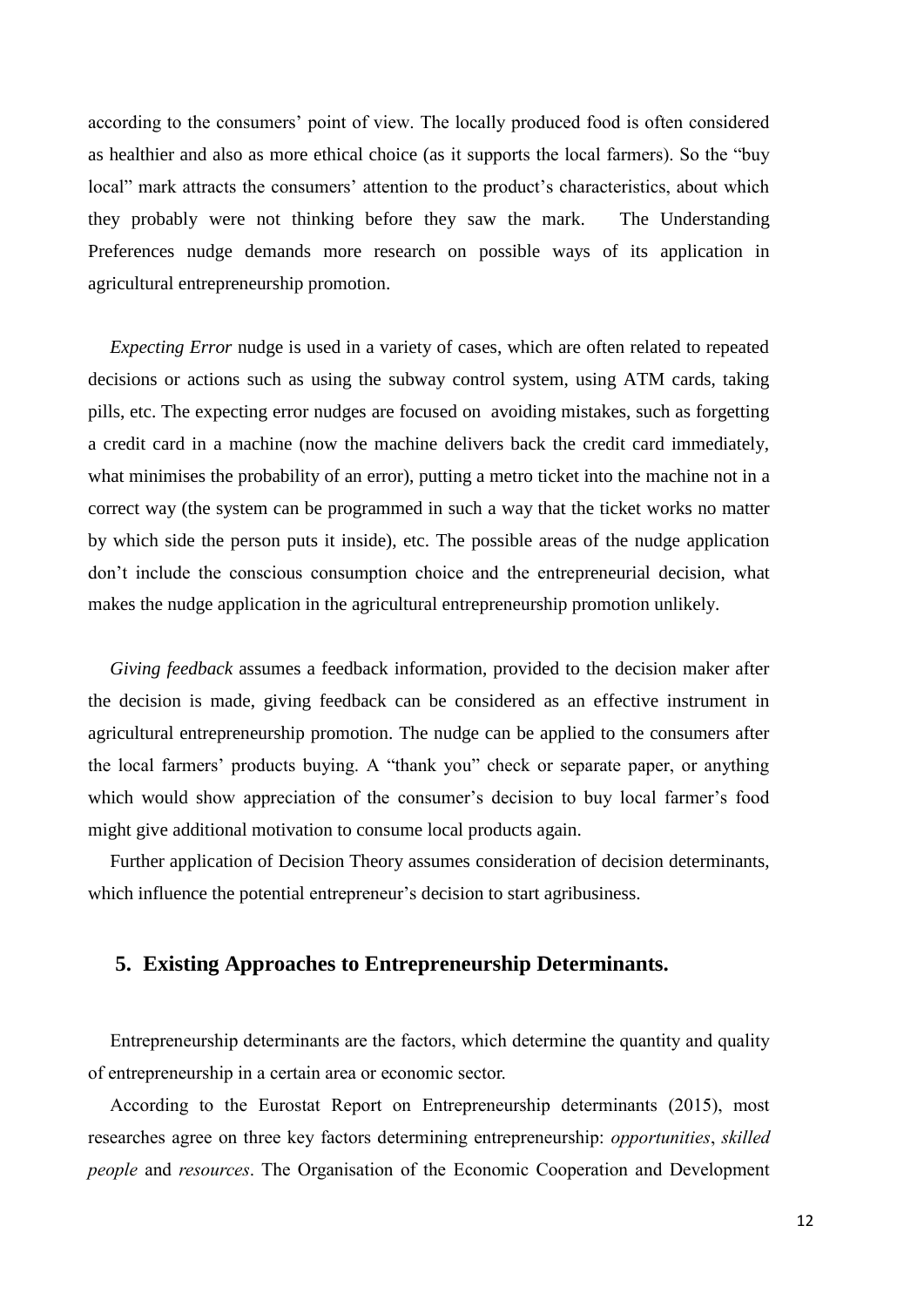(OECD) extends the list to five groups of determinants: *opportunities, skilled people, resources, regulatory framework and culture.* One of the key disadvantages of the classification is overlap between the subgroups. "Creation and diffusion of knowledge" have a significant effect on "Entrepreneurial capabilities". "Creation and diffusion of knowledge" contains "University interface" and University education obviously influences "Business and entrepreneurship education" (which is included in the "Entrepreneurial capabilities" group of determinants).

S. Parker (2009) describes the determinants of entrepreneurship from another perspective. Entrepreneurship, according to his classification, depends on the difference between profit from entrepreneurship and alternative wage, human capital, social capital, risk, psychological and demographic factors, industry-specific, macroeconomic factors and characteristics of employers.

The list of determinants includes financial factor *Pi-w* (the difference between salary and entrepreneurial profit) which strongly correlates with other determinants such as industry-specific factors, risk and human capital.

Another approach to entrepreneurship determinants suggested by Sullivan (2006) and divides the determinants to two main groups of financial and non-financial factors. His Ocupational choice model includes both pecuniary and non-pecuniary criteria:  $V_{iqt}^* =$  $w_{iqt}$  +  $H_{iqt}$  +  $\varepsilon_{iqt}$ , where  $w_{iqt}$  is the log wage of subject *i* in occupation *q* at time *t*;  $H_{iqt}$  is the non-pecuniary utility that person *i* receives from working in occupation *q* at time *t*, and  $\varepsilon_{i}$  is an error term.

Sullivan however does not specify the list of possible non-pecuniary criteria, which the potential entrepreneur is considering.

#### **6. New Framework for Entrepreneurship Determinants.**

The existing classifications of entrepreneurship determinants can be divided into two groups. The entrepreneurship determinants, considered in the Eurostat and OECD Reports, describe determinants from the point of view of the Policy Maker, while Sullivan and Parker describe the entrepreneurship determinants mostly from the point of view of a potential entrepreneur, who considers the opportunities and risks of starting the entrepreneurial career.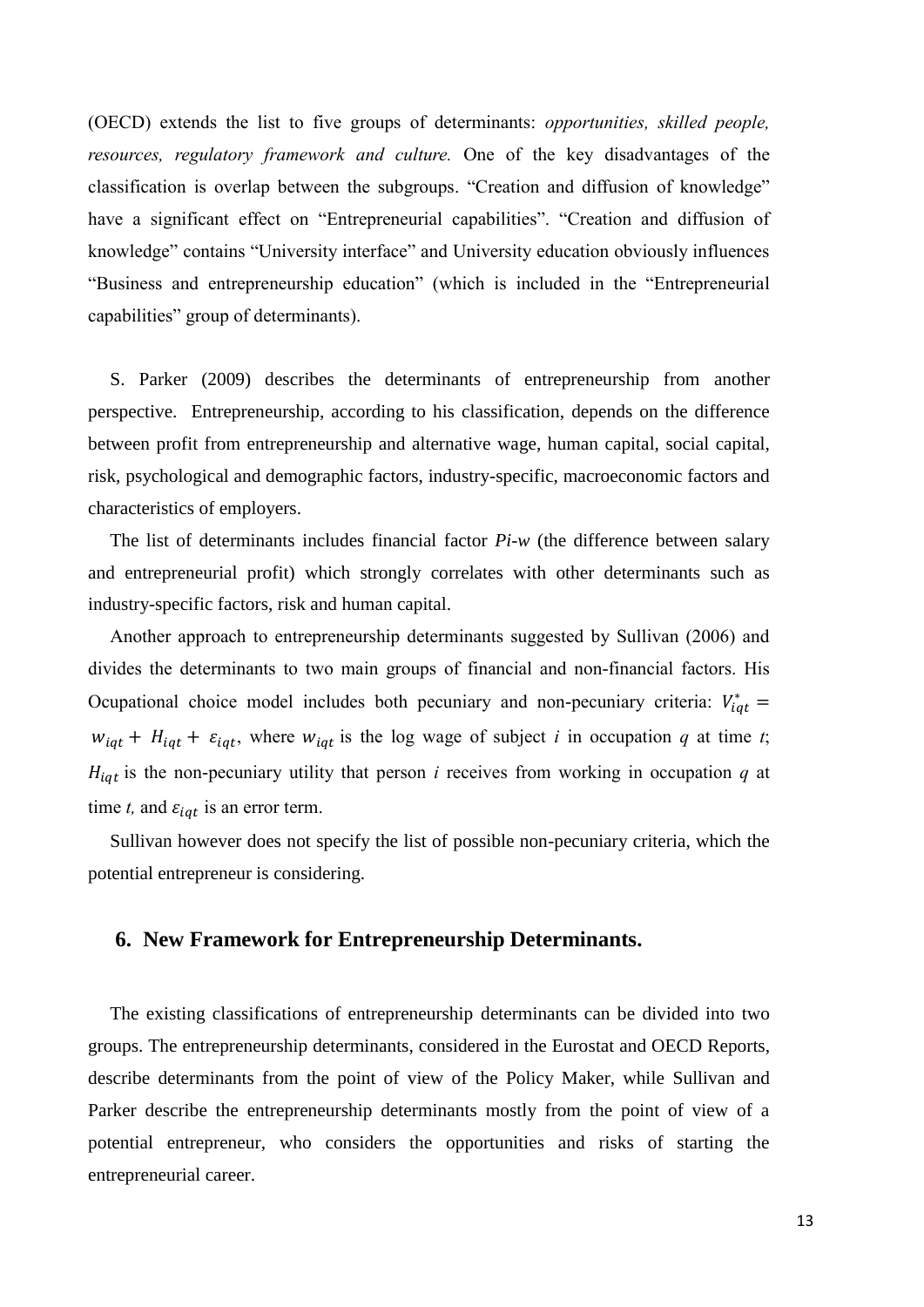This Paper makes an assumption that one of the reasons of limited causal effect of policies is the lack of attention to the differences in *Policy Maker's* and *Decision Maker's* perspectives.

The Policy Maker (PM) is planning which methods and approaches should be used for entrepreneurship in Agriculture motivation. The PM is fully aware of regulatory framework. He/she has his/her own perception of entrepreneurial capabilities in society. Also, he/she considers the cultural aspects, such as attitude towards entrepreneurship in society. Decision Maker (DM) is a potential entrepreneur, in other words it's an individual who hypothetically can become an entrepreneur in the sphere of agriculture. The DM has limited information about the agricultural sphere business opportunities. He/she is often not fully aware about all the regulations and market conditions. DM's perception of the agricultural sphere is often biased, he/she often underestimates the opportunities of the industry, is not aware of profitable directions of business and growth perspectives. Also, the sphere of agriculture can be underestimated in terms of the non-pecuniary benefits.

The existing literature shows that agricultural sphere is often considered as less attractive in terms of the non-pecuniary benefits: "Agriculture has never been considered to be a prestigious occupation…." (Kotler, 1990); "Farming and farm support programmes... should improve the image of the sector" (Leavy and Hossain, 2014).

If the Decision Maker's perspective, which is characterized by a lack of information and biased perception, won't be taken into account, the agricultural entrepreneurship promotion methods effect would be limited.

The importance of the Decision Maker's perspective directs the research to application of Decision Theory as a scientific sphere, which is focused on the decision making process analysis.

Decision making process analysis is devoted to identification of the impact of all decision determinants, taking into account peculiarities of the Decision Maker, information available and behavioural factors.

In the next chapter a new classification of entrepreneurial decision criteria will be created.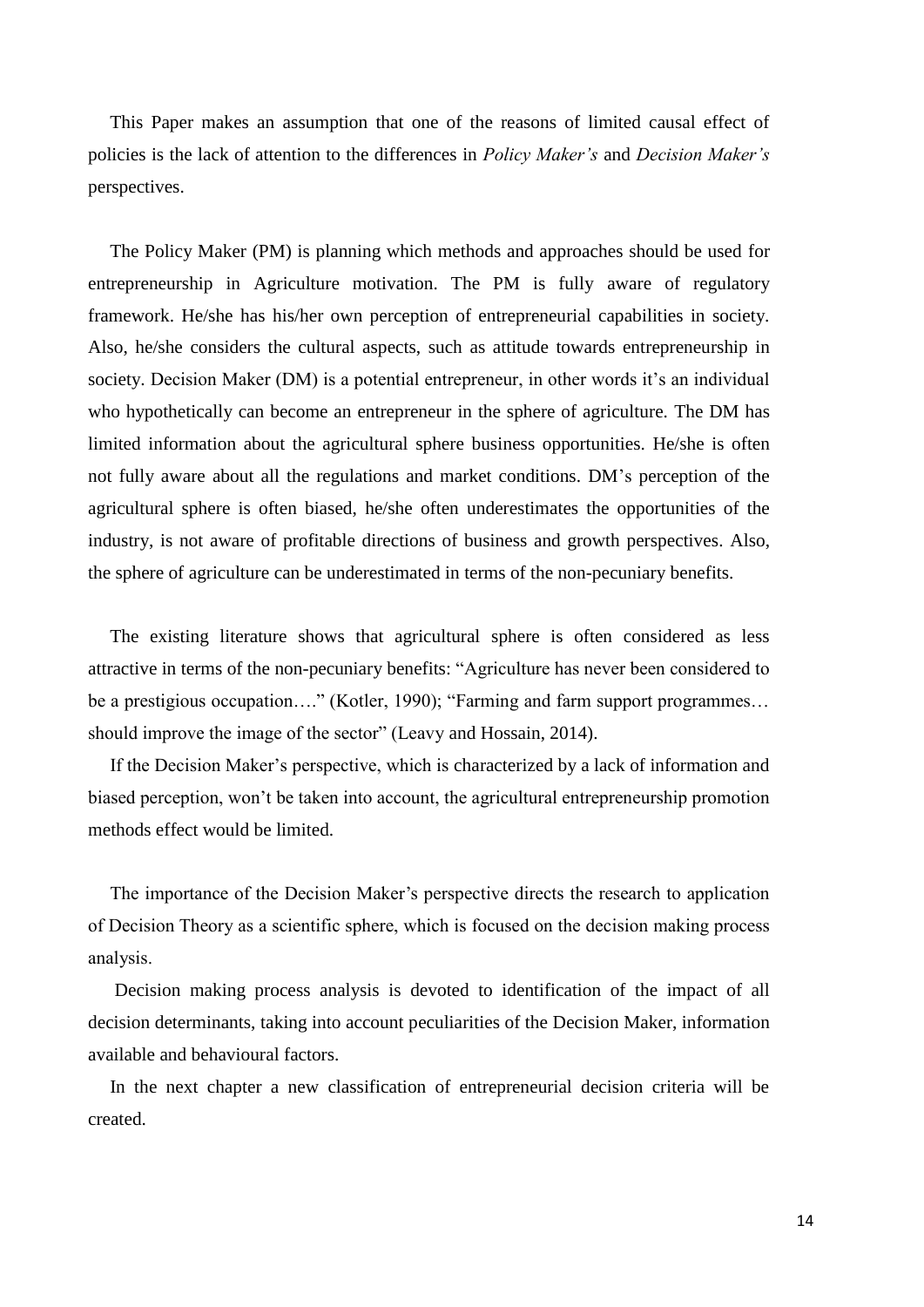#### **7. New Classification of Entrepreneurial Decision Criteria.**

The two generic approaches which can be used in identifying a new classification of entrepreneurial determinants from the Decision Maker's perspective are the SWOT analysis and the Maslow Hierarchy of Needs.

SWOT illustrates decision-making process of an individual, who analyses pros and cons before starting a project or business. The methodology is often used in entrepreneurial projects planning, what determines it's high utility for the research.

The SWOT includes analysis of internal factors: Strengths and Weaknesses, and external factors: Opportunities and Threats.

The Maslow's hierarchy represents a classification, which takes into account all human needs such as physiological, safety, love and belonging, esteem and self-actualisation. The Maslow's later works also include such needs as cognitive need (need for knowledge, etc.), aesthetic need (need for beauty) and transcendence need which is an altruistic need.

#### *Criteria Classification.*

Taking into account the SWOT Analysis, the career determinants can be divided into external and internal. In case of entrepreneurship career consideration, the Decision Makers often follow SWOT analysis approach either directly or intuitively.

The Decision Theory adds an important concept of perception of the factors, which includes limited knowledge of external determinants (limited knowledge of market opportunities, laws, financial opportunities, grants, new technologies, etc.) and biased perception of internal factors.

According to the DT the potential entrepreneur makes a final decision on the base of the future benefits, which are caused by the utilization of the external factors and internal benefits.

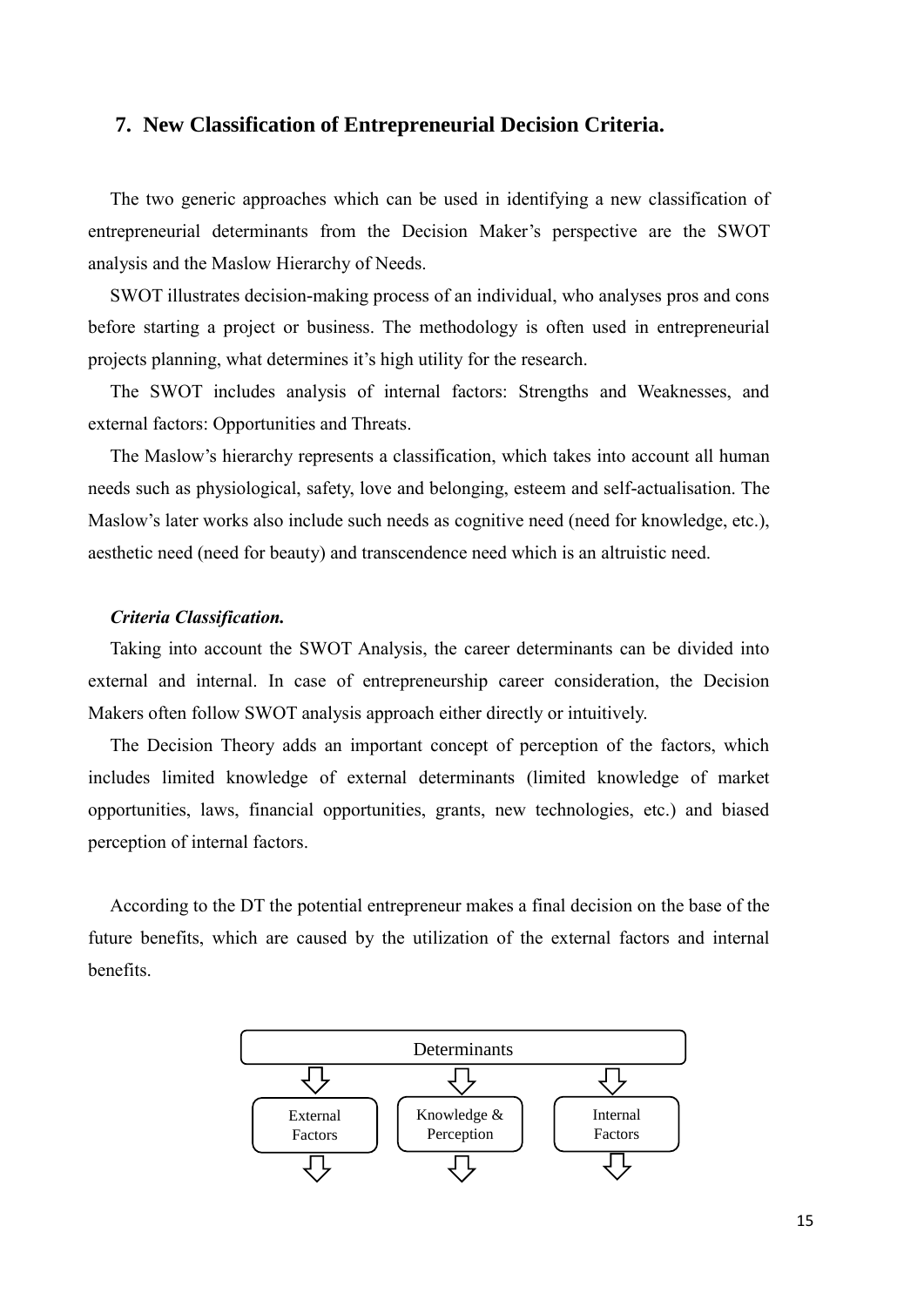#### Entrepreneur's Expected Gains

The next step of the Paper is to create a classification of Gains, on the base of existing literature and Maslow Hierarchy of Needs.

Expected Gains as a group of factors can be dividing into two subgroups: pecuniary and non-pecuniary factors.

The two groups (pecuniary and non-pecuniary factors) represent criteria groups, which determine career choice both in case of entrepreneurial career and career in a company. Distinguishing gains as financial and non-financial refers to a common approach in organizational behavior (Dewhurst, 2009), which considers separately financial and nonfinancial ways of employees' motivation.

However, if the pecuniary gains were divided into components, they would be different for entrepreneurial careers and career in a company.

Pecuniary or financial gains in case of entrepreneurship, include three elements: *expected returns*, *rate of income growth* and *the period of investments pay off* (French and Fama, 1989; Williams, 2012). However, in contrast to the entrepreneurial career financial benefits, career in a company assumes different pecuniary benefits, such as salary, bonuses and growth opportunities.

The non-pecuniary benefits represent a more complex sphere of modelling and analysis due to the lack of research and absence of existing classification of non-financial entrepreneurial benefits.

The classification should be applicable in career alternatives comparison. It should contain groups of potential non-pecuniary gains, which are mutual for different individuals. So the classification should be based on a generic approach, such as the Maslow hierarchy of needs.

The Decision Theory also represents a significant instrument in non-financial gains classification creation as the theory considers non-pecuniary motivation of the decision makers and models the decision making process.

The non-financial benefits of entrepreneurship as well as non-pecuniary incentives in case of a career in a company were considered in a variety of articles and one of the difficulties in a non-pecuniary benefits classification creation is that these two groups of benefits (entrepreneurial and career based) represent two diverse groups: articles on entrepreneurship often mention freedom as one of the key benefits ("Why entrepreneurs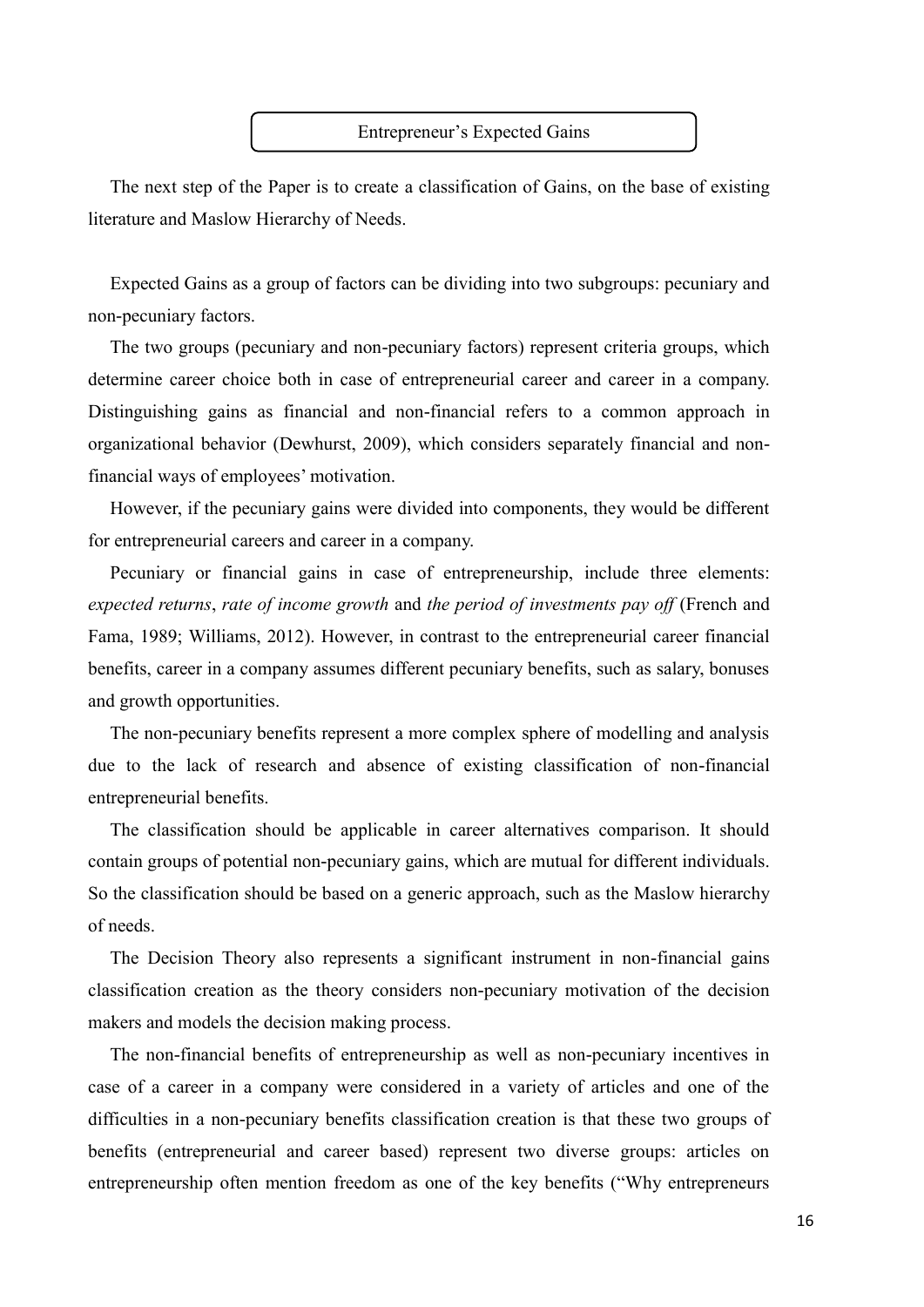choose freedom over money"; "Entrepreneurship is a basic freedom"), while articles on non-pecuniary benefits at work focus on such factors as recognition and appreciation (Long and Shields, 2010). However, the nature of gains, from the point of view of the human's needs might be the same. This is another reason to apply Maslow Hierarchy of Needs.

The five groups of non-pecuniary criteria, which were identified using the existing literature analysis and Maslow Hierarchy are the following.

*Freedom.* Freedom as a gain includes freedom in schedule, choosing the sphere of business, choosing the plan of development, time flexibility, freedom to make decisions, etc. Articles on entrepreneurship (Shane, 2013) and on employees motivation (Kolok, 2014, Pitt-Watson, 2014) mention freedom as an important criterion.

*Esteem.* Esteem includes desire to be respected, accepted by others. Be recognised and valued. Freedom applies to the "higher" esteem need according to Maslow, however due to a great importance of "Freedom" as a non-financial benefit of entrepreneurship, freedom is considered as a separate non-financial gain.

*Realisation.* Self-actualization in Maslow's hierarchy means full realisation of individual's potential. The concept of self-actualization received high attention lately and is often promoted by companies to their potential employees (Jackson and Suomi, 2002).

*Social Preferences.* Self-transcendence, which is the need for altruism and helping others, appeared in later works by Maslow (1970). The principle of the so-called "sustainability" in organization's and business functioning receives a great attention nowadays (Leisinger, 2015). "Sustainability" assumes taking care of the environment and society needs, what implies that social preference should be an important value in entrepreneur's activity.

*Belonging.* Belonging as a need includes belonging to entrepreneurial society, different networks, teams and organizations as well as to an entrepreneurial society. The Belonging factor appeared from the Maslow's third level need of "Love or belonging" (Maslow, 1943).

#### **Classification Check Survey.**

The created classification of entrepreneur's decision determinants should be checked in order to find out whether the classification covers the majority of possible criteria in entrepreneurial decision and can be applied in experiment.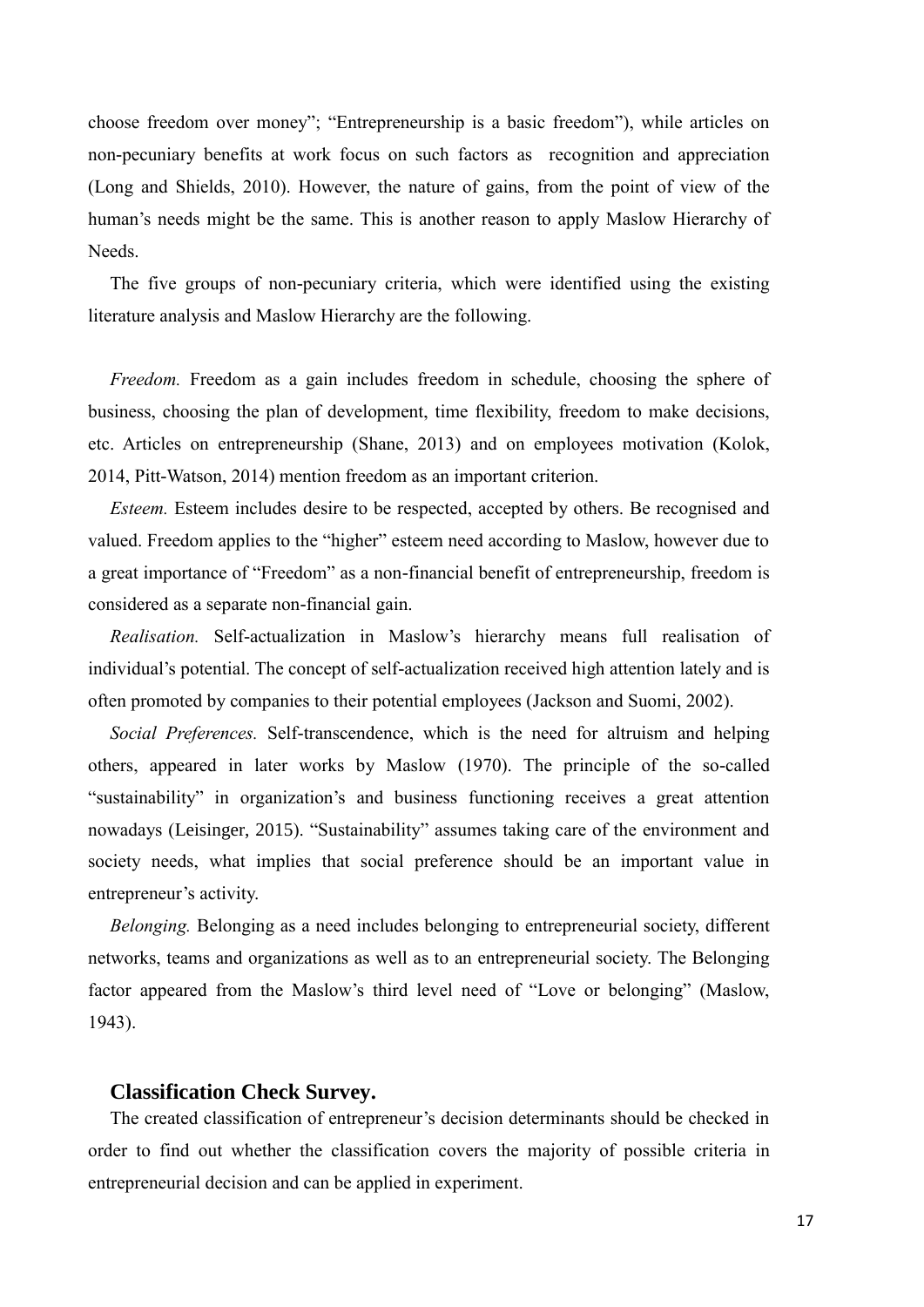Business News Daily Journal conducted a survey (2016), in which 120 entrepreneurs were asked to name the main reason of being entrepreneur. The survey data was used in order to check the applicability of the created classification. Nearly all reasons, mentioned by interviewees were non-financial. A table with five groups of criteria was created. Each reason, presented in the survey, was considered and if it was related to one of the groups, it was allocated to the corresponding column (see Table 2).

|        | Allocated |    |     | Freedom Esteem Realisation Social Belonging |      |
|--------|-----------|----|-----|---------------------------------------------|------|
| Number | ، 16      | 36 |     | 50                                          |      |
| $\%$   | 96.6      | 31 | 3.4 | 43.1                                        | 10.5 |

**Table 2.** Survey answers allocated to five groups of entrepreneurship determinants.

116 out of 120 reasons were allocated to one of the groups of criteria, what means that the classification covered 96,6% of all reasons mentioned by the entrepreneurs. That demonstrate that the classification is applicable in an experiment and covers majority of the criteria, which were presented in the Business News Daily survey.

In the next chapter a model of a policy effect on entrepreneurial decision will be created.

#### **8. Modeling Policy Effect on Entrepreneurial Decision.**

A policy aimed at entrepreneurship in agriculture motivation can be modeled in order to apply the model in experiments. The Paper suggests to consider the policy effect specifically on individual's decision to become entrepreneur. The Paper has demonstrated that the difference between the Policy Maker's and Decision Maker's perspective might lead to limited effect of an agro-business promotion policy. The model would be based on econometrical and Decision Theory frameworks.

#### *Econometrical Framework.*

The Policy Maker is interested in predicting the effect of a certain policy on the level of entrepreneurship in the sphere of agriculture. In other words, the Policy Maker is interested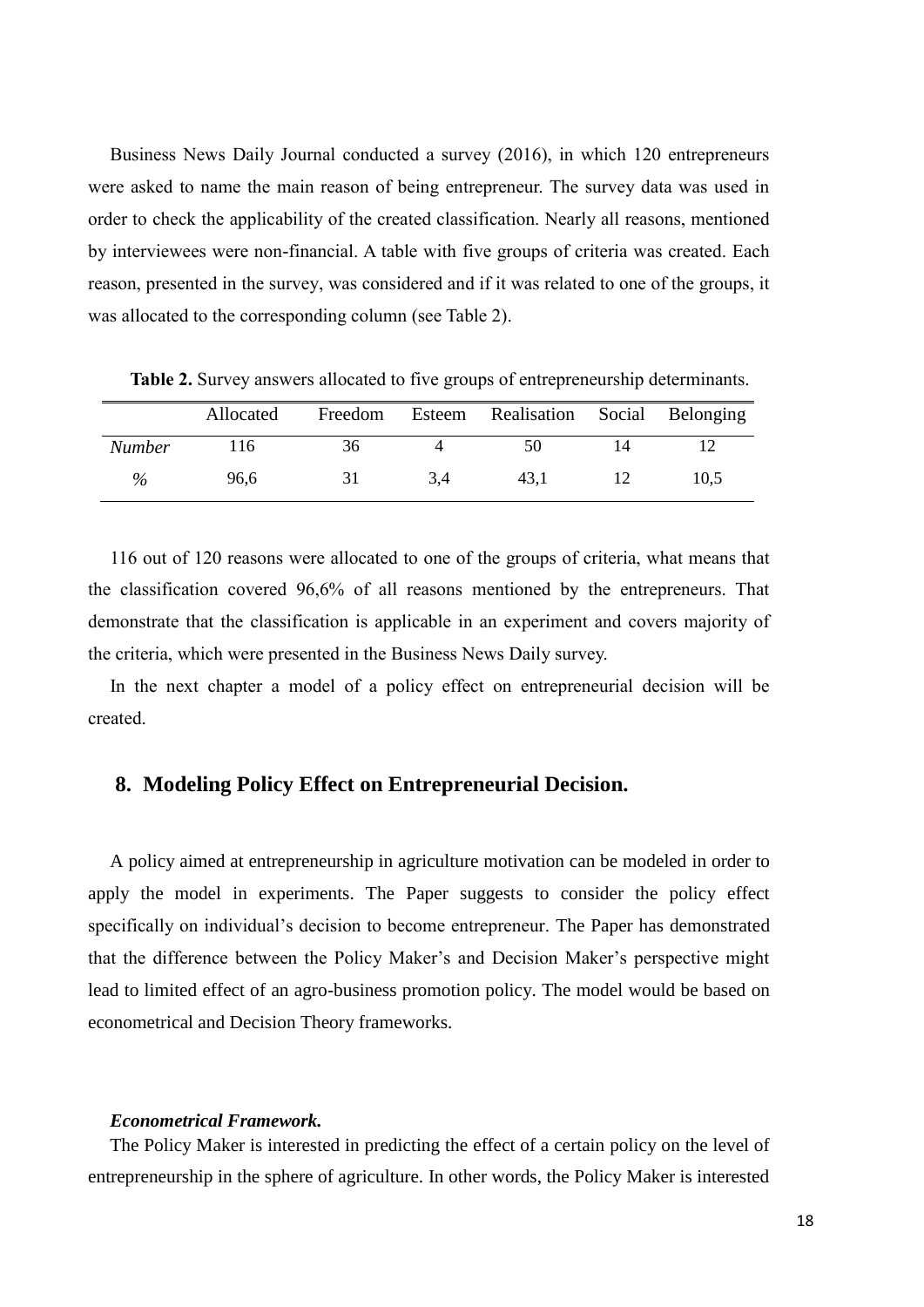in the causal effect of a certain action. In econometrical terms, a causal effect can be presented in terms of a treatment effect:  $\Delta_i = Y_i(1) - Y_i(0)$ , where  $\Delta_i$  is a treatment effect,  $Y_i(1)$  is the outcome for a unit *i* (individual *i*) in case of treatment and  $Y_i(0)$  is the outcome for a unit *i* (individual i*)* in case of no treatment.

The Policy Maker though would be interested in an estimator which would show the effect of a treatment on a population, what can be presented as a "Difference-in-mean" estimator of the Average Treatment Effect:  $ATE = \frac{1}{N}$  $\frac{1}{N_1} \sum_{i=1}^{N_1} y_{1,i}$  $\frac{N_1}{i=1} y_{1,i} - \frac{1}{N_0}$  $\frac{1}{N_0} \sum_{i=1}^{N_0} y_{0,i}$  $i=1$ 

The key question in modeling the Effect of a Policy is the outcome variable  $y_i$ . The outcome variable can be presented as a binary, discrete or a continuous variable.

Entrepreneurship in agriculture, as it was discussed previously, might be hereditary and non-hereditary, most of the policies, applied in order to promote agricultural entrepreneurship are devoted to hereditary agricultural activity, however the non-hereditary agricultural entrepreneurship was proven to be more effective, bringing capital, new technologies, knowledge, education and networks into the sphere. In the previous chapter it was clearly shown that the hereditary farmer is facing a binary choice problem, while the potential non-hereditary entrepreneur in agrosphere is dealing with a multiple choice.

As the paper considers non-hereditary entrepreneurs, a model with discrete outcome variable would model the Entrepreneurial Decision more accurately. The outcome variable would take values from 1 to Q. Q represents all career opportunities, an individual would choose an alternative *q* if the value of this alternative would be evaluated as the greatest:  $y_i = q \text{ if } V_{qi}^* = \max\{V_{1i}^*, V_{2i}^*, V_{3i}^* \dots, V_{Qi}^*\}.$ 

As the Decision Maker's perspective assumes decision making process of an individual, Decision Theory Framework would be applied in model creation.

#### *Decision Theory Framework.*

One of the important contributions of the Decision Analysis is identification and classification of decision making strategies, used by decision makers. Understanding differences of these strategies might assist in Entrepreneurial Decision modelling.

According to Russo and Shoemaker (1993) there are four approaches to decision making: intuitive judgements, rules and shortcuts, importance weighting and value analysis. While intuitive judgements and rules and shortcuts represent simplified, intuitive and default based decision strategies, importance weighting and value analysis assumes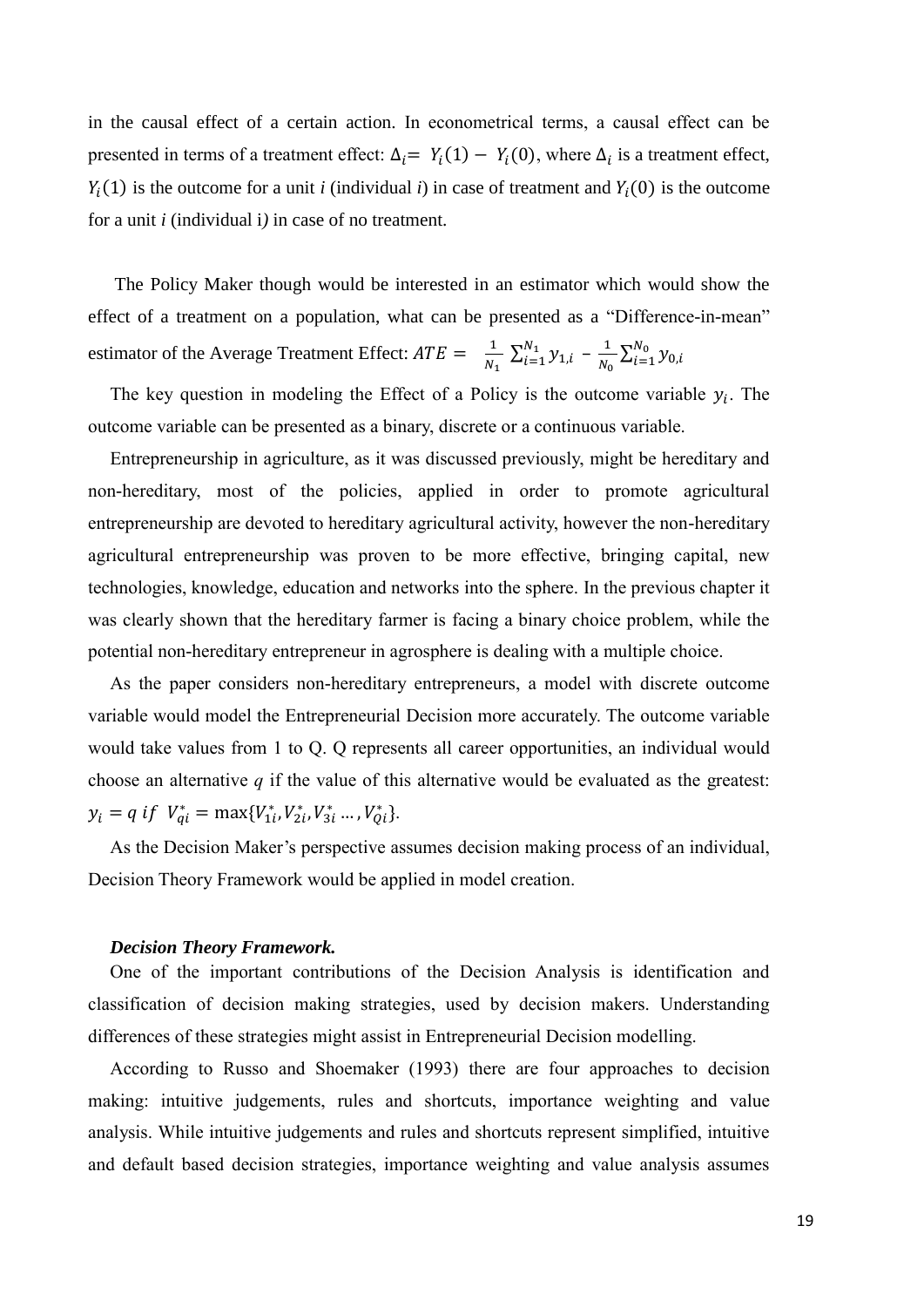decision making process with multiple criteria and objectives as well as different levels of importance of criteria.

Another approach to decision strategies classification is presented by Ranyard (2005) and includes lexicographic rule, satisficing rule, elimination by aspect rule and additive rule. Lexicographic rule means that the choice is made in favour of an alternative, which shows the best performance on the most important criterion, satisficing rule assumes certain minimum level which alternative should achieve on each of the criteria. Additive rule assumes a compensatory approach to decision making, what means that each alternative receives scores on each criterion depending on its performance.

Decision strategies vary depending on the importance of a decision and involvement of an individual in decision making process. A career choice definitely demands decision strategies of higher complexity and multiple criteria. One of the decision modelling approaches, which assumes high level of decision importance and multiple objectives is the so-called The Multi-Criteria Decision Analysis (MCDA).

Multi-criteria utility and value calculus for modelling multiple objectives and trade-offs evolved from the Decision Theory with Ramsey (1931) and von Neumann and Morgenstern (1947) as some of the main contributors. Multi-Criteria Decision Theory was created by Keeney and Raiffa (1976) and can be described by the formula:  $V_i =$  $\sum_{j \in J} w_j v_{i,j}$ ,  $\sum_{j=1}^{J} w_j = 1$  where the value V of an alternative *i* is calculated as a sum of the alternative scores on each criterion  $v_j$  multiplied by *w* which is a scaling constant that equates units of value. *J* is an index set of criteria.

The Entrepreneurial Decision model would be based on the MCDA model, in which the value or attractiveness of alternative is evaluated based on added value approach:  $V_i$  =  $\sum_{j \in J} w_j v_{i,j}$ . The model takes into account three aspects of decision making process which are variety of alternatives and different criteria and their importance. It also includes the competing goals opportunity as the problem of competing goals is presented in existing literature on entrepreneurship in articles "Why entrepreneurs choose freedom over money" (2013) and others.

However, entrepreneurial decision also assumes consideration of risks of the entrepreneurial career alternative. According to the literature people become entrepreneurs in spite of low risk-adjusted returns (Hamilton, 2000). This can be partly explained by the entrepreneurs' biased attitude to risk and overoptimism. The overoptimism according to Bazerman and Moore (2012) appears because of a cognitive bias due to which a person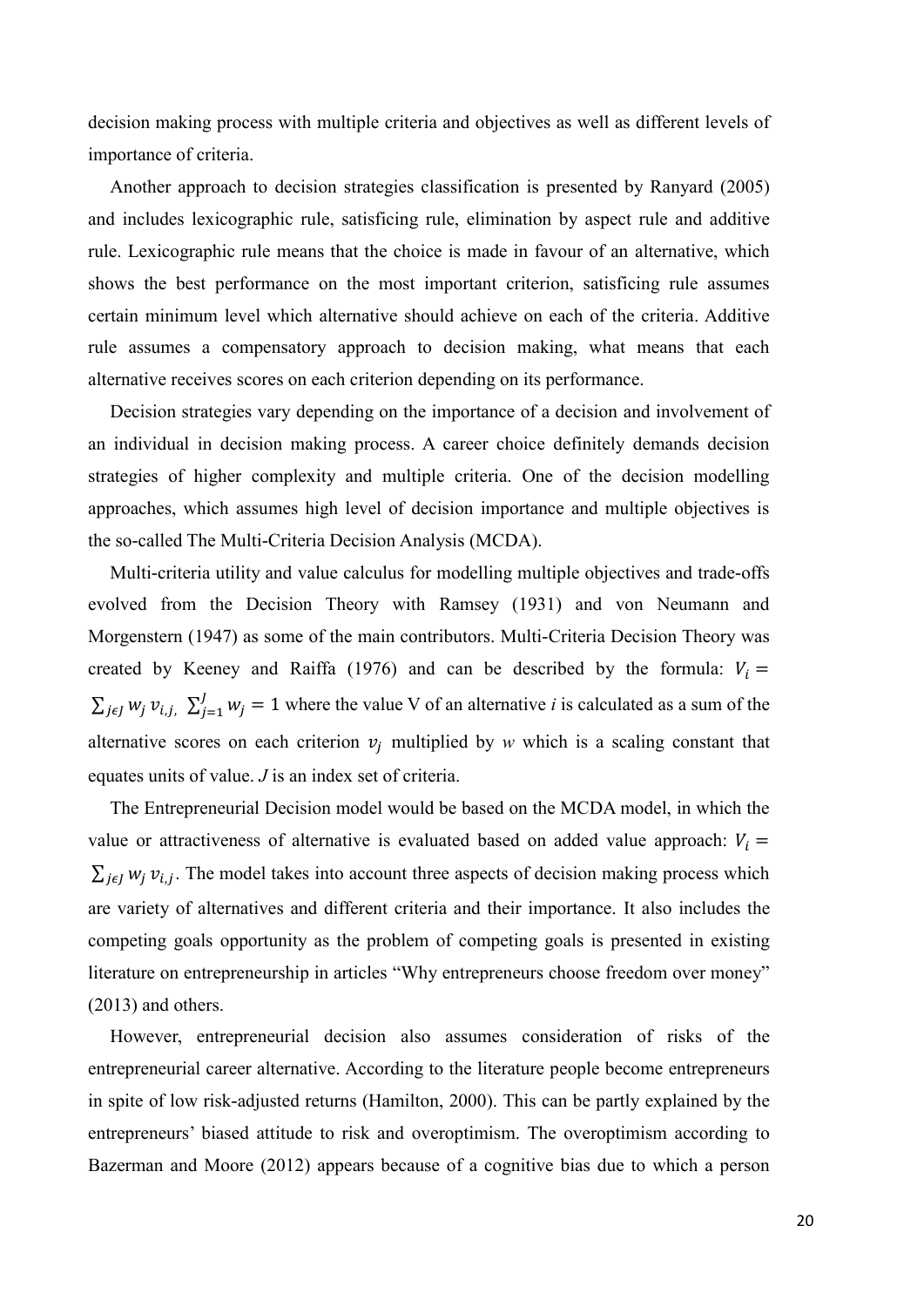overestimates his abilities and underestimates competition.

The uncertainty problem is a significant issue in case of entrepreneurship. One of the most obvious indicators of high uncertainty of an entrepreneurial career is the survival rate of the newly established companies during the first years of operation, which is 60% in the U.S., for example, according to the *U.S. Bureau of Labor and Statistics*.

The uncertainty problem might be added to the multi-criteria model as possible outcomes of each of the alternatives multiplied by the scenarios probabilities, what can be modelled as  $v_{i,j} = \sum_{l=1}^{L} p_l a_{l,i,j}$ , where  $a_{l,i,j}$  – is the performance of alternative *i* under criterion *j* in case of scenario *l*,  $p_l$  is the probability of scenario *l*.

Taking into account the variety of decision making aproaches, the Decision Maker might also apply Satisficing or Elimination by Aspect rules, which means that he/she has a certain minimum level of criteria, which he/she wants to achieve. This approach to career choice is also possible and in order to include it in the model, a constraint, presented as follows, would be added:  $v_{i,j} \geq m_j$  what means that the value of an alternative *i* under criterion *j* should be not less than a certain minimum level  $m_j$  (assigned for the criterion *j*).

The important aspect of this model is the fact that the income from the entreprenerial activity is not necessary compared to the wage as in the basic career choice models.

The next step is the inclusion of subjective and biased perceptions of the entrepreneurial sphere. Individual's perception of alternative performance on each of the criteria is subjective and often biased. The future income from entrepreneurship activity as well as the non-pecuniary benefits can be assessed unobjectively, what can be presented as follows:  $v_{i,j} \neq v_{i,j}^*$ , where  $v_{i,j}^*$  is the real future performance of an alternative *i* under criterion *j*.  $v_{i,j}^*$  is not equal to the perceived  $v_{i,j}$ .

Another important aspect is that the importance of each of the criteria  $w_j$  is different for each individual. We can model it as the importance of a criterion *j* for individual *e* is not equal to importance of criterion *j* for individual *f* for any *e* different from *f*:  $w_{e,i} \neq$  $W_{f,i}$   $\forall e \neq f$ 

The final model can be presented as follows:  $ATE = \frac{1}{N}$  $\frac{1}{N_1} \sum_{i=1}^{N_1} y_{1,i}$  $\frac{N_1}{i=1} y_{1,i} - \frac{1}{N_0}$  $\frac{1}{N_0} \sum_{i=1}^{N_0} y_{0,i}$  $i=1$ 

The outcome variable can be presented as a discrete value, as discussed previously or as a continuous value, calculated by the MCDA formula: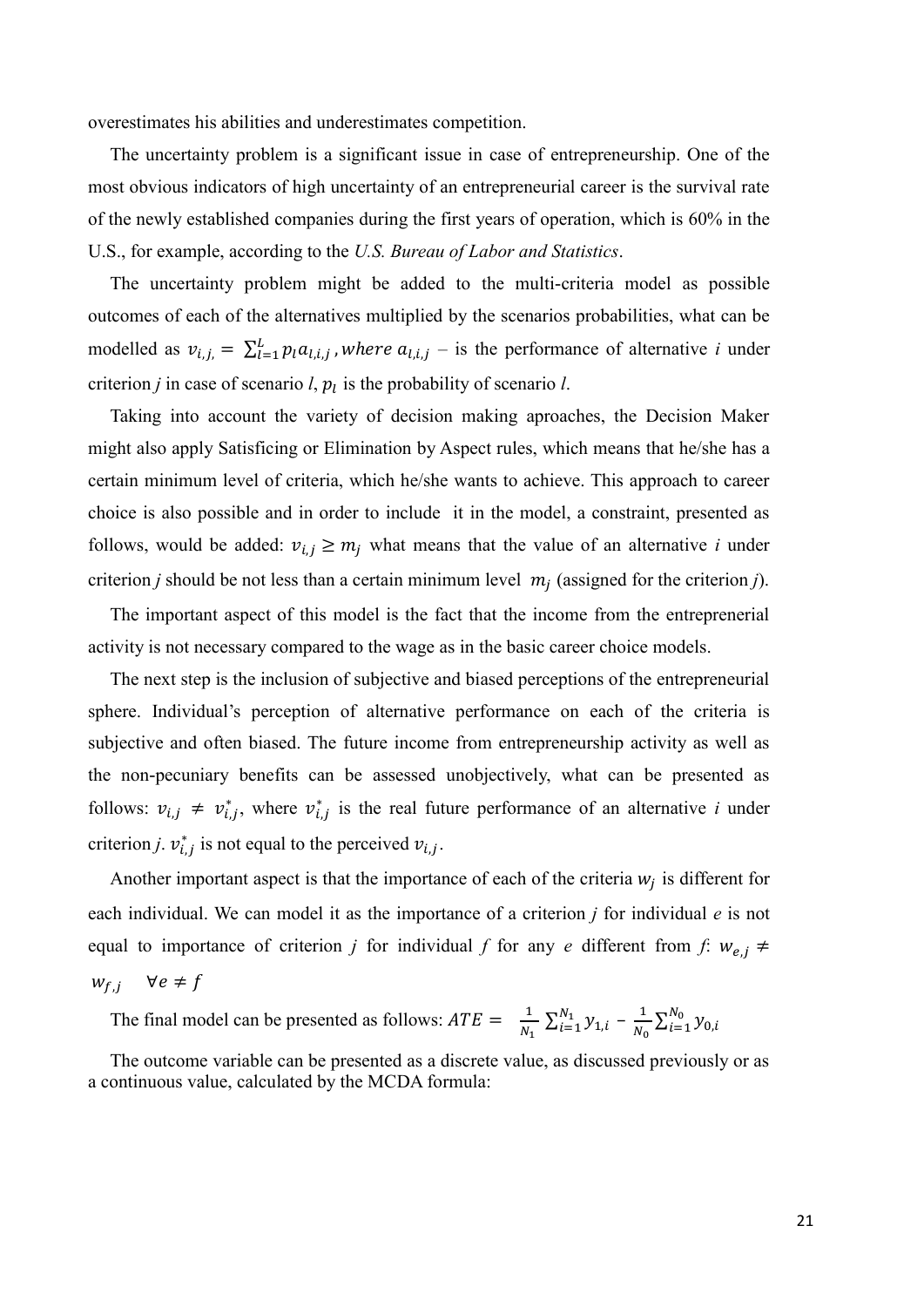1)  $y_i = 1$  if  $V_{qi}^* = max{V_{1i}^*, V_{2i}^*, V_{3i}^* ... , V_{Ai}^*}$  and  $y_i = 0$  *otherwise*,  $q$  – *sphere of agriculture.*

$$
\overline{or}
$$

*2)*  $y_{i,a} = V_{i,a}$  which means that the outcome variable for individual i and alternative a *is equal to the attractiveness score assigned by individual i to alternative a. The ATE is calculated for one of the alternatives, in this case for the sphere of agriculture.*

The value of alternative "agriculture" is calculated as follows:

$$
V_a = \sum_{j \in J} w_j v_{a,j},
$$
  

$$
v_{a,j} = \sum_{l=1}^{L} p_l a_{l,a,j}
$$
  

$$
v_{a,j} \neq v_{a,j}^*
$$
  

$$
w_{e,j} \neq w_{f,j} \quad \forall e \neq f
$$

#### **9. Experiment Background.**

As it was clearly proven in the previous chapters, non-hereditary entrepreneurship promotion is crucial for the agricultural areas development. Non-hereditary entrepreneurs (in contrast to hereditary) often don't have previous experience in the agro-sphere. As a result, the knowledge about the industry and it's opportunities might be limited. Lack of knowledge about industry opportunities, market perspectives, opportunities of business diversification and governmental support limits the number of entrepreneurs in the sphere and decreases the effectiveness of the agricultural entrepreneurship promotion. Another factor, which limits the number of new entrants in the agricultural sector, is the low *Attractiveness* of this business sphere.

"It (agricultural sphere) isn´t viewed as an attractive alternative to other work sectors such as manufacturing, private, and public sector employment" (Sulaiman and Abdullah, 2013).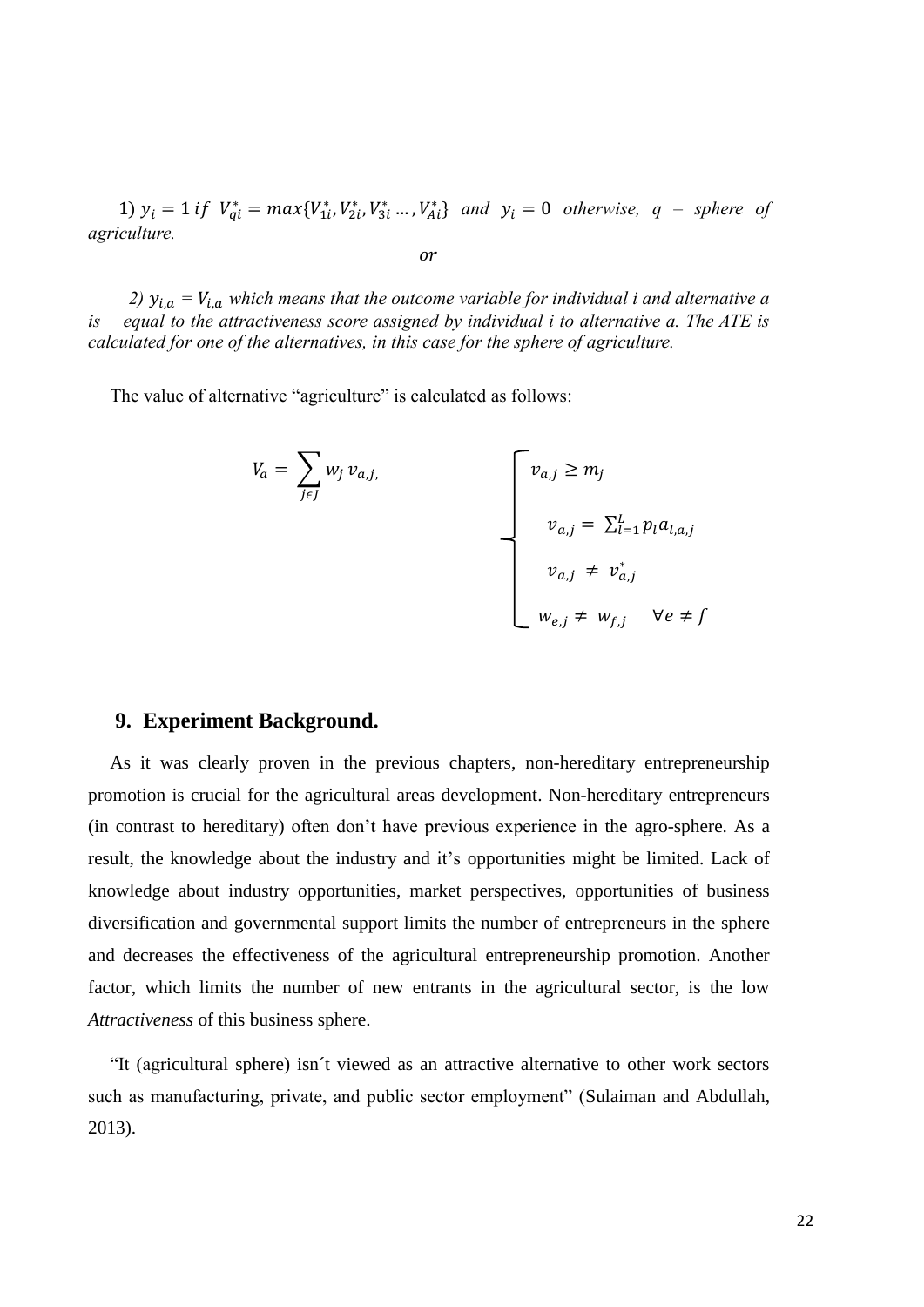The concept of Attractiveness assumes not only financial characteristics of the sector perspectives but also non-financial benefits. A number of articles and reports emphasize the importance of such characteristics of the industry as prestige and image.

"Agriculture has never been considered to be a prestigious occupation…." (Kotler, 1990).

"Farming and farm support programmes… should improve the image of the sector" (Leavy, 2014)

"It also changed the social image of the sector. Many started to look upon rural areas as uninteresting wildernesses and became ignorant of agricultural processes" (Peters, 2012).

"We need to get young people excited about farming" (Fursdon, 2013)

The emotional perception, the image, status, prestige of the industry can be influenced by different approaches and policies. One of the approaches, which is used in business in improving the products and companies' image, is the so-called *Celebrity Branding.*  Advertisers expect that the positive image of celebrity would pass to the product's or brand's or company's image (Lee and Thorson, 2008).

The experiment treatment applies an approach, which is similar to Celebrity Branding. The goal of the treatment is to inform the experiment participants about the famous people, involved in the agricultural business. The approach assumes involvement of celebrities in advertisement of agro-sphere, however, in contrast to a standard advertisement, the celebrities, participating in promotion, should be involved in agricultural sphere themselves.

The treatment is expected to influence the perceived non-financial benefits of the agricultural entrepreneurship through the increase in prestige, improvement of the image of the agricultural sphere. The purpose of the treatment is to simulate an approach, which can be applied in agricultural entrepreneurship promotion.

A classification of non-pecuniary attributes in entrepreneurial decision making process was developed previously and includes Esteem, Self-Realisation, Freedom, feeling of Belonging and Social Preference. The treatment is expected to influence the perception of the non-financial benefits of the agricultural sphere.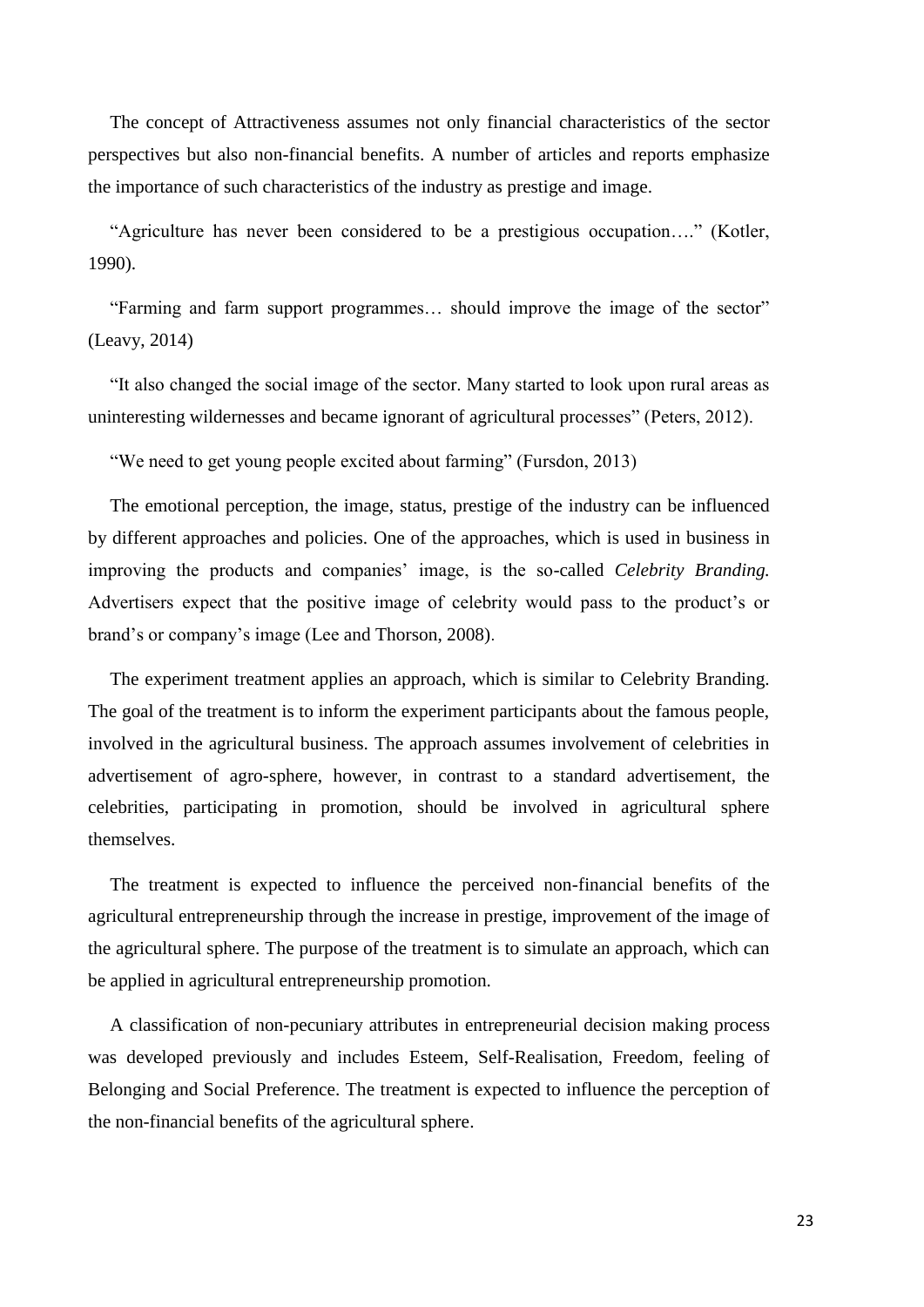The advertisement of the agricultural sphere with celebrities through social media, for example, seems applicable and appears to be a possible way of the agricultural sphere promotion. In other words, the treatment models an instrument, which potentially can be applied.

#### **10.Experiment Data and Methodology.**

#### *Data.*

Students of business schools and students in universities, receiving business education, can be considered as one of the groups of population, which might be potential nonhereditary entrepreneurs in agro sphere due to several reasons. There is significant prove that knowledge and experience in the sphere of entrepreneurship increases the probability of becoming entrepreneur (Parker, 2009). Articles confirm correlation between business education and entrepreneurship development (Kurek and Rachwal, 2009) and show the significant role of business education in economic development (Doherty, 2006).

According to the existing research, entrepreneurship in agriculture needs more young people: "the younger lot want to innovate while the older lot don't" (Bathurst, 2014).

The experiment was conducted in the University of Barcelona (UB), Faculty of Economics, with business students of the  $2<sup>nd</sup>$  and  $3<sup>rd</sup>$  year.

The experiment results have high external validity as the sample represents a group of population, in which the Policy Makers are interested as in potential future entrepreneurs in Agriculture. The experiment also has high internal validity, which is related to the causal effect of the experiment, and which assumes randomized allocation of participants into the Treatment and Control Groups. The UB students of the  $2<sup>nd</sup>$  and  $3<sup>rd</sup>$  years of education on each program were randomly divided by the University administration into two groups. All students of each program had the same courses and lectures. The Treatment was conducted in one group of each program, while the Control Groups were presented by the other group of each program.

The total number of experiment participants was 253 (120 in Treatment Group and 133 in Control Group). The average age of participants was 21 (age of participants ranged from 19 to 34 years).117 out of 253 participants (46,3%) have at least one parent with high education. 130 (51%) participants have entrepreneurial parents or grandparents. 214 out of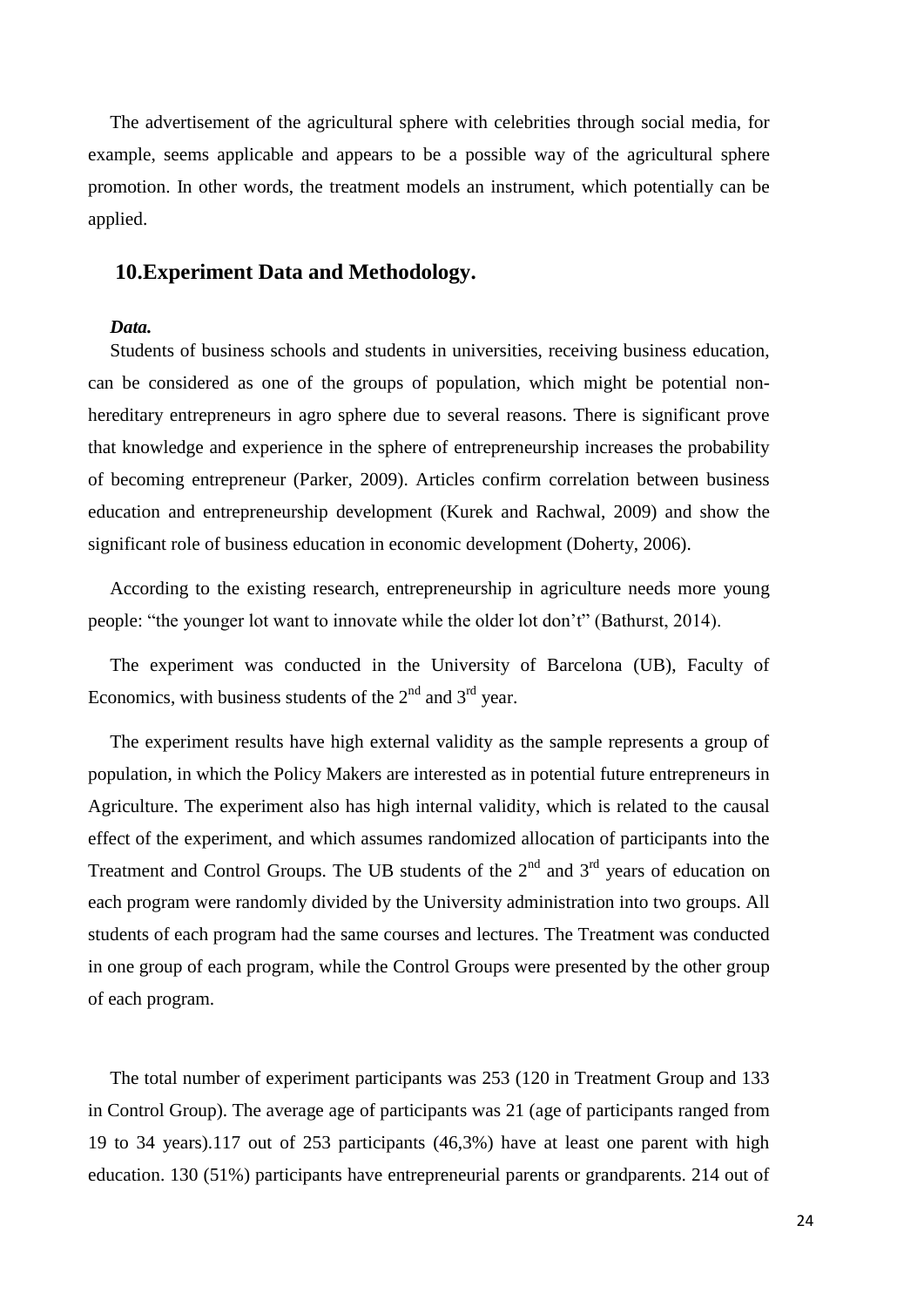253 (85%, vast majority) are considering entrepreneurial career in future. 140 participants (55%) are from Barcelona, 77 (30%) are from small cities in Spain and 36 (15%) interviewees are from other countries. 106 (41,9%) are female and 147 (58,1%) are male.

#### **Methodology.**

*Experiment Design.* The Treatment informs the experiment participants about the celebrities and famous people, involved in the agricultural business, what should improve the image and attractiveness of the industry.

In order to evaluate the effect of the Treatment, multicriteria additive value model, presented in previous chapters was applied:  $V_i = \sum_{i \in I} w_i v_{i,i}$ , where the value *V* of an alternative *i* is calculated as a sum of the alternative scores on each criterion  $v_i$  multiplied by *w* which is a scaling constant that equates units of value, in other words *w* is the relative criterion importance. *J* is an index set of criteria.

The experiment participants are presented with a number of alternatives (potential business spheres for entrepreneurial activities, which include the sphere of agriculture) and a list of criteria. In MCDA the "w" or the importance of a criterion is calculated according to the "swing weighting" procedure. The differences in values between the levels of a most and least preferred options on two given criteria ('swings') are considered and interviewees are asked to evaluate the relative value of the swings.

The evaluation framework can be characterised by the following formula.

$$
V(a) = \sum_{j=1}^{n} w_j v_j(a)
$$
 Where:  $v_j(best_j) = 100, \forall j$   
 $v_j(worst_j) = 0, \forall j$ 

Where V(a) is the value (Attractiveness) of the agricultural sphere,  $v_i(a)$  is a partial score of agricultural sphere in terms of criterion  $j$ ;  $w_j$  is the relative weight of criterion  $j$ ,  $w_j$  = importance of the swing from  $v_j(best_j)$  to  $v_j(worst_j)$ ,  $\sum_{j=1}^n w_j = 1$  and  $w_j >$  $0 (j = 1, ... n).$ 

In order to apply MCDA methodology in agricultural sphere attractiveness evaluation, agriculture should be compared to other spheres of entrepreneurship activities as the Decision Maker, according to the model, should compare several alternatives.

*Decision Alternatives.* Decision Alternatives should cover the majority of business opportunities, which the Decision Maker might be considering in his/her career decision.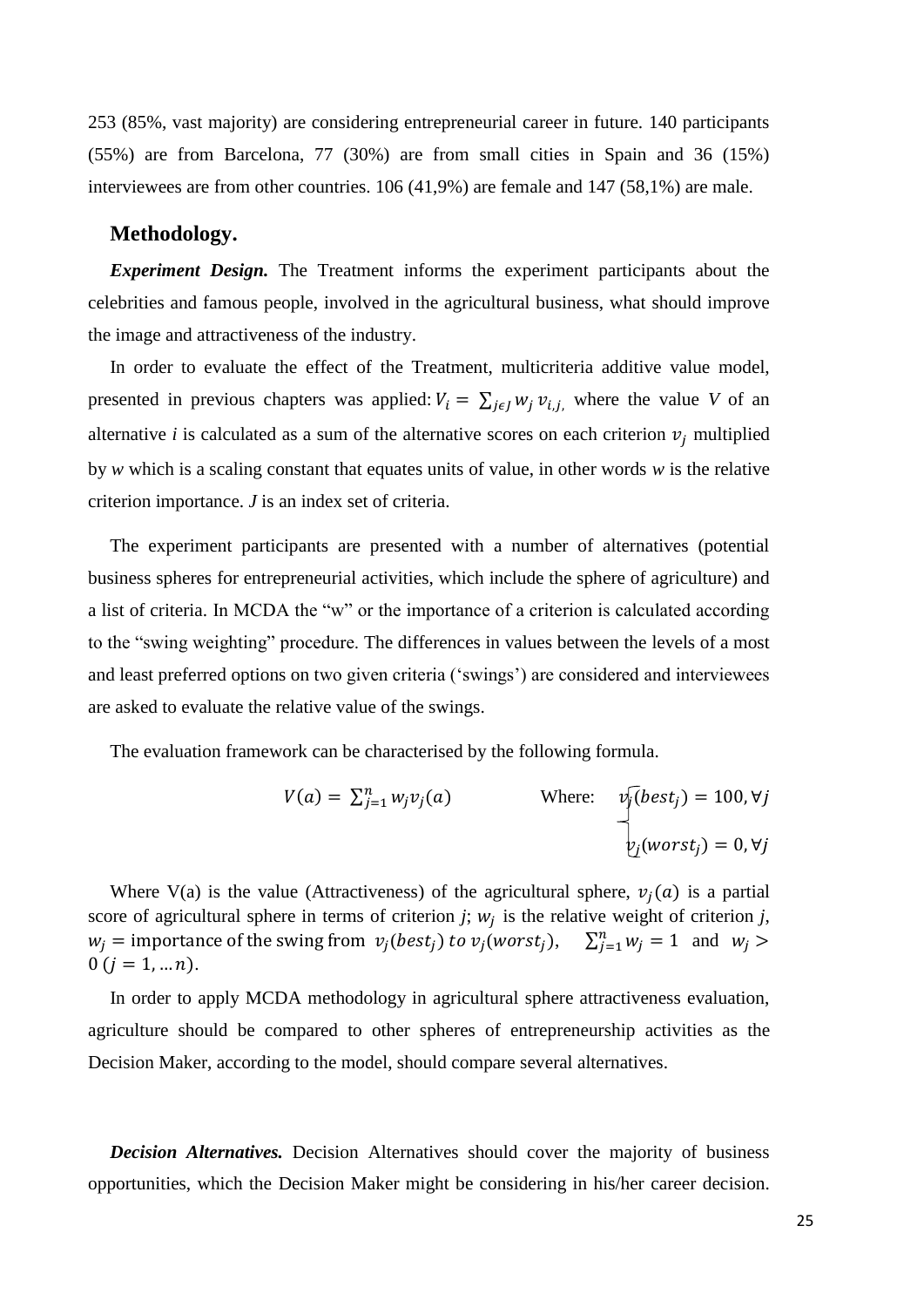In order to achieve this goal, the list of these business spheres was created with the application of one of the most commonly used industries classification, The Industry Classification Benchmark (ICB) which is the industry classification taxonomy launched by Dow Jones and FTSE. According to the classification, the Industries are divided to: Oil and Gas, Basic Materials, Industrials, Consumer Goods, Health Care, Consumer Services, Telecommunications, Utilities, Financials, Technology. The final list of alternatives, used in the experiment was shortened to six spheres: Constructions and Industrial Goods, Consumer Goods, Consumer Services and Health, Agribusiness, Finance and Technology.

*Choice Criteria.* The Multi-Criteria Decision Analysis assumes that the Decision Maker creates his own list of criteria, on the base of which he/she expects to make a decision. However, as the goal of the experiment is to measure the effect of the Treatment, the common list of criteria was used in the experiment questionnaire.

The list of criteria, which can be used by the potential entrepreneur was developed in previous chapter and represents six attributes: Level of Income that each of the sphere can provide, Level of Freedom (freedom in work schedule, in choosing the direction of business development, in choosing the market niche, the product positioning strategy, etc.), Level of Esteem (respect and recognition from other people), Self-realization, Social Preference (opportunity to help people, society and environment) and Belonging (feeling of belonging to a certain society or social group such as entrepreneurial or business society). The list of criteria consists of pecuniary factor – Income and five non-pecuniary factors.

*Experiment Procedure.* The experiments were conducted in September and October 2015 in the University of Barcelona. 20 minutes before the end of the class, the students were invited to participate in a non-compulsory experiment, with a financial compensation in a form of 10 euro lottery (per each 10 people in a group). As a result, only in one group four people decided not to participate and left the class, all the other students took part in the experiment.

At the beginning of the experiment, interviewees were asked to imagine that they are planning to become entrepreneurs and are evaluating the Attractiveness of different business spheres. In the first question interviewees are asked to evaluate six spheres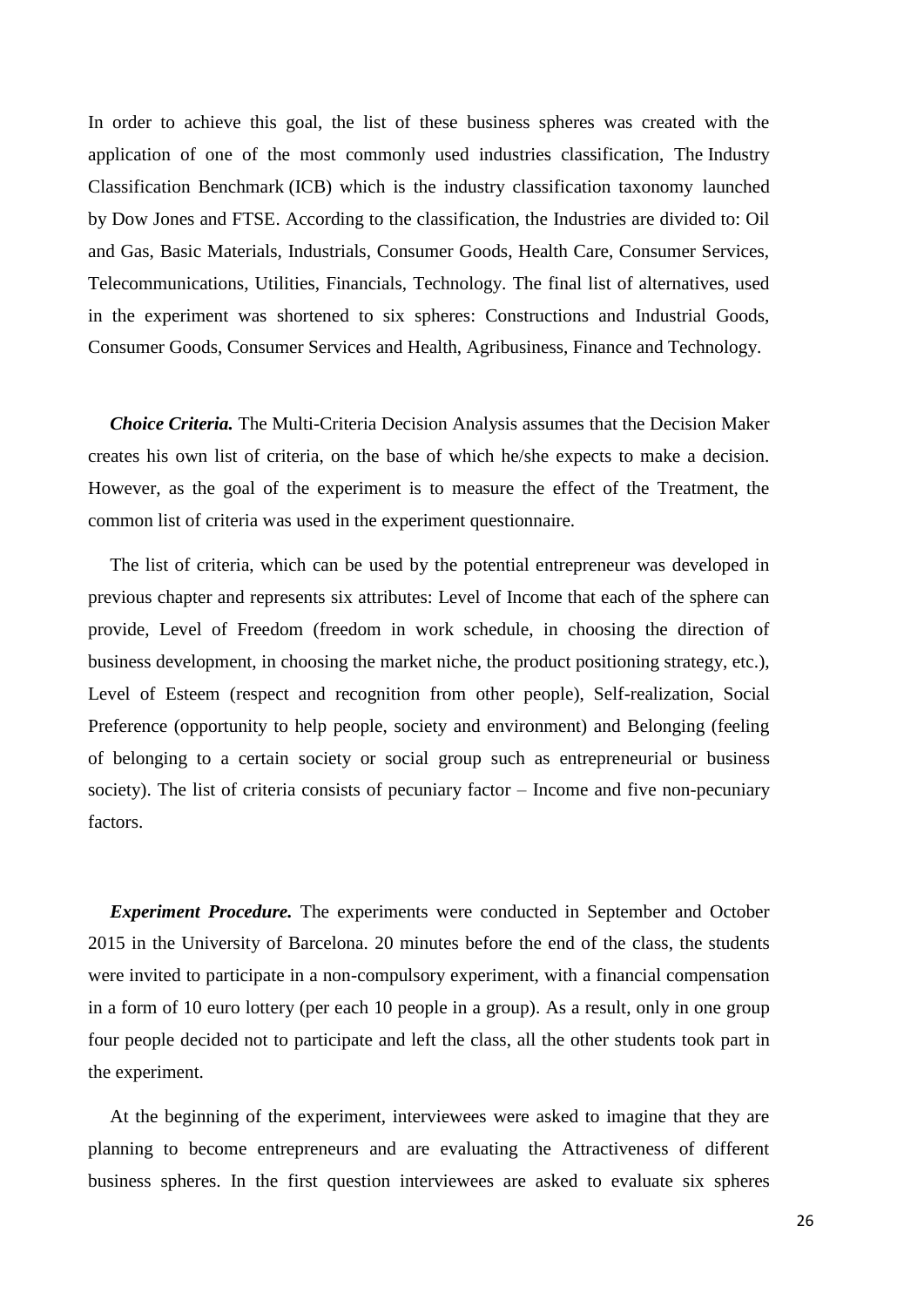(Constructions and Industrial Goods, Consumer Goods, Consumer Services and Health, Agribusiness, Finance and Technology), giving 100 points to the most attractive one and all the other spheres from 0 to 100 according to the level of attractiveness. In the first question, interviewees are evaluating their subjective perception of the industries. The term "Attractiveness" is commonly used in MCDA interviews (Morton and Fasolo, 2009).

Then interviewees were asked to evaluate all the six spheres by six criteria (attributes): Level of Income, Freedom, Esteem, Self-realization, Social Preference and Belonging.

Each interviewee was asked to give 100 points to the sphere which provides the highest attribute score (for example, which sphere can provide the highest Income, from the student's point of view), to give 0 point to the sphere which provides the lowest level of attribute (the lowest Income), and to give scores from 0 to 100 to all other business spheres. As a result, each business sphere received scores from 0 to 100 on all six criteria.

In this survey interviewees are providing their subjective perception of alternatives performance which doesn't necessary correspond to the real performance, however in decision making process individual makes his/her decision according to his/her subjective assumptions, due to what the results of the experiment correspond to the goals of the research.

The last question of the questionnaire asks the interviewees to evaluate the swings importance. Students are asked to evaluate the importance of each criterion swing, meaning the importance of a change from 100 points to 0. The experiment participants were explained the swing weighting procedure in detail, were provided with an example and were suggested to ask questions if something was unclear.

*Treatment.* Both the Treatment and Control groups were given the same questionnaires. Before the survey, participants were shown a short presentation, which contained the overview of the industries. The presentation gave a brief explanation of each of the business sphere and several examples of the sphere's representatives with their photos. The representatives were the Directors, CEOs or CFOs of some of the 100 biggest companies in a particular industry, ranked by turnover in 2014 (on Forbes, Construction Index and other websites). The companies, shown in the presentation, were taken from the end of the list (from 90 to 100 place) in order to present the companies that are not known to the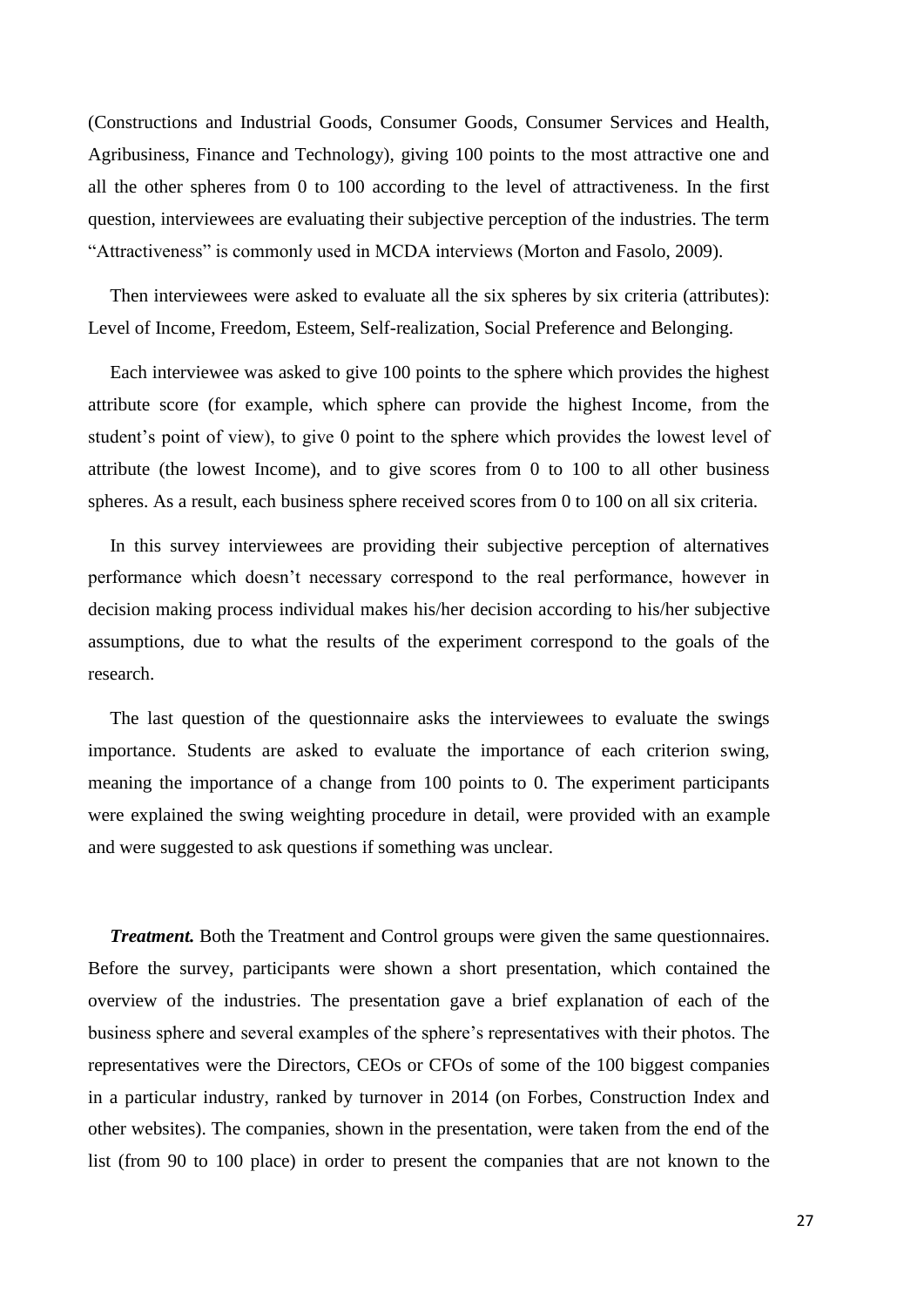students. The pictures in the presentation, which represented the industries, were neutral as well as the photos of the industries representatives. The only difference was in the presentation of the Agricultural sphere. In the Control Group the Agricultural sphere presentation was neutral, while in the Treatment Group students were shown famous representatives of this business sphere.

The slides were demonstrating celebrities, who are involved in production of agricultural products. The list of celebrities included the world famous people (Charles, Prince of Wales, singer Sting, Elizabeth Hurley and Oprah Winfrey) and Spanish and catalan celebrities: José Antonio Iniesta, Antonio Banderas, Emilio Butragueño, Joan Llobet, José Miguel González, Miguel Bosé.

The aim of the treatment was to increase the attractiveness of the agricultural sphere of entrepreneurship through the advertisement of the sphere.

*Treatment Effect Assumptions.* The Treatment is expected to have several effects. The Treatment will influence the perceived prestige of the industry, causing such emotions as pride. Pride is evoked by appraisals of the self's accomplishments and rising social status (Tracy and Robins, 2004). This rise of the social status of Agricultural entrepreneurship activity will be the effect of the Treatment. The Treatment might also widen the perceived opportunities of the industry, possibilities of growth and brand building. I base this effect on an assumption that the sphere of Agriculture is often underestimated by potential entrepreneurs (Gurrieri, Lorizio and Stramaglia, 2014).

The Treatment is expected to improve the perceived Attractiveness of the Agricultural sphere of entrepreneurship. In other words, the Treatment should increase the average score, assigned to the Agricultural sphere Attractiveness. I also expect that the score assigned to the Agricultural sphere on criterion "Esteem" would be higher in the Treatment Group. The book "Modern Human Relations at Work" (Hegar, 2012), proves that "prestige carries with it respect and status and influences the way people talk and act around individual". The Treatment should also influence the criterion "Belonging", as the criterion assumes belonging to a certain society, business group or environment, which is connected to this particular sphere of business. The fact that celebrities belong to the Agricultural business society should increase the average performance of the Agricultural sphere on this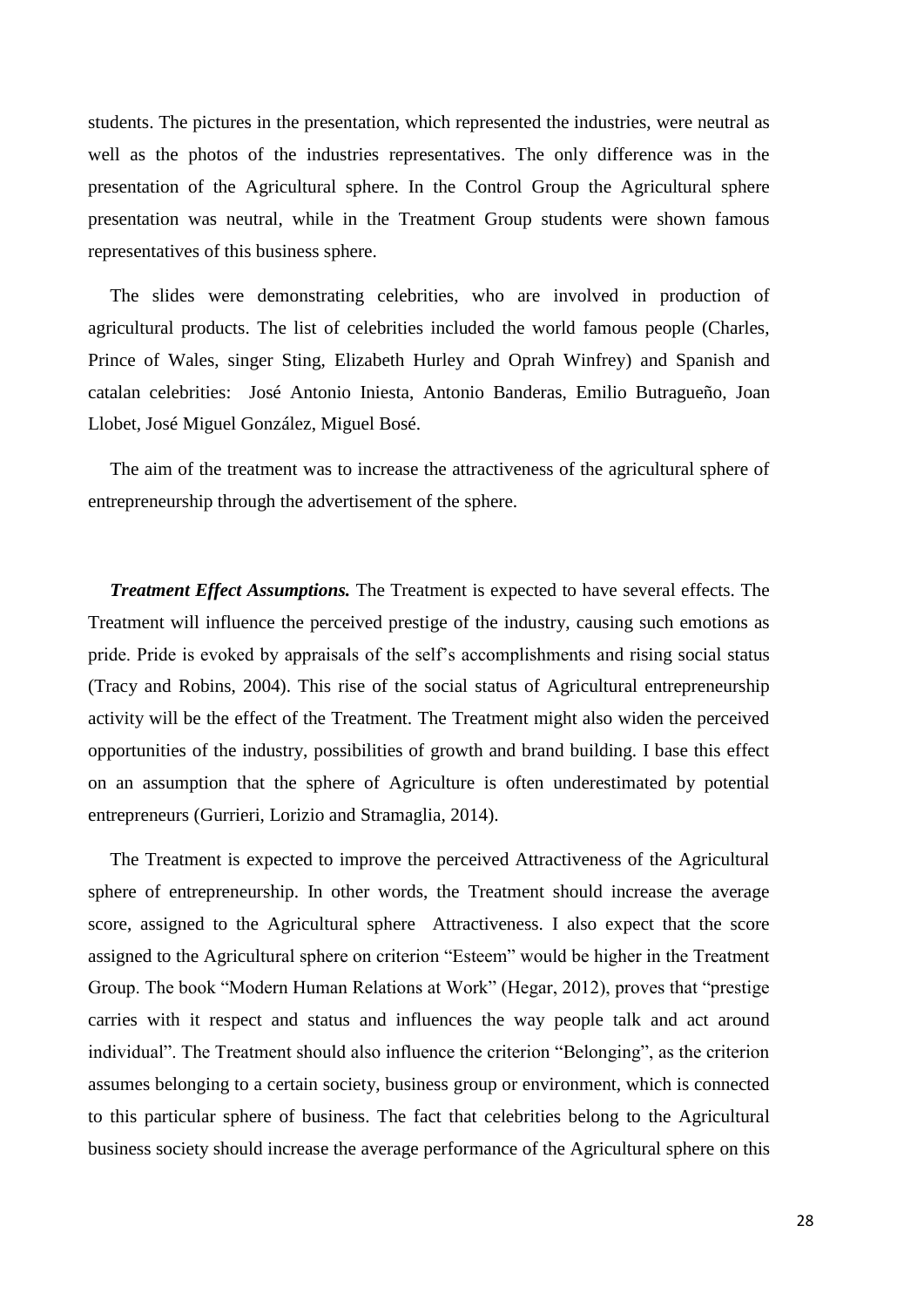criterion. The Treatment might also influence other criteria and might cause the change in average importance of the criteria.

*Experiment Limitations.* The experiment design includes the Multiattribute Value Model, based on the MCDA approach, however there is a number of differences with this Decision Theory approach, what might add complications to the experiment results analysis.

Firstly, the Multi-Criteria Decision Analysis methodology assumes that the Decision Maker creates his own list of criteria. This approach, however, would not allow quantitative data analysis, due to what a common list of criteria was used in the experiment. Interviewees don't make the list of attributes themselves, but are presented with the list of criteria groups. As a result, interviewees might face difficulties in evaluating the importance of criteria as criteria explanation and time allocated for the questionnaires is limited.

The second main difference with the MCDA approach is that interviewees are not presented with the feedback information. Each individual is not shown the results of the swing-weighting procedure, interviewee is not shown the cumulative weight of different groups of factors and is not presented with the Hiview software results, which show how the alternative's score changes with the change of the swing importance. The feedback information is an important instrument in decision facilitation. According to the Decision Theory, the cognitive abilities of the Decision Maker are limited, and decision process is often biased (Thaler and Sunstein, 2009). The MCDA feedback procedure helps in identifying biases in criteria importance evaluation. As the experiment procedure doesn't assume any feedback, the results of the experiment might be biased.

The last difference of the experiment procedure with the MCDA approach is that interviewees are not personally interested in the results of the experiment (MCDA application assumes that interviewees receive assistance in alternatives evaluation through MCDA methodology and software application).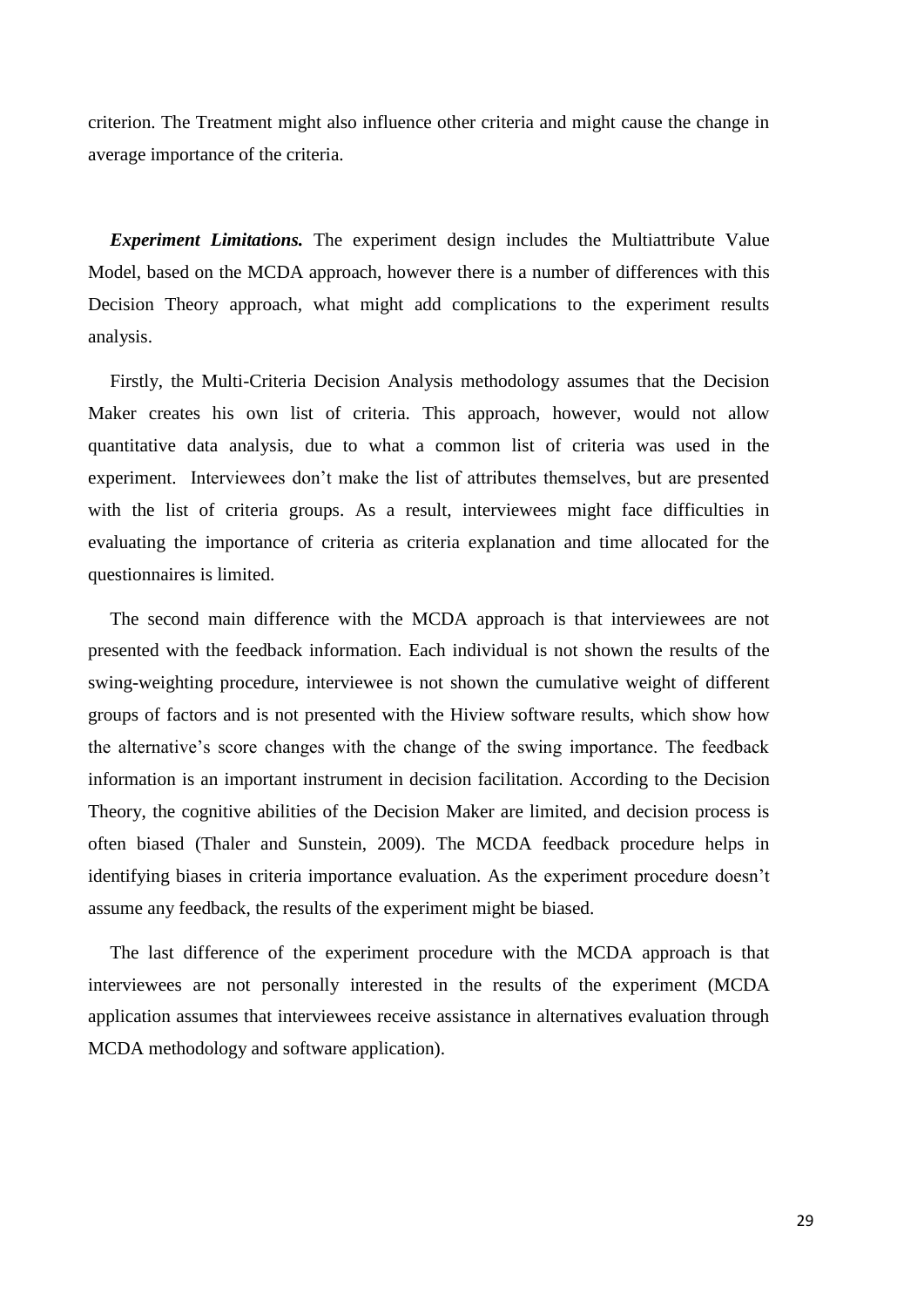#### **11.Experiment Results Discussion.**

*Treatment Effect.* If the Average Treatment Effect is considered from a binary perspective so we compare only the number of experiment participants who assigned the Agricultural sphere 100 points of attractiveness, then the results can be presented in the following table (Table 3).

|                                     | Treatment | Control | <b>Difference</b> |
|-------------------------------------|-----------|---------|-------------------|
| Number of 100 points to Agriculture | 15        |         |                   |
| Number of 100 points (in %)         | 12.5      | 0.75    | 11,75             |
| Number of participants              | 120       | 133     |                   |

**Table 3.** Agricultural Sphere as the Most Attractive Alternative.

The ATE = 
$$
\frac{1}{N_1} \sum_{i=1}^{N_1} y_{1,i} - \frac{1}{N_0} \sum_{i=1}^{N_0} y_{0,i} = \frac{1}{120} 15 - \frac{1}{133} 1 = 0,125 - 0,0075 = 0,1175.
$$

In other words, in the Treatment Group with 120 interviewees the number of students who gave Agricultural sphere the highest score is 15 times more than in the Control Group with 133 participants. The Average Treatment Effect is the difference in percentage of the interviewees who evaluated the Agricultural sphere as the most attractive sphere of entrepreneurship. In the Treatment Group the percentage of such interviewees was 12,5%, while in the Control Group it's 0,75%. The difference (11,75%) proves the effect of the Treatment.

If  $y_i$  is evaluated as a continuous variable, then ATE can be calculated as 1  $\frac{1}{N_1} \sum_{i=1}^{N_1} y_{1,q,i} - \frac{1}{N_0}$  $\frac{1}{N_0} \sum_{i=1}^{N_0} y_{0,q,i}$  $_{i=1}^{N_0}$   $y_{0,q,i}$ , where  $y_q = 0,... 100$ .  $N_1$  is the number of units in the Treatment Group,  $N_0$  is the number of units in the Control Group,  $y_{1,q,i}$  is the evaluated Attractiveness of the sphere of agriculture (q) by individual *i* in the Treatment Group and  $y_{0,q,i}$  is the evaluated Attractiveness of the sphere of Agriculture (*q*) by individual *i* in the Control Group.

The ATE = 
$$
\frac{1}{N_1} \sum_{i=1}^{N_1} y_{1,q,i} - \frac{1}{N_0} \sum_{i=1}^{N_0} y_{0,q,i} = 44,93 - 23,8 = 21,13
$$
. The increase in the  
level of Attractiveness of the Agricultural sphere in the Treatment Group is 21,13%. In  
order to check the statistical significance of the difference in average attractiveness score  
the t-test was used. Welch's Two Sample T-test results prove that the difference in the  
average Attractiveness score (44.93 average score for the Treatment and 23.8 Control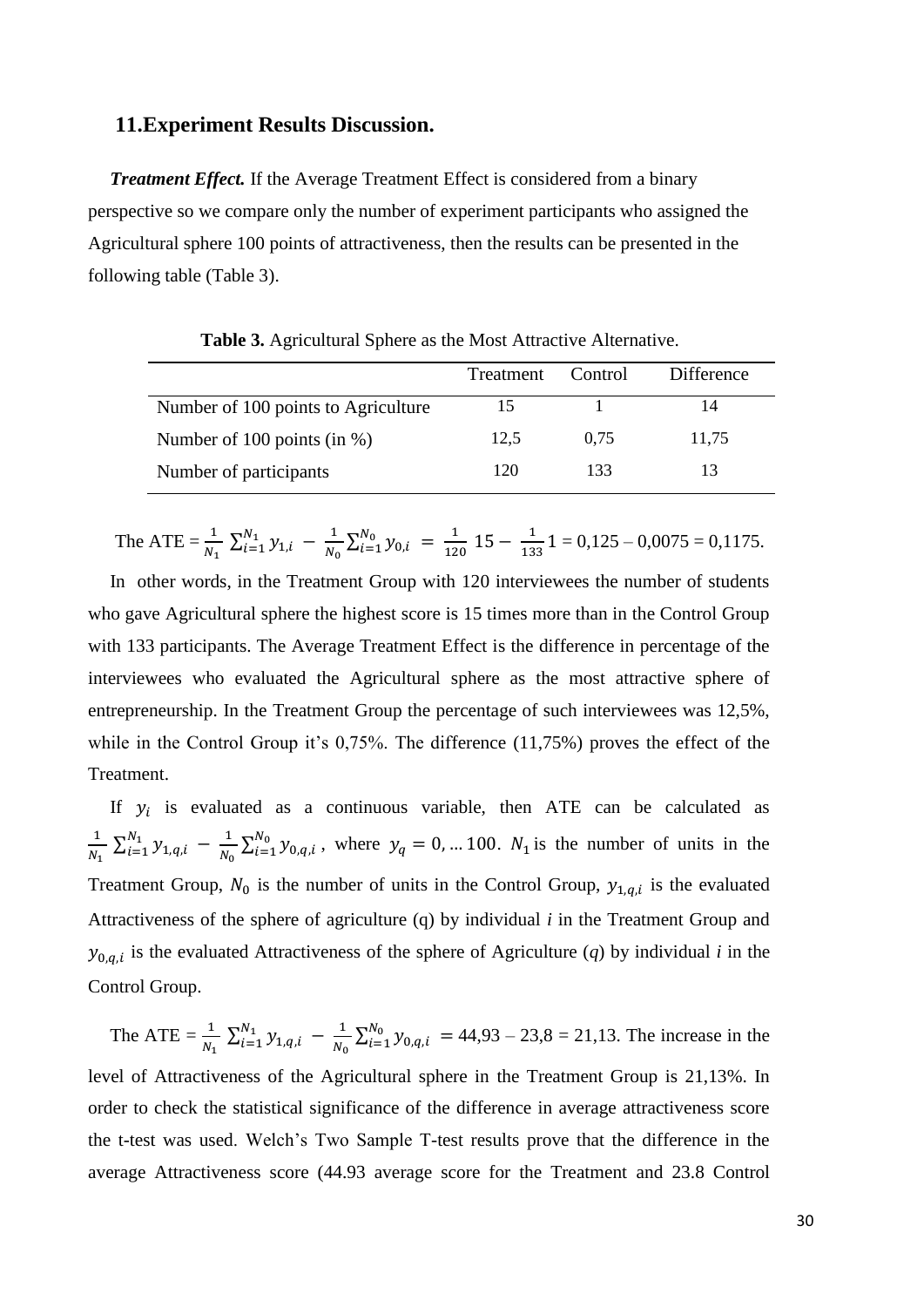Groups) is statistically significant (p-value  $= 2.197e-07$  with 95 percent confidence interval 13.34019 - 28.91746).

Both approaches show that the Treatment increases the Attractiveness of the Agrosphere and increases the number of experiment participants who evaluate Agriculture as a business sphere with the highest value among all the presented alternatives. So, the change in the average Attractiveness score of the Agricultural sphere is a considerable indicator of the usefulness and applicability of the modeled instrument of Agro-sphere entrepreneurship promotion.

### **Criteria Importance and Alternative Perceived Performance in the Treatment and Control Groups.**

The Treatment and Control Groups demonstrate different results of the mean level of Attractiveness of the Agricultural sphere as well as the Agricultural sphere performance on a number of criteria.

The Table 4 presents three groups of results for the Treatment and Control Group. The table presents the Attractiveness score, which the experiment participants assigned to the Agricultural business sphere when they were asked to directly evaluate the level of Attractiveness of all the six business spheres presented. Secondly, the table presents the perceived average performance of the Agricultural sphere on six criteria.

As we can see from the table, Treatment influenced Agricultural sphere performance in case of every criterion, what shows a balanced effect of the Treatment and a stable change in perception of the Agricultural sphere.

Criterion Belonging shows the lowest increase from the Control to the Treatment Group, what might be a sign that students don't expect to have a strong feeling of belonging even to the regional agricultural producers.

The second smallest change in perceived performance of the Agricultural sphere is on criterion Income. The perceived mean performance increased only by 6,31 points. The Treatment was expected to influence the perception of non-hereditary benefits of the sphere so this result was expected.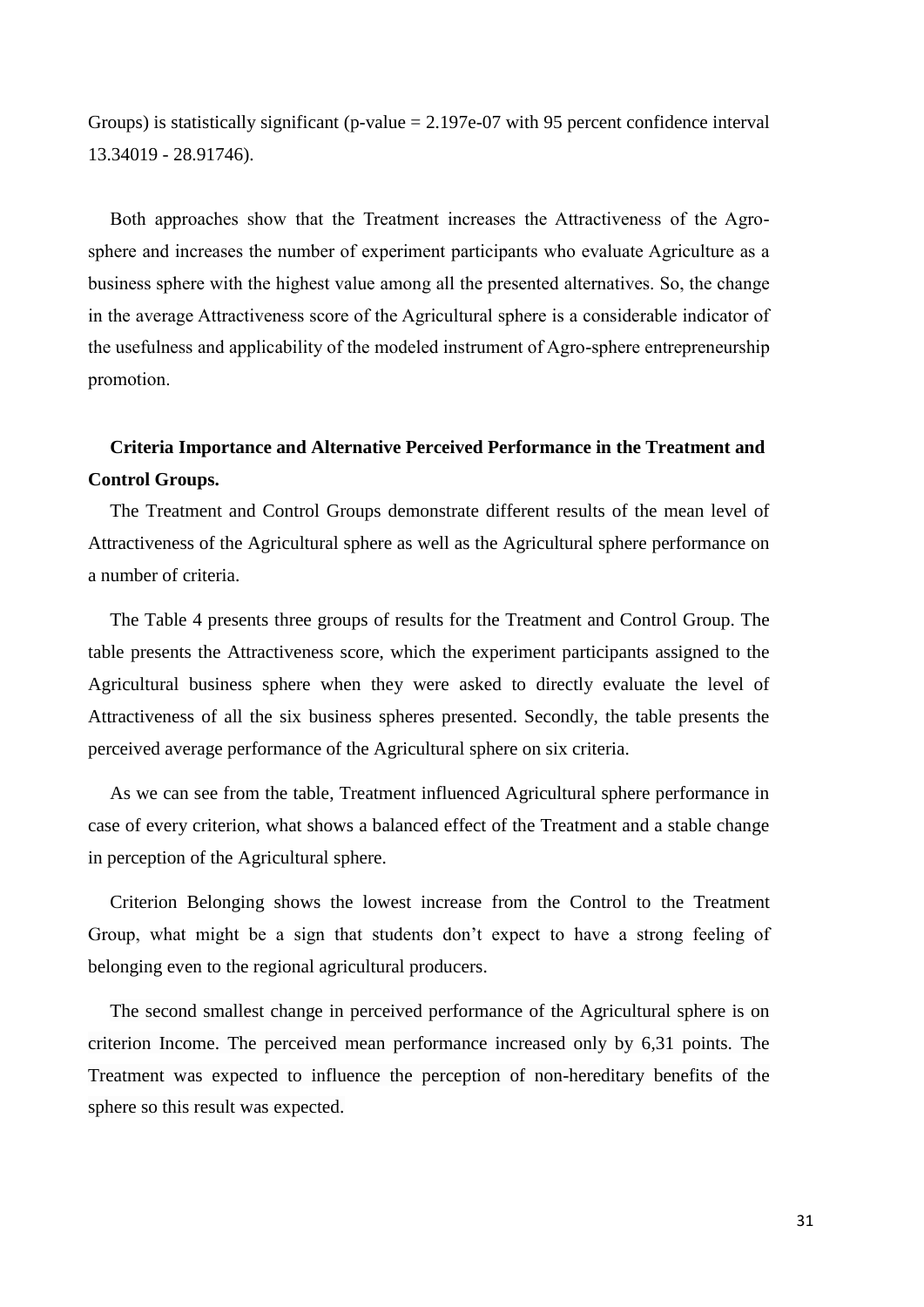|                       | Treatment   |                 |             | Control   |             |
|-----------------------|-------------|-----------------|-------------|-----------|-------------|
|                       | <b>Mean</b> | <b>Std. Dev</b> | <b>Mean</b> | Std. Dev. | <b>Mean</b> |
| <i>Attractiveness</i> | 44,93       | 34,6            | 23,8        | 27,4      | 21,13       |
|                       |             | Performance     |             |           |             |
| <i>Income</i>         | 23,3        | 28,55           | 16,99       | 26,4      | 6,31        |
| Freedom               | 57,08       | 37,75           | 44,05       | 39,6      | 13          |
| <i>Esteem</i>         | 41,49       | 39,32           | 23,16       | 33        | 18,3        |
| Realisation           | 56,73       | 40,36           | 36,83       | 36,4      | 20          |
| Social                | 70,72       | 33,8            | 54,06       | 39        | 16,7        |
| <b>Belonging</b>      | 39,33       | 36,21           | 34,56       | 36,5      | 4,8         |

**Table 4.** Agriculture Attractiveness, Scores and Criteria Weights.

The Agricultural sphere performance improves significantly on criteria Esteem and Realization (by 18,3 points and 20 points respectively). The strong increase on Esteem in Treatment Group can be explained directly by the influence of celebrities. If famous and reach people are involved in the industry then this industry can't be evaluated as a "nonprestige" or "non-fashionable" or "non-significant". Another conclusion, which can be made, is that the Treatment has a stable effect: the mean increase in the evaluated Attractiveness of the industry can be explained by the mean increases in the industry performance on criteria.

From the results, we can assume that the perception of the Agricultural industry in the Control Group is biased. The main goal of the Treatment was to inform the experiment participants about successful agro-sphere activities, performed by famous people. A significant improvement of the Agricultural sphere performance on criteria Realization and Freedom in the Treatment Group is another sign of experiment participants' limited knowledge about the industry opportunities and perspectives.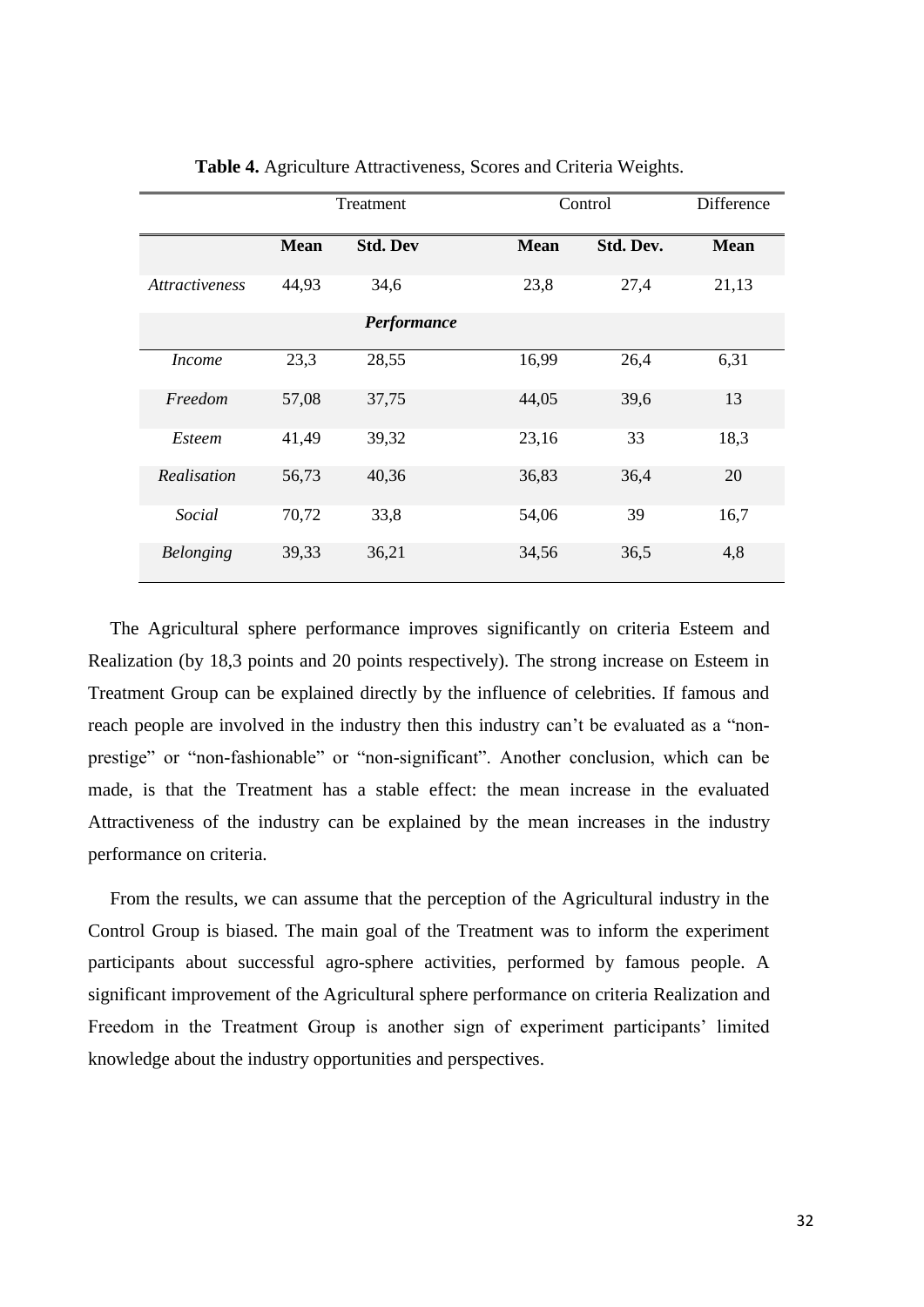### **Criteria Importance and Alternative Perceived Performance Depending on the Agro-sphere Attractiveness.**

The previous chapter presented a model of potential entrepreneur's decision process. One of the model conditions was:  $w_{e,i} \neq w_{f,i}$   $\forall e \neq f$ , according to which the importance of criteria is different for different groups of population. Applying this result to the experiment, we can conclude that the potential entrepreneurs, interested in Agricultural sphere might have different preferences if compared to potential entrepreneurs who are more attracted to other business spheres. Knowledge about the preferences of the group of population who are attracted to Agriculture might provide useful information for the Policy Maker.

In order to further discover the issue, I've divided the data in Treatment and Control Groups into two sub-groups, according to the alternative preferences: group which would be called MF (more than 50 points group) gave the Agro sphere 50 points of Attractiveness or more, group LF (less than 50 group) gave Agro sphere less than 50 points.

The results for the four subgroups are presented in the following table (Table 5).

The performance of the Agro-sphere in the Treatment Group is higher than in the Control Group in case of all subgroups. In other words, the majority of experiment participants, regardless of the final score given to the Agro-sphere, were influenced by the Treatment to a certain extend.

The greatest difference between MF and LF groups in both Treatment and Control is the difference in performance of Esteem and Realization. In other words, students, who evaluated Agricultural sphere as more attractive assumed that Agro-sphere can provide significantly high level of Realization and Esteem, what provides additional confirmation that non-financial criteria might play greater role in potential non-hereditary agricultural entrepreneur's decision making process.

The differences between MF and LF subgroups in Control and Treatment Groups are different. In Control Group the smallest change in performance is on criterion Belonging (5,13 points average change). That might be connected with the fact that meaning of criterion Belonging was not clear for all the experiment participants, as in several Control Groups students asked to explain the meaning of the criterion Belonging in greater details.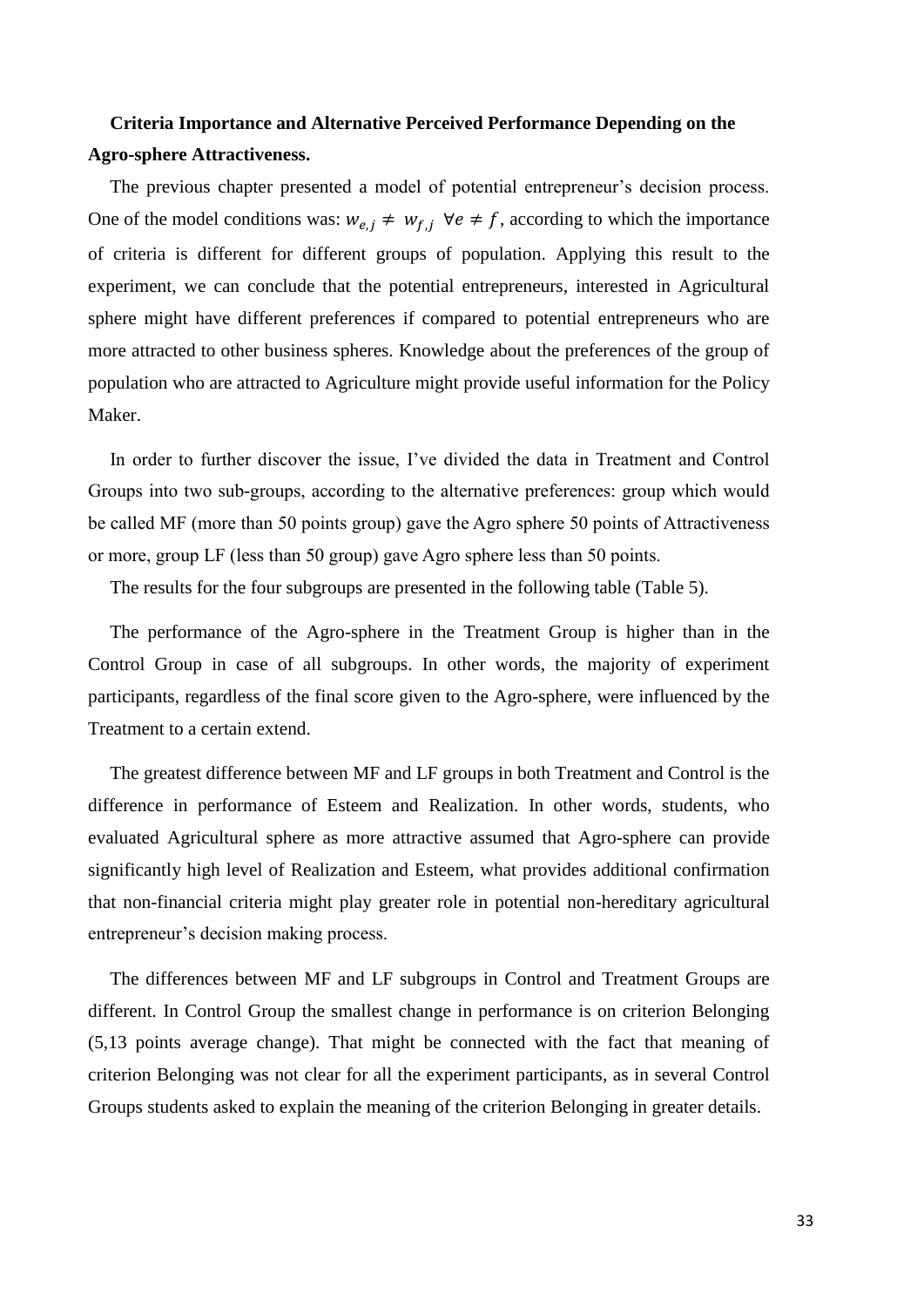|                         |           | <b>Treatment</b> |                   | <b>Control</b> |       |                   |  |
|-------------------------|-----------|------------------|-------------------|----------------|-------|-------------------|--|
|                         | <b>MF</b> | LF               | <b>Difference</b> | <b>MF</b>      | LF    | <b>Difference</b> |  |
| Performance             |           |                  |                   |                |       |                   |  |
| <b>Income</b>           | 26,94     | 19,41            | 7,52              | 23,97          | 14,6  | 9,38              |  |
| Freedom                 | 59,35     | 54,64            | 4,72              | 51,91          | 41,35 | 10,56             |  |
| <b>Esteem</b>           | 55,32     | 26,71            | 28,62             | 33,97          | 19,44 | 14,53             |  |
| Realisation             | 75,16     | 37,03            | 38,13             | 56,29          | 30,15 | 26,14             |  |
| Social                  | 74,84     | 66,31            | 8,53              | 64,56          | 50,45 | 14,1              |  |
| <b>Belonging</b>        | 44,27     | 34,03            | 10,24             | 38,38          | 33,25 | 5,13              |  |
| <b>Importance</b>       |           |                  |                   |                |       |                   |  |
| <b>Income</b>           | 73,47     | 86,05            | $-12,58$          | 75,41          | 87,76 | $-12,35$          |  |
| Freedom                 | 68,71     | 68,4             | 0,31              | 73,68          | 66,25 | 7,42              |  |
| Esteem                  | 61,05     | 64,4             | $-3,35$           | 66,18          | 71,56 | $-5,38$           |  |
| Realisation             | 84,02     | 83               | 1,02              | 90,15          | 85,11 | 5,06              |  |
| Social                  | 54,68     | 46,43            | 8,25              | 48,68          | 46,69 | $\sqrt{2}$        |  |
| <b>Belonging</b>        | 40,65     | 29,07            | 11,58             | 16,47          | 32,65 | $-16,18$          |  |
| <b>Total</b><br>number, | 62        | 58               |                   | 34             | 99    |                   |  |
| $\%$                    | 51,7%     | 48,3%            |                   | 25,6%          | 74,4% |                   |  |

#### **Table 5.** Attractiveness Based Industry Performance and Criteria Weights.

Criterion Esteem demonstrates the second lowest average performance in LF subgroup of both Control and Treatment Groups, which means that for a number of experiment participants the Agricultural sphere is persistently perceived as a non-prestigious business sphere. The difference between the MF subgroups in the Treatment and Control Groups is 21,35 while the same difference for the LF subgroups is 7,27, what might mean that individuals who are more attracted by the Agricultural sphere are also more influenced by the Treatment.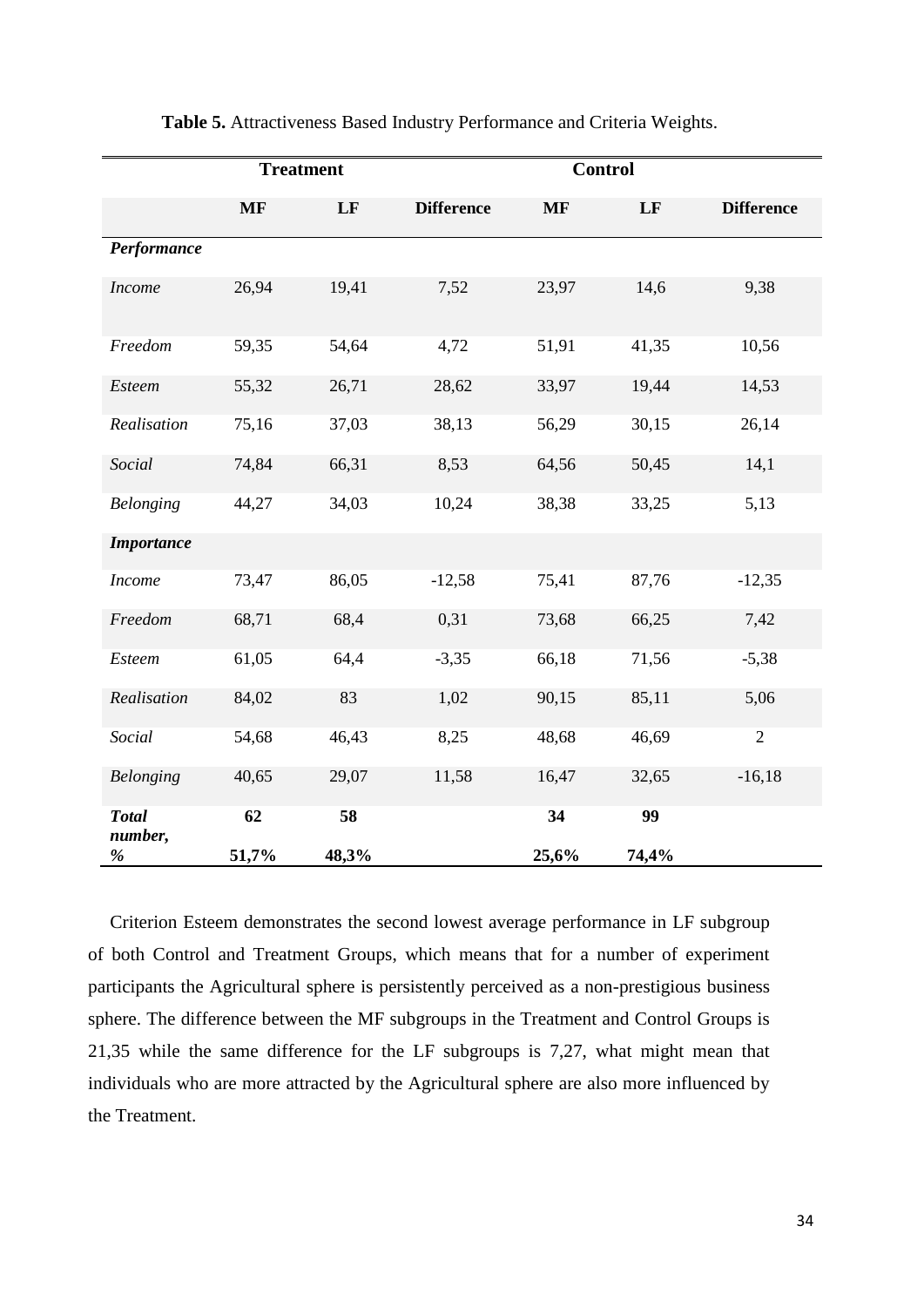Also in the Control Group, the MF subgroup demonstrates that Agriculture received the highest score on criterion Social Preference (64,56) compared to the other average scores, which the sphere received (23,97 on Income, 51,91 on Freedom, 33,97 on Esteem, 56,29 on Realisation, 38,38 on Belonging). That might be a sign that in the Control Group the students who evaluate the Agricultural sphere as more attractive, highly value it for opportunity to contribute to the society and the environment.

The greatest difference among MF and LF subgroups in the Control Group is on the criterion Realization (26,14 points difference). That can be explained by the fact that experiment participants, interested in the Agricultural sphere are attracted to it mostly by the opportunity of Self-realization and by other non-financial benefits, which the sphere might offer.

The Treatment Group demonstrate the greatest difference between MF and LF subgroups for criteria Esteem and Realization, what again points attention to the importance of these two criteria in decision making process of potential entrepreneurs in the sphere of Agriculture.

The table with MF and LF subgroups main goal is to find out why individuals might be attracted to the Agricultural sphere. One of the main observations is the fact that nonpecuniary factors might play more significant role than the financial benefits. In the MF subgroup of the Treatment Group we can see that the Agricultural sphere received the highest mean scores on criteria Realization (75,16) and Social Preference (74,84), while on criterion Income the average score was 26,94 points. Similar situation is observed in the MF subgroup of the Control Group: Social Preference and Realization received the highest average scores (64,56 and 56,29 respectively), while on criterion Income the average score is equal to 23,97. Taking into account that in the MF subgroups the Attractiveness score of the Agricultural sphere was 50 points or higher, we can conclude that the expected Income doesn't explain the level of Attractiveness of the sphere in case of Agro business.

#### **12. Conclusion.**

The Paper proves the importance of entrepreneurship in agriculture promotion and demonstrates the shortcomings of the existing instruments of agro-business motivation.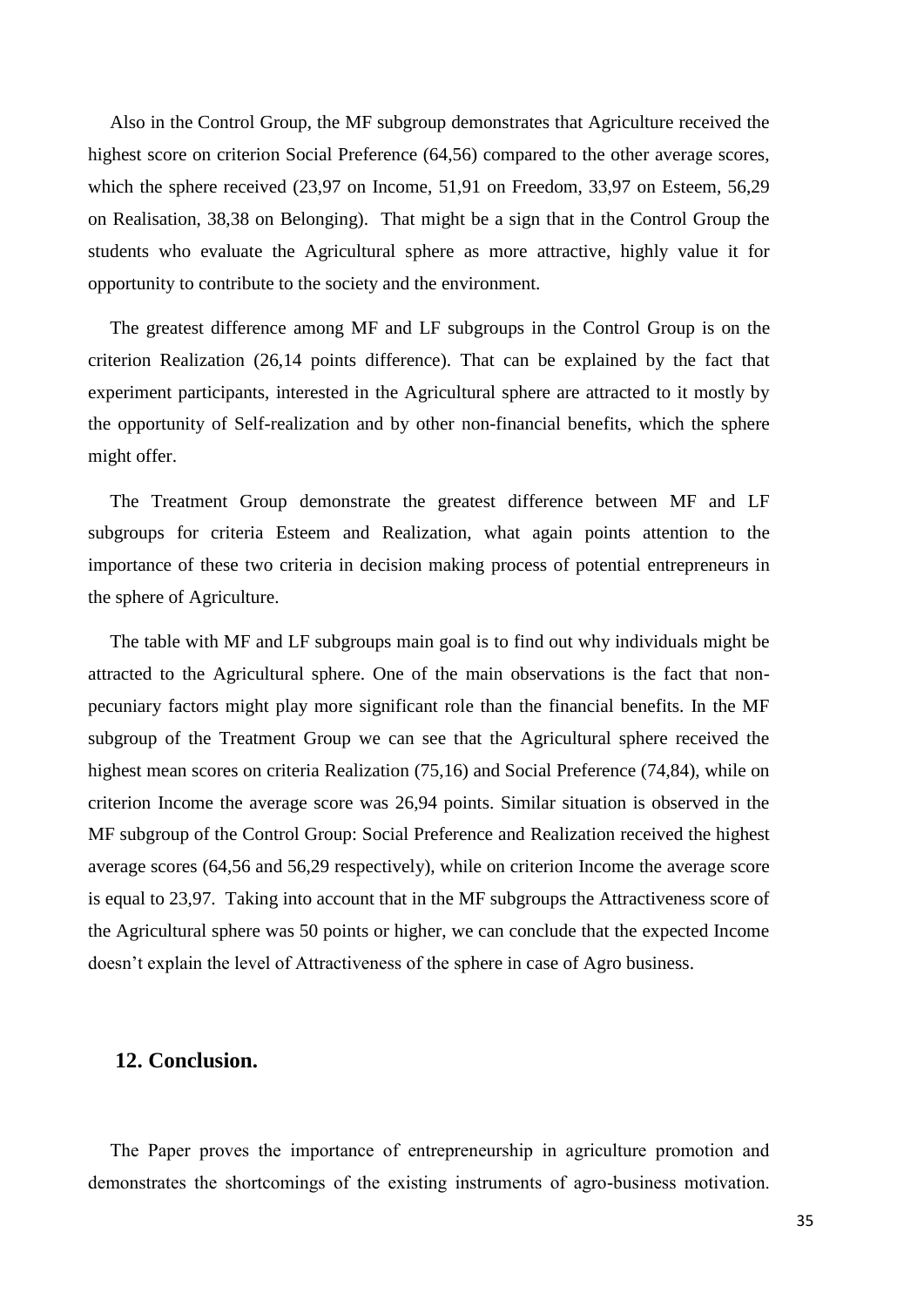The Paper justifies the Decision Theory (DT) application in agricultural entrepreneurship motivation and considers how DT approaches can be implemented in agricultural entrepreneurship promotion. The Paper proves importance of diversification of hereditary and non-hereditary entrepreneurs and describes possible ways of NUDGE Theory application.

The Paper also models a policy effect on entrepreneurial decision, creates a classification of entrepreneurship determinants, applicable in experiment devoted to policy effectiveness assessment. The Paper divides the entrepreneurial determinants classifications into two groups, according to the perspective: Policy Maker's or Decision Maker's. The differences between two perspectives decrease the effectiveness of policies aimed at entrepreneurship in agriculture motivation. The Decision Maker's perspective can also be divided into Factors and Gains subgroups. The final decision is made based on the Gains consideration. Applying top-down and bottom-up approaches, using existing literature on entrepreneurship criteria and Maslow hierarchy of needs and his later works, a new classification of entrepreneurship Gains was created and consists of pecuniary and non-pecuniary factors: realization, freedom, belonging, social preference and esteem.

The classification was checked by applying it to 120 reasons of choosing entrepreneurial career, described by real entrepreneurs. 116 out of 120 reasons were allocated to one of the criteria groups.

The model of a policy effect on entrepreneurial decision is created applying Average Treatment Effect formula. The Paper suggests different approaches to outcome variable  $y_i$ depending on the Decision Maker. The hereditary farmer's decision to become entrepreneur should be modeled as a binary variable, while the non-hereditary entrepreneur's decision should be modeled as a discrete variable.

In the model, the outcome variable is calculated as a sum of criteria performance multiplied by the criteria weight:  $V_a = \sum_{j \in J} w_j v_{a,j}$ . The model includes the minimum level of performance of alternative on criterion:  $v_{a,j} \ge m_j$ , the biased perception of alternative performance  $v_{a,j} \neq v_{a,j}^*$ , the risks  $v_{a,j} = \sum_{l=1}^L p_l a_{l,a,j}$  and the difference in criteria importance for different groups of individuals  $w_{e,j} \neq w_{f,j}$   $\forall e \neq f$ .

The experiment on non-pecuniary method of agricultural entrepreneurship promotion has demonstrated significant results. The Treatment Effect shows that the number of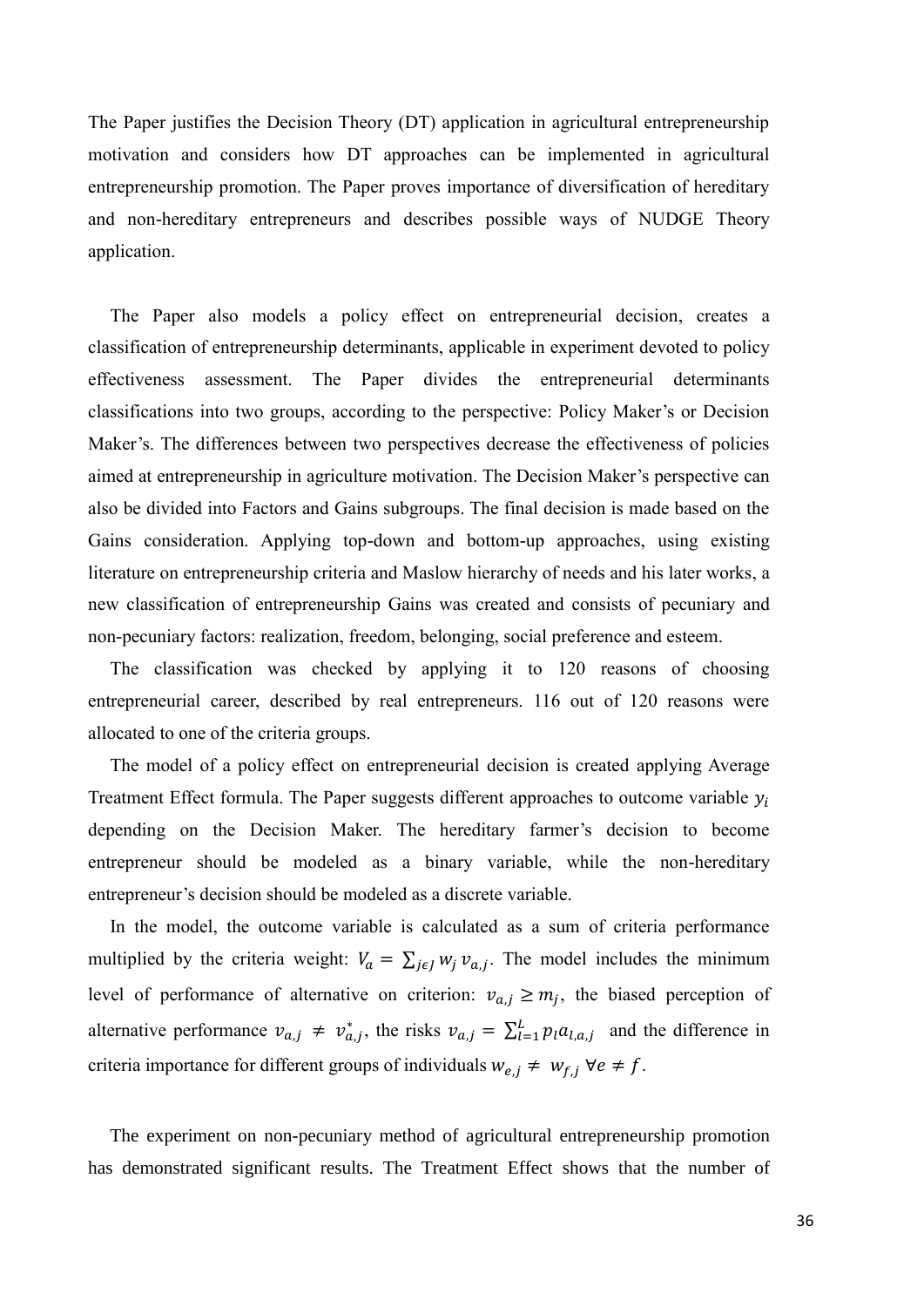interviewees who gave agricultural sphere the highest score in the Treatment Group was 15 times more than in the Control Group. The percentage of the experiment participants who evaluated agricultural sphere as the most attractive was 12,5%, while in the Control Group the percentage of such interviewees was 0,75%. The Average Treatment Effect, also shows that the attractiveness score, assigned to the agricultural sphere is on average 21,12% higher in the Treatment Group, the t-test shows that the difference is statistically significant.

The Treatment increases the average score of the agricultural sphere attractiveness and increases the perceived performance of the alternative on all criteria, presented in the experiment, what demonstrates a stable effect of the Treatment. The greatest increase in performance of the agricultural sphere is on criteria *esteem* (by 18,3 points) and *social preference* (16,7). The significant increase can be explained by the change in perception of the agricultural sphere and debiasing effect of the Treatment. The change in perceived performance of the Industry, based on the information gained from the experiment proves the model assumption  $v_{a,j} \neq v_{a,j}^*$  according to which the real performance of the sphere is often underestimated by the Decision Maker.

Dividing the data in Control and Treatment Group into subgroups based on the attractiveness score of the agricultural sphere (50 points threshold) shows that interviewees, evaluating the agricultural sphere as more attractive give lower importance to the criterion *income*, what proves the assumption that the importance of criteria, applied in entrepreneurial decision, is different for different groups of individuals:  $w_{e,i} \neq$  $w_{f,i}$   $\forall e \neq f$ . Those experiment participants, who gave agricultural sphere greater attractiveness score also gave the Industry much higher scores on criteria *realization* and *esteem*, while the perceived level of expected *income* didn't increase to the same extent. This result indicates that income is not a determining factor and has a lower importance for the Decision Makers who consider agricultural sphere as attractive.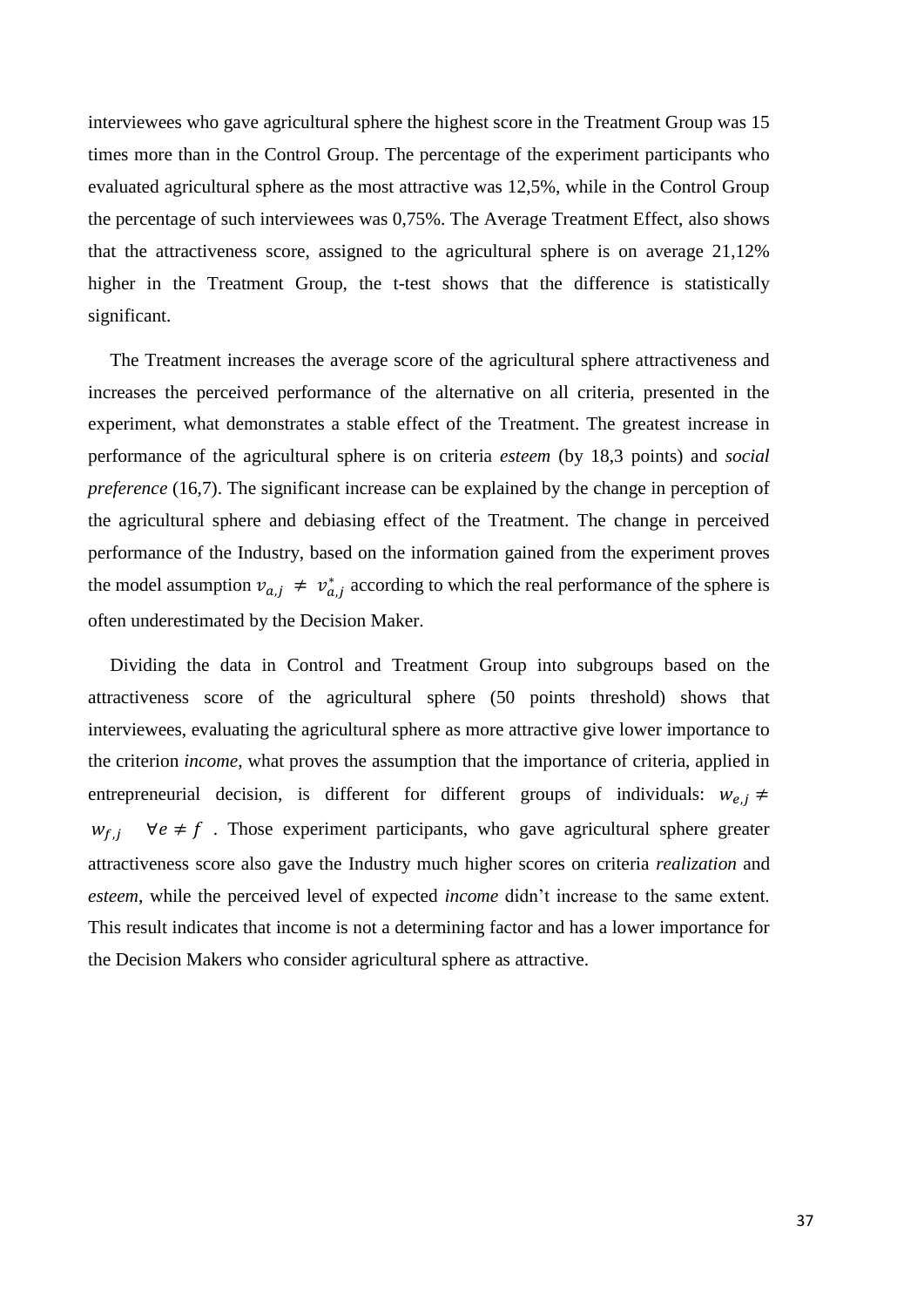#### **References.**

1. Pyysiäinen, J. 2013. "Activating farmers: uses of entrepreneurship discourse in the rhetoric of policy implementers." *Discourse & Communication 7(1) 55 –73.*

2. Perez, J. 2000. "Rural development in Europe: the EU Leader programme reconsidered. The Leader Programme and the rise of rural development in Spain". *Sociologia Ruralis, Vol. 40 (2).*

3. Ragonnaud, G. 2016. "Second pillar of the CAP: rural development policy". *European Parliament*.

4. Massot, A. 2016. "First pillar of the Common Agricultural Policy (CAP): II – Direct payments to farmers". *European Parliament*.

5. Marsden, T., Smith E. 2005. Ecological Entrepreneurship: sustainable development in local communities through quality food production and local branding. *Geoforum, 36: 440-451.*

6. Faggio, G., Silva, O. 2014. "Self-employment and entrepreneurship in urban and rural labour markets" *Journal of Urban Economics, 84: 67-85.*

*7.* Nielsen, K. L.,and Freire-Gibb, C. 2010. "How Important is Geography for the Entrepreneurial Profile?" *presented at the DRUID-DIME Academy Winter 2010 PhD Conference on Comwell Rebild Bakker*, Aalborg, Denmark, January 21 - 23.

*8.* McElwee, G. 2006. "Farmers as Entrepreneurs: Developing Competitive Skills". *[Journal of Developmental Entrepreneurship.](http://www.worldscientific.com/worldscinet/jde)* 11, 187.

9. Baumgartner D., Schulz T. and Seidl I. 2012. "Quantifying entrepreneurship and its impact on local economic performance: A spatial assessment in rural Switzerland " *Entrepreneurship & Regional Development.*

10. Madureira, L., Koehnen, T., Pires, M., Ferreira, D., Cristóvão, A., Baptista, A. 2015. "Advisory services for small scale farmers: how effective are their responses to farmer needs and demands?" *WP 4 – Akis on the Ground: Focusing Knowledge Flows System. Topic 1 Synthesis Report*. [www.proakis.eu](http://www.proakis.eu/)

11. Sutherland, L. 2015. "EIP-AGRI Focus Group new entrants into farming: lessons to foster innovation and entrepreneurship". *Discussion Paper.*

12. Sulaiman, N., Abdullah, A. 2013. "Factors that influence the interest of youths in Agricultural Entrepreneurship". *International Journal of Business and Social Science Vol. 4 No. 3; pp 288-302.*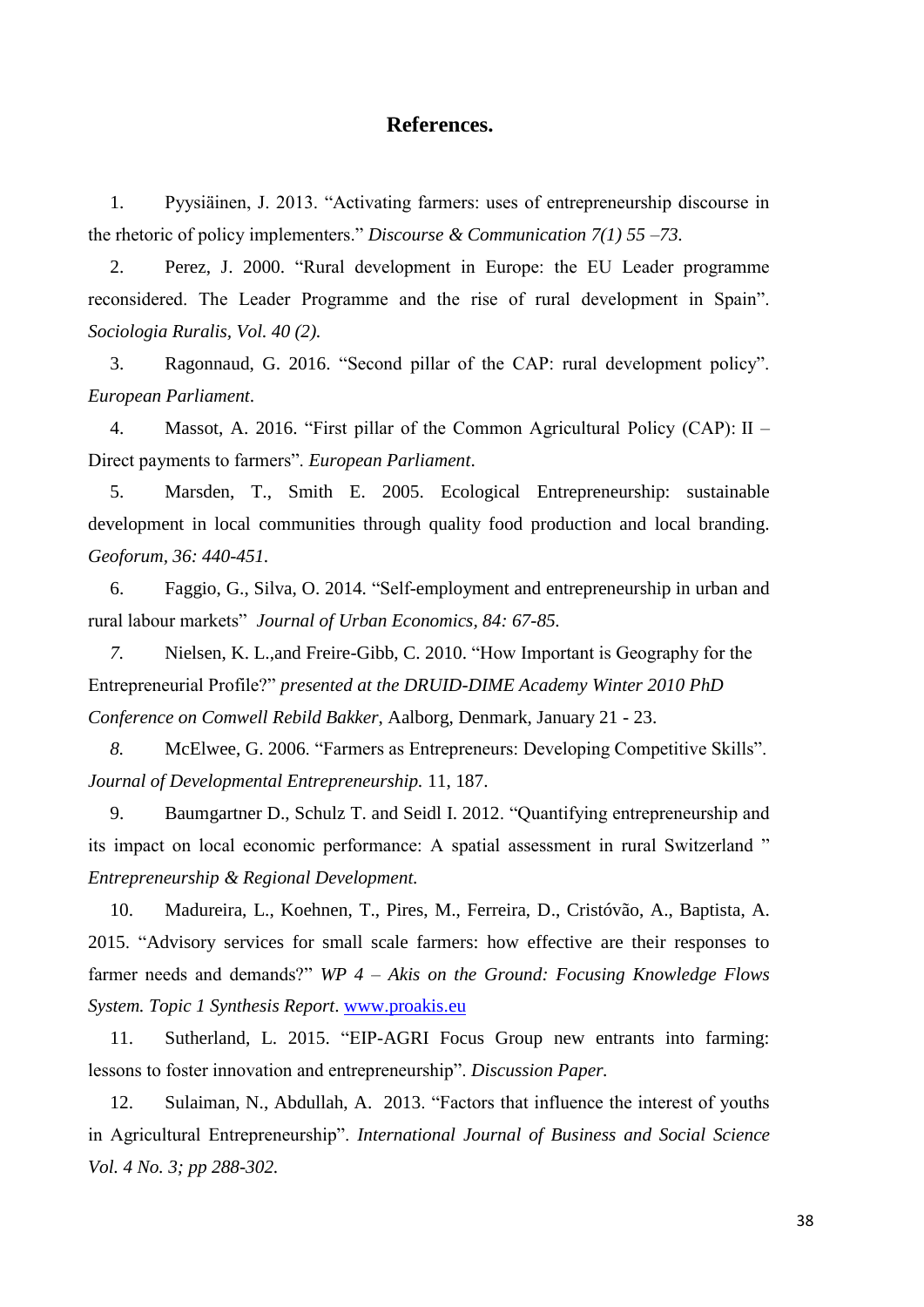13. Thaler, R., C. Sunstein. 2009. *Nudge*. London: Penguin Books.

14. Johnson, E., D. Goldstein. 2003. "Do Defaults Save Lives?" Science Magazine. Vol. 302.

15. Gosden, E. 2016. "Farmers' leader seeks government subsidy equal to support given by European Union'". *The Telegraph.*

16. Monbiot, G. 2013. "Farming subsidies: this is the most blatant transfer of cash to the rich". *The Guardian.*

17. Coburn, T. 2015. "Milking taxpayers." *The Economist.*

18. Rogers, P. 2013. "Infobesity: the enemy of good decisions" *Bain and Company.*

19. Bond S., Kurt A. and Keeney R. 2007. "Generating objectives: can decision makers articulate what they want?" *Management Science* (in press).

20. Cavelzani, A., Esposito, M. 2010. "Emotional Intelligence and Hospitality." *Tate Publishing and Enterprises, LLC.* 

21. Fursdon, D. 2013. "We need to get young people excited about farming." *The Guardian.*

22. Parker, Simon C. 2009. "The Economics of Entrepreneurship". *Cambridge University Press.*

23. Sullivan, P. 2006. "Estimation of an Occupational Choice Model when Occupations are Misclassified." *Bureau of Labor Statistics.*

24. Kotler, N. 1990. "Sharing innovation. Global perspective on food, agriculture and rural development". Smithsonian Institutions.

25. Leavy, J., Hossain, N. 2014. "Who wants to farm? Youth aspirations, opportunities and rising food prices". *Institute Of Development Studies. Vol. 2014 No. 439.*

26. Dewhurst, M. 2009. "Motivating people: Getting beyond money." *McKinsey & Company.*

27. French, K., Fama, E. 1989. "Business conditions and expected returns on stocks and bonds". *[Journal of Financial Economics.](http://www.sciencedirect.com/science/journal/0304405X) [V. 25, Issue 1,](http://www.sciencedirect.com/science/journal/0304405X/25/1) pp. 23-49.*

28. Williams, J., et al. 2012. "Financial and Managerial Accounting". *McGraw-Hill, p. 1117.*

29. Long, R. Shields, J. 2010. "From pay to praise? Non-cash employee recognition in Canadian and Australian firms". *The International Journal of Human Resource Management, Vol.21(8), pp.1145-1172.*

30. Shane, S. 2013. "Why entrepreneurs choose freedom over money". *Entrepreneur*.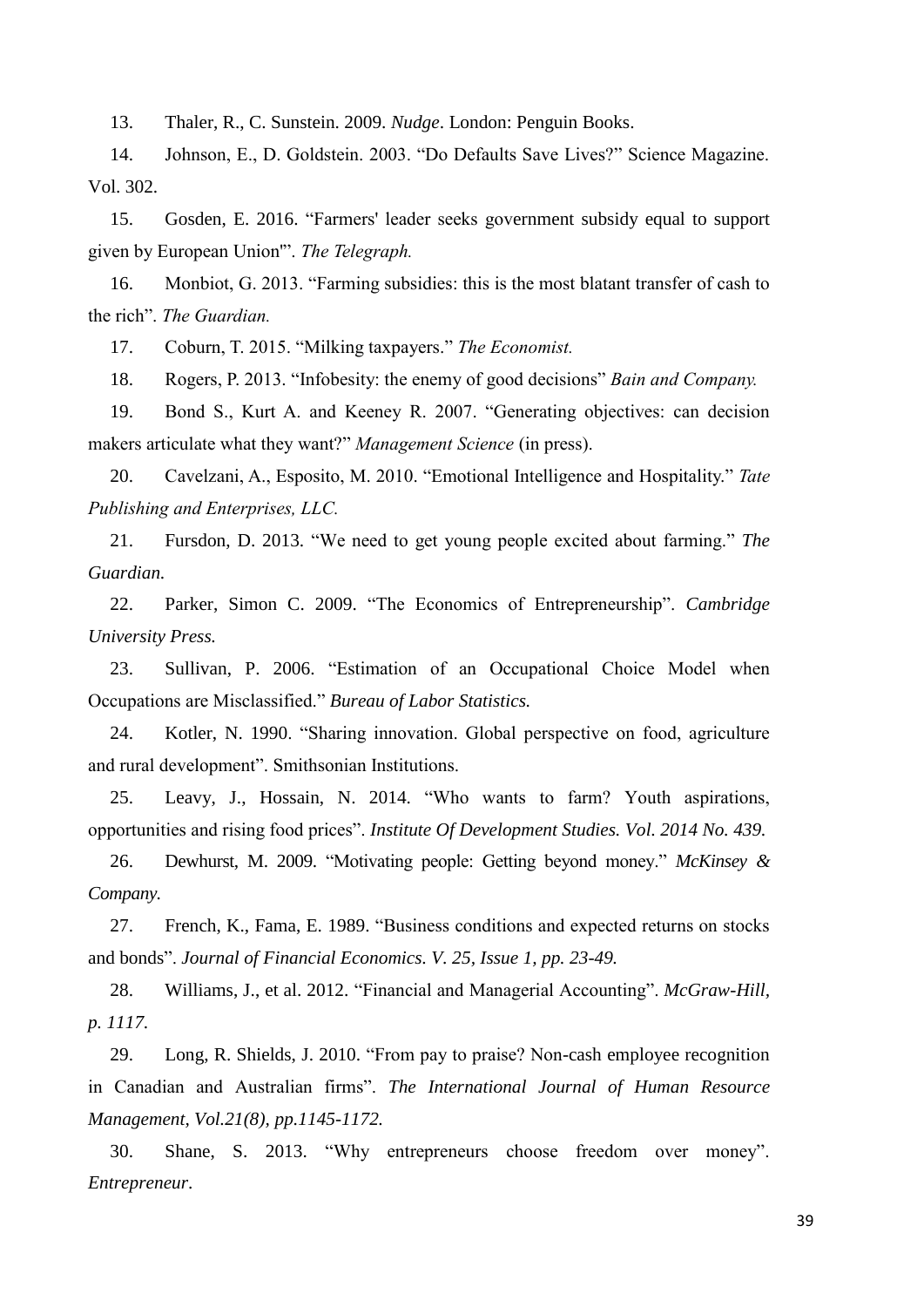31. Kolok, N. 2014. "Let Employees Choose When, Where and How to Work". *Harvard Business Review.*

32. Pitt-Watson, D. 2014. "Entrepreneurship is a Basic Freedom". *Stanford Graduate School of Business.*

33. Jackson, P., Suomi, R. 2002. "eBusiness and Workplace redesign." *Routledge Taylor &Francis Group. London and New York.*

34. Maslow, A. H. 1970. "*Motivation and personality*". *New York: Harper & Row.*

35. Leisinger, K. 2015. "Business needs to embrace sustainability targets." *Nature, Vol.528(7581), p.165. Nature Publishing Group.*

36. Maslow, A. H. 1943. ["A Theory of Human Motivation.](http://psychclassics.yorku.ca/Maslow/motivation.htm)" *Psychological Review, 50(4)*, pp. 370-96.

37. Schoemaker, P., Russo, E. 1993. "A pyramid of decision approaches". *California Management Review; V. 36, N. 1, p. 9.*

38. Ramsey, Frank P. 1931. "Truth and Probability." *Foundation of Mathematics and Other Logical Essays. New York, Harcourt, Brace and Co.*

39. Neumann, J. Morgenstern, O. 1953. ["Theory of Games and Economic](https://en.wikipedia.org/wiki/Theory_of_Games_and_Economic_Behavior)  [Behavior.](https://en.wikipedia.org/wiki/Theory_of_Games_and_Economic_Behavior)" *Princeton, NJ. Princeton University Press.*

40. Keeney, R., Raiffa, H. 1976. "Decisions with Multiple Objectives". *Wiley, New York.*

41. Shane, S. 2013. "Why entrepreneurs choose freedom over money". *Entrepreneur*.

42. Hamilton, Barton H. 2000. "Does entrepreneurship pay? An empirical analysis of the returns to self-employment." *Journal of political economy 108 (2): 604-31.*

43. Bazerman, M., Moore A. 2012. "Judgment in Managerial Decision Making'. *Eighth Edition. Wiley.*

44. Peters, R. 2012. "Rural Entrepreneurship". *EU Rural Review. The Magazine from the European Network for Rural Development. No. 10.*

45. Lee, J.; Thorson, E. 2008. "The impact of celebrity-product incongruence on the effectiveness of product endorsement". *Journal of Advertising Research*. Vol. 48 No. 3

46. Kurek, S., Rachwal, T. 2009. "The role of business education in the development of entrepreneurship in the Member States of the European Union." *EUROPA XXI Vol. 19, pp. 127-142.*

47. Doherty, J. 2006. "The role of higher level business education in the economic development of Madagascar" *University of Richmond.*